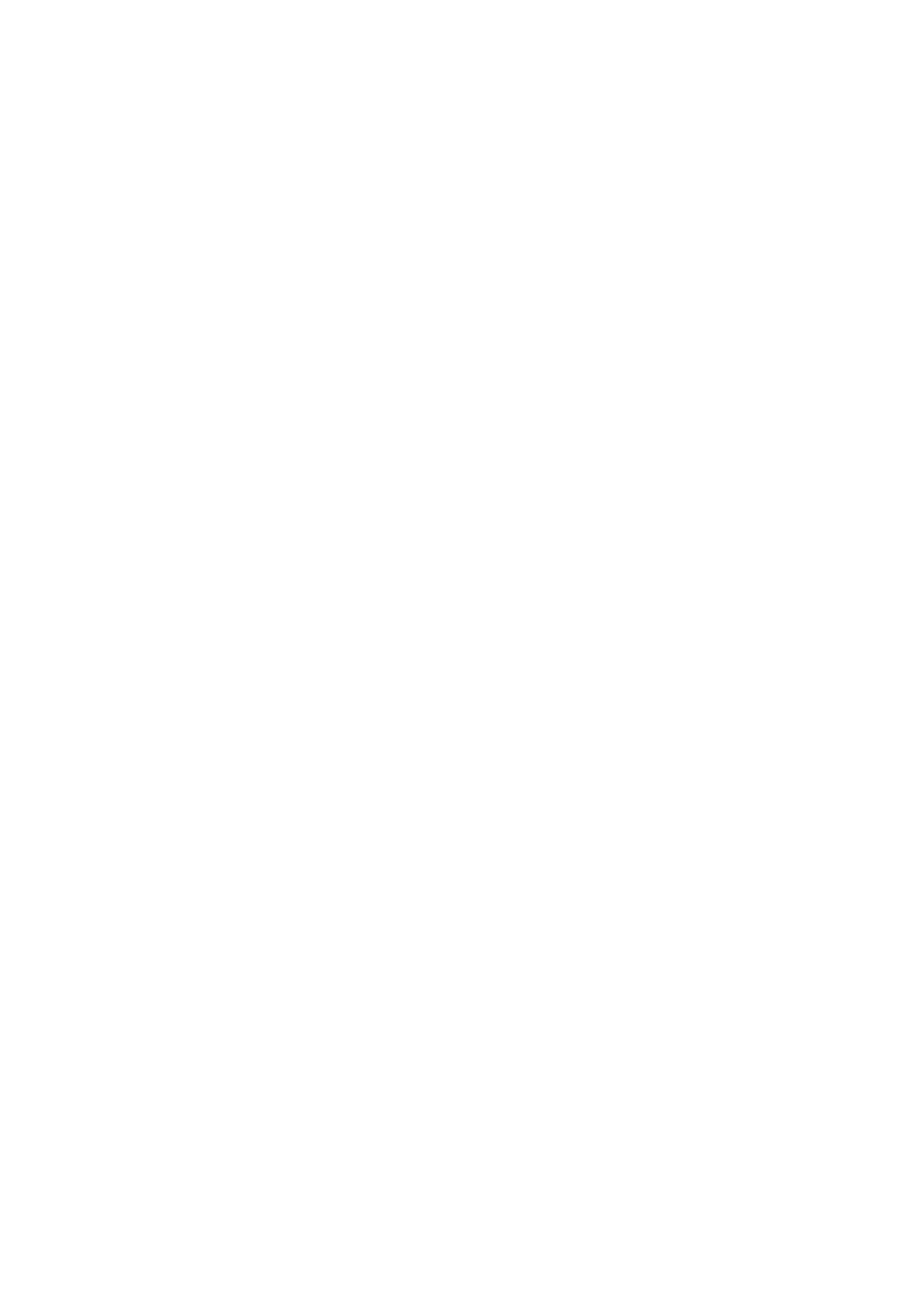*I certify that this PUBLIC BILL, which originated in the LEGISLATIVE COUNCIL, has finally passed the LEGISLATIVE COUNCIL and the LEGISLATIVE ASSEMBLY of NEW SOUTH WALES.*

*Legislative Council 2011* *Clerk of the Parliaments*



New South Wales

# **Work Health and Safety Legislation Amendment Bill 2011**

Act No , 2011

An Act to amend the *Work Health and Safety Act 2011* to make further provision for the commencement, administration and operation of that Act; and to make consequential and other amendments to certain other Acts.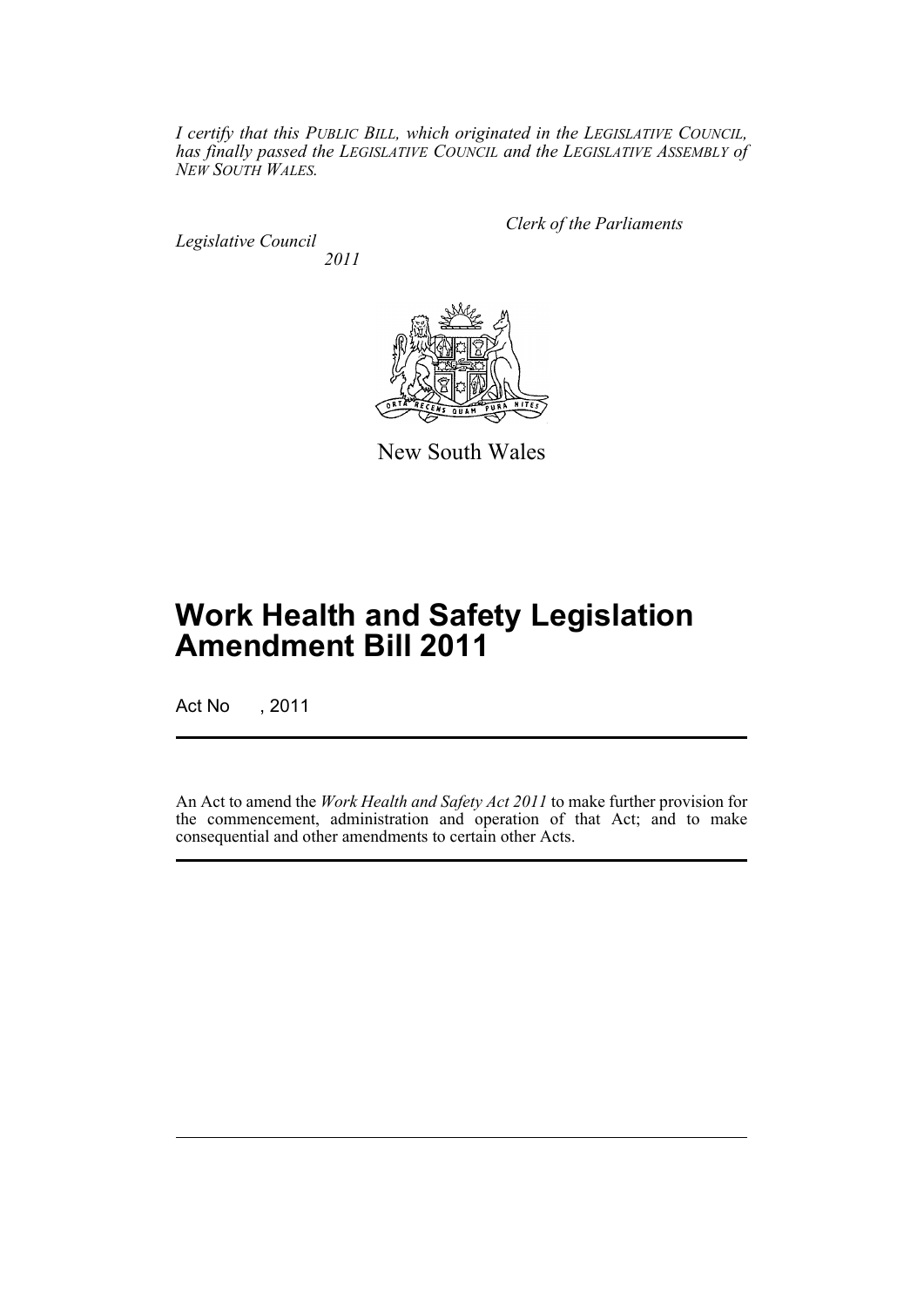# <span id="page-3-0"></span>**The Legislature of New South Wales enacts:**

#### **1 Name of Act**

This Act is the *Work Health and Safety Legislation Amendment Act 2011*.

#### <span id="page-3-1"></span>**2 Commencement**

- (1) Except as otherwise provided by this section, this Act commences on 1 January 2012 or on such later day as may be appointed by proclamation before 1 January 2012.
- (2) Schedules 1 [1] and 2 [14] and [15] commence on the date of assent to this Act.
- (3) Schedules 2 (except Schedule 2 [14] and [15]) and 3 commence on a day or days to be appointed by proclamation.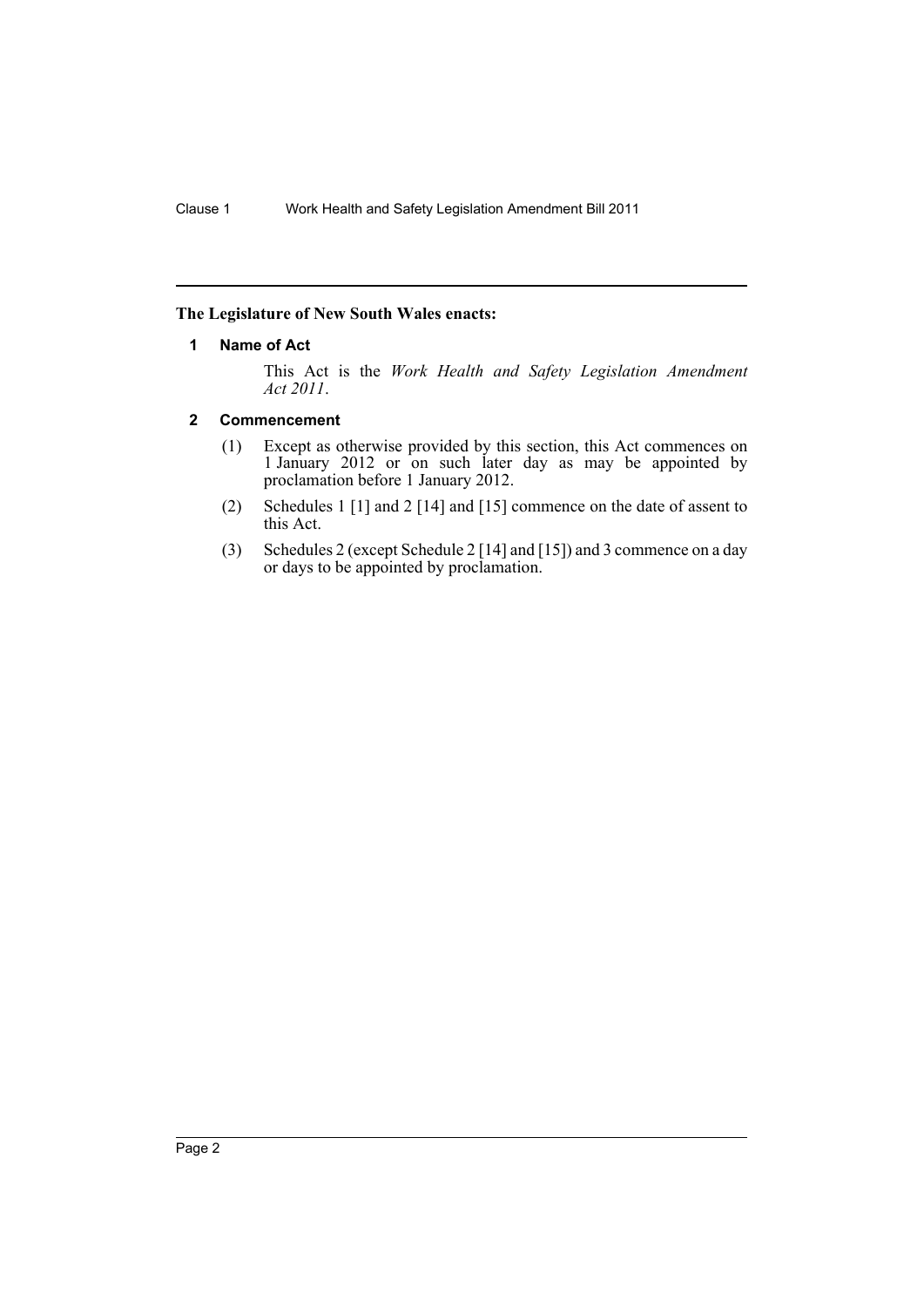Amendment of Work Health and Safety Act 2011 No 10 Schedule 1

# <span id="page-4-0"></span>**Schedule 1 Amendment of Work Health and Safety Act 2011 No 10**

#### **[1] Section 2**

Omit the section. Insert instead:

#### **2 Commencement**

This Act commences on 1 January 2012 or on such later day as may be appointed by proclamation before 1 January 2012.

#### **[2] Section 4 Definitions**

Omit the definition of *inspector*. Insert instead:

*inspector* means an inspector appointed under Part 9 or deemed to be an inspector under that Part.

#### **[3] Section 4, definition of "member of staff"**

Insert in alphabetical order:

*member of staff* of a regulator means, in the case of the head of the Department of Trade and Investment, Regional Infrastructure and Services, a member of staff of that Department.

#### **[4] Section 4, definition of "regulator"**

Omit the definition. Insert instead:

#### *regulator* means:

- (a) the WorkCover Authority constituted under the *Workplace Injury Management and Workers Compensation Act 1998*, unless paragraph (b) applies, or
- (b) in relation to matters or the exercise of a power or function concerning a mining workplace or a coal workplace—the head of the Department of Trade and Investment, Regional Infrastructure and Services.

#### **[5] Section 38 Duty to notify of notifiable incidents**

Omit section 38 (8). Insert instead:

(8) Despite subsection (1), a person is not required to give notice under this section of an incident that occurs at a mine to which the *Mine Health and Safety Act 2004* applies or at a coal workplace.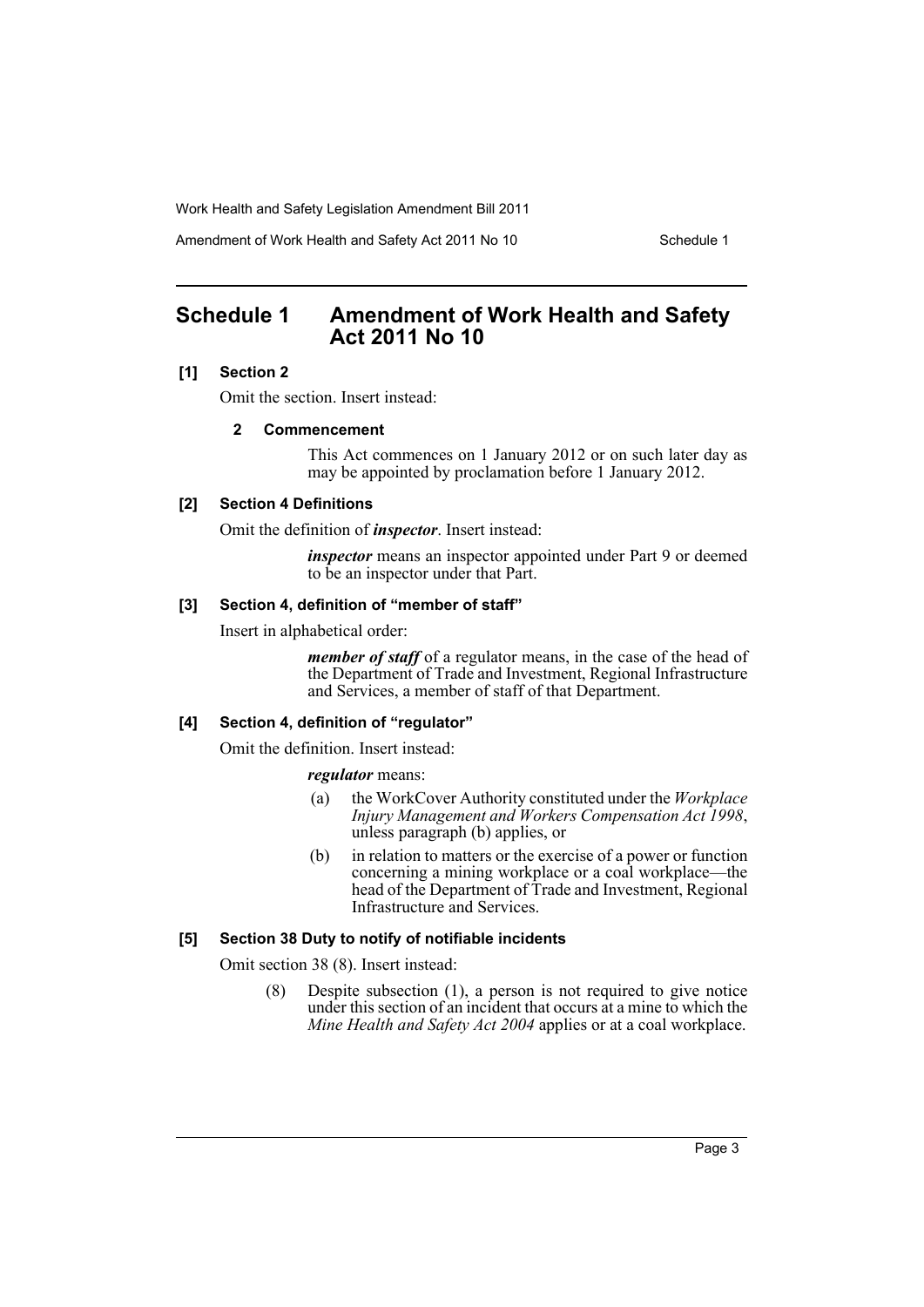Schedule 1 Amendment of Work Health and Safety Act 2011 No 10

#### **[6] Section 154**

Insert after section 153:

#### **154 Delegation by regulator**

- (1) The regulator may, by instrument in writing, delegate to an authorised person a power or function under this Act other than this power of delegation.
- (2) A delegation under this section:
	- (a) may be made subject to such conditions as the regulator thinks fit, and
	- (b) is revocable at will, and
	- (c) does not derogate from the power of the regulator to act.

# (3) In this section:

*authorised person* means:

- (a) a member of staff of the regulator, or
- (b) a person of a class prescribed by the regulations or of a class approved by the regulator.

# **[7] Section 156A Special provision for mining and coal workplace inspectors**

Omit "is an inspector" from section 156A (2) and (3) wherever occurring. Insert instead "is deemed to be an inspector".

# **[8] Section 162A Exercise of inspector functions outside area of jurisdiction**

Omit "regulator" from paragraph (a) of the definition of *appropriate authority* in section 162A (7).

Insert instead "WorkCover Authority".

# **[9] Section 165A Special powers of entry for coal and mining workplaces**

Insert after section 165A (2):

(3) In this section:

*authorised representative* of an industrial organisation of employees, means a person who is an authorised industrial officer within the meaning of Part 7 (Entry and inspection by officers of industrial organisations) of Chapter 5 of the *Industrial Relations Act 1996* in respect of that industrial organisation of employees.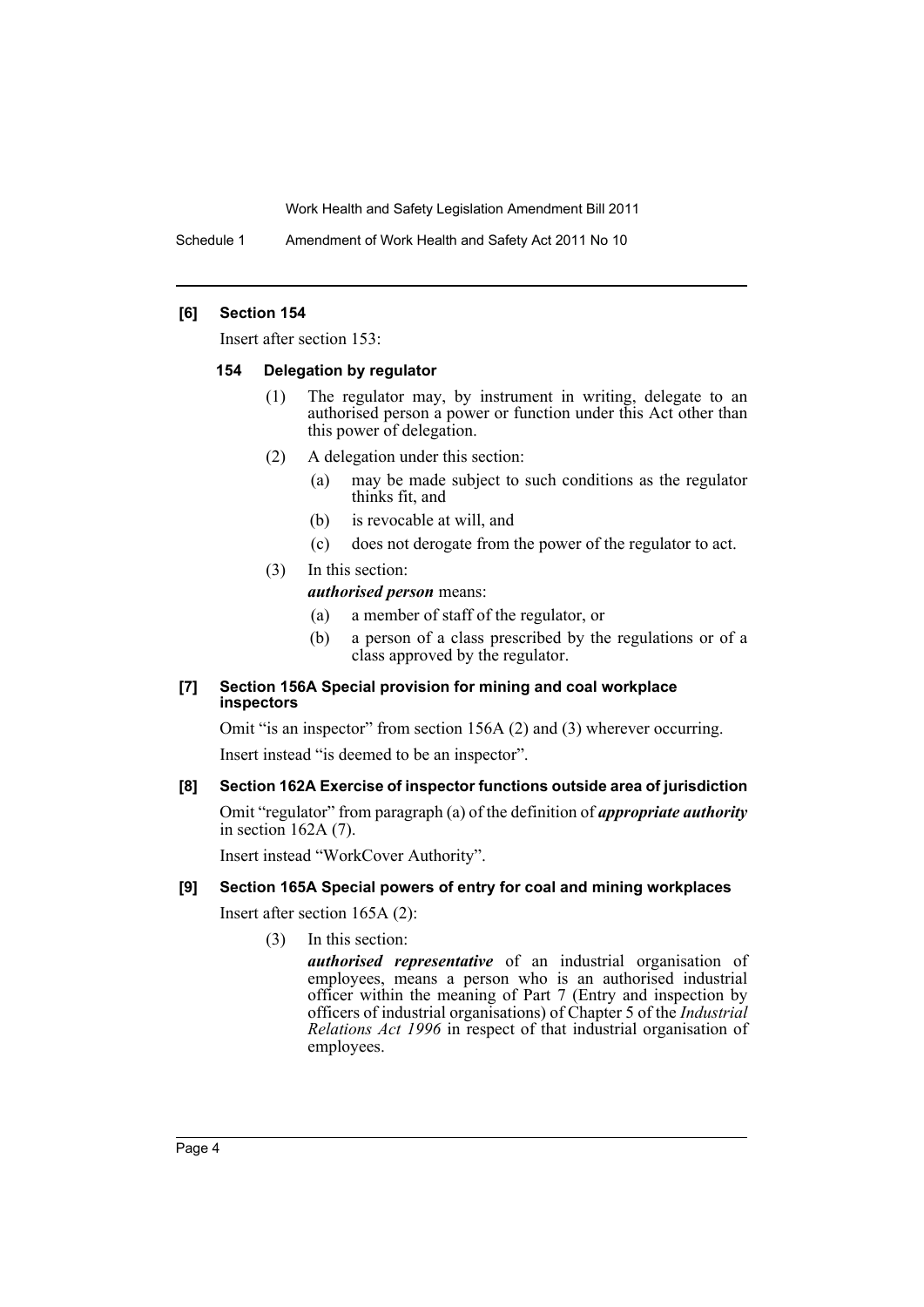Amendment of Work Health and Safety Act 2011 No 10 Schedule 1

#### **[10] Section 229A Part extends to mines and coal workplaces**

Omit section 229A (2). Insert instead:

(2) For the purposes of those proceedings, a reference in this Part to this Act or the regulations includes a reference to those Acts or those regulations.

#### **[11] Section 229B Procedure for offences**

Omit section 229B (5).

#### **[12] Section 252 Officer of public authority**

Insert at the end of the section:

(2) A Minister of a State or the Commonwealth is not in that capacity an officer for the purposes of this Act.

#### **[13] Section 271A**

Insert after section 271:

#### **271A Information sharing between regulators**

- (1) A regulator or a member of staff of a regulator is authorised to disclose information or give access to a document to the other regulator or a member of staff of the other regulator if the disclosure or giving of access is for the purpose of assisting the other regulator to exercise the powers or functions of the other regulator under this Act, the *Mine Health and Safety Act 2004* or the *Coal Mine Health and Safety Act 2002*.
- (2) Section 271 applies to the use of information or a document that a person obtains or gains access to as a result of the disclosure of the information or the giving of access to the document as authorised by this section, as if the person had obtained the information or gained access to the document in exercising a power or function under this Act.
- (3) Section 271 (2) does not apply to the disclosure of information or giving of access to a document as authorised by this section.

#### **[14] Section 276A Application of Act to mining workplaces and coal workplaces—references to regulator**

Omit the section.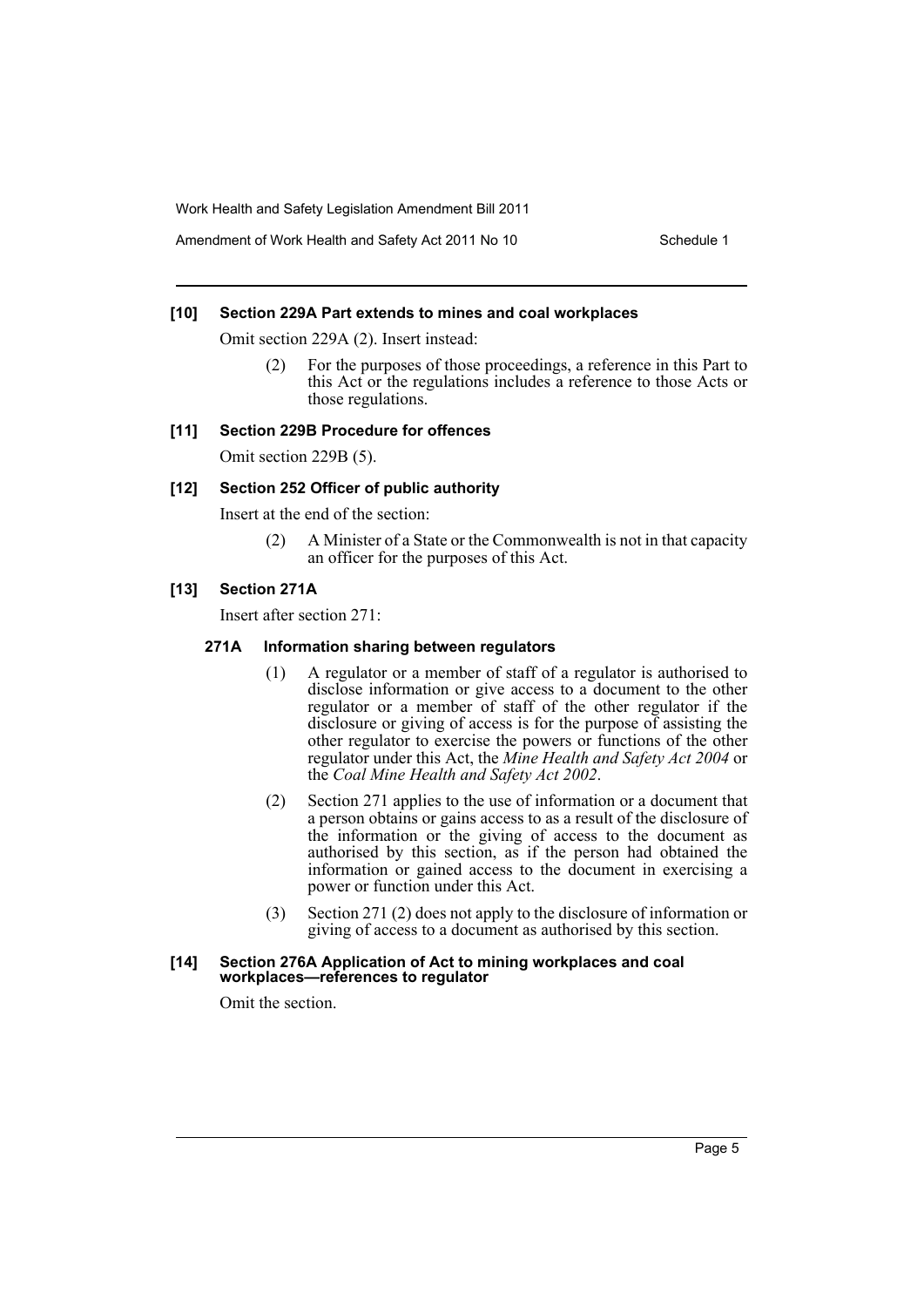Schedule 1 Amendment of Work Health and Safety Act 2011 No 10

#### **[15] Schedule 4 Savings, transitional and other provisions**

Insert after clause 1 (3):

- (4) A provision referred to in subclause (1) has effect, if the regulations so provide, despite any other clause of this Schedule.
- (5) The power to make regulations under subclause (1) extends to authorise the making of regulations whereby the provisions of this Act are deemed to be amended in a specified manner, but any regulation made pursuant to this clause:
	- (a) may only be made for or with respect to matters for or with respect to which this Act makes provision, and
	- (b) may not be made so as to have effect after 31 December  $2012$ , and
	- (c) ceases to have effect, unless sooner revoked or otherwise ceasing to have effect, on 31 December 2012.

#### **[16] Schedule 4, clause 5**

Omit clause 5 (2). Insert instead:

(2) An identification card issued to the inspector under the OHS Act (or to a person taken to have been appointed as an inspector under section 47A or 47B of the OHS Act) is taken to be an identity card issued under this Act until its replacement under this Act, and may be used by an inspector under this Act even though it refers to provisions of the OHS Act.

#### **[17] Schedule 4, clause 7**

Omit the clause. Insert instead:

#### **7 Continuation of repealed Regulations**

Without limiting clause 1, the regulations under that clause may make provision for or with respect to:

- (a) the continued operation after the commencement of this Act of a regulation or provision of a regulation made or continued in operation by or under the OHS Act or by or under an Act repealed by the OHS Act, or
- (b) anything done under any such regulation or provision and having any force or effect immediately before the commencement of this Act.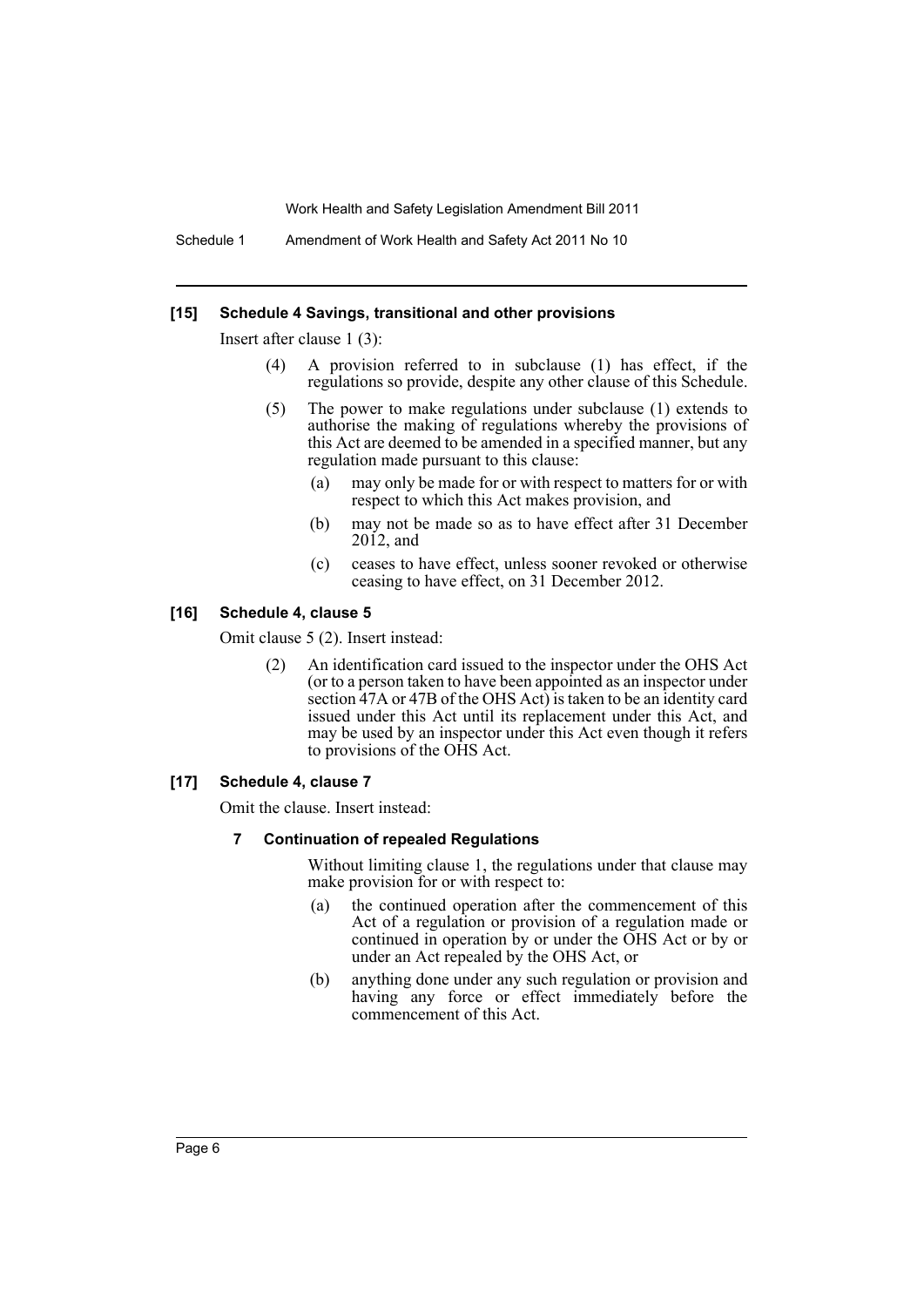Amendment of Work Health and Safety Act 2011 No 10 Schedule 1

#### **[18] Schedule 4, clause 8**

Omit "or exemption". Insert instead ", exemption or other instrument".

#### **[19] Schedule 4, Part 3**

Insert after clause 9:

# **Part 3 Provisions consequent on enactment of Work Health and Safety Legislation Amendment Act 2011**

# **10 Definitions**

In this Part:

*amending Act* means the *Work Health and Safety Legislation Amendment Act 2011*.

*OHS Act* means the *Occupational Health and Safety Act 2000*.

#### **11 Amendment of Coal Mine Health and Safety Act 2002**

- (1) Section 8B of the *Coal Mine Health and Safety Act 2002* (*the CMHS Act*) extends to matters arising before the commencement of this Act as if a reference in that section to this Act included a reference to the OHS Act.
- (2) A reference to this Act in section 14, 15 or 16 of the CMHS Act includes a reference to the OHS Act in relation to an offence committed before the commencement of this Act.
- (3) A site-specific occupational health and safety management plan prepared for the purposes of section 75 of the CMHS Act that is in force immediately before the commencement of this Act is taken to have been prepared as a site-specific work health and safety management plan.
- (4) A reference to this Act in section 175 of the CMHS Act includes a reference to the OHS Act in relation to a failure that occurs before the commencement of this Act.
- (5) A reference to this Act in section 191 of the CMHS Act includes a reference to the OHS Act in relation to an offence committed before the commencement of this Act.
- (6) A reference to this Act in section 220 of the CMHS Act includes a reference to the OHS Act in relation to a matter or thing done or omitted before the commencement of this Act.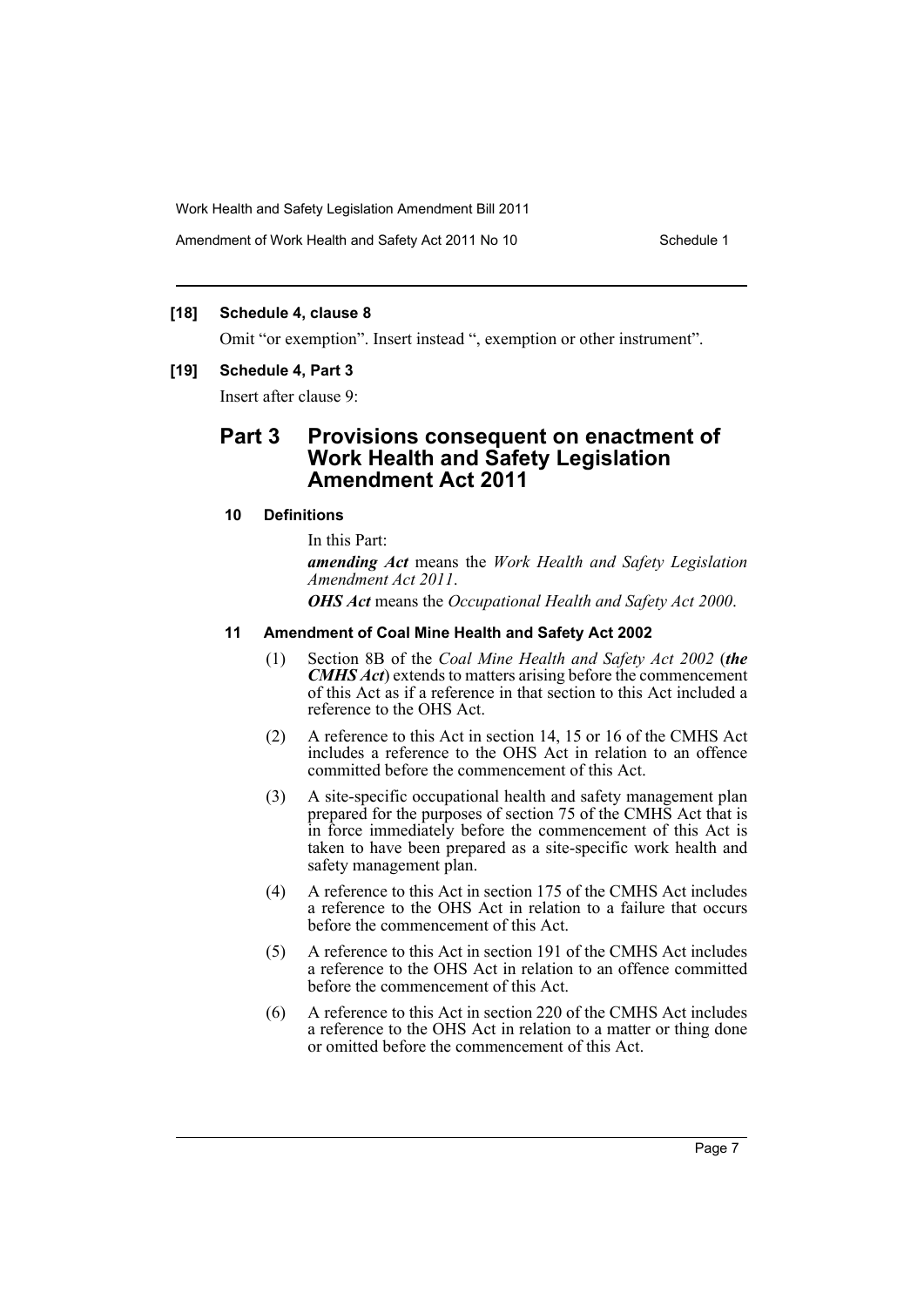Schedule 1 Amendment of Work Health and Safety Act 2011 No 10

(7) A reference to the OHS Act in clause 27 (Validation) of Schedule 3 to the CMHS Act includes a reference to this Act if the relevant date under that clause is after the commencement of this Act.

#### **12 Amendment of Crimes (Sentencing Procedure) Act 1999**

Section 27 of the *Crimes (Sentencing Procedure) Act 1999* continues to apply as it was in force before the commencement of this Act to and in relation to an offence against Division 1 of Part 2 of the OHS Act committed before the commencement of this Act.

#### **13 Amendment of Criminal Procedure Act 1986**

Sections 215 and 257D of the *Criminal Procedure Act 1986* continue to apply as it was in force before the commencement of this Act to and in respect of proceedings for an offence committed before that commencement.

#### **14 Amendment of Industrial Relations Act 1996**

- (1) There is no right of appeal under section 197A (Appeals against acquittals in proceedings for offences against occupational health and safety legislation) of the *Industrial Relations Act 1996* (*the IR Act*) after the repeal of that section, except as provided by subclause (2).
- (2) Section 197A of the IR Act continues to apply (despite its repeal) to and in relation to an appeal commenced under that section before its repeal.
- (3) Section 210 (1) (j) of the IR Act continues to apply as it was in force before the commencement of this Act to and in relation to:
	- (a) any complaint made about a workplace matter (as referred to in that provision) before the repeal of that provision, and
	- (b) the exercise before the repeal of that provision of any function conferred under Division 2 of Part 2 of the OHS Act.
- (4) Section 383A (a) of the IR Act continues to apply (despite its repeal) to and in relation to the recovery of any amount ordered to be paid under section 114 of the OHS Act by the Local Court constituted by an Industrial Magistrate before the repeal of that provision.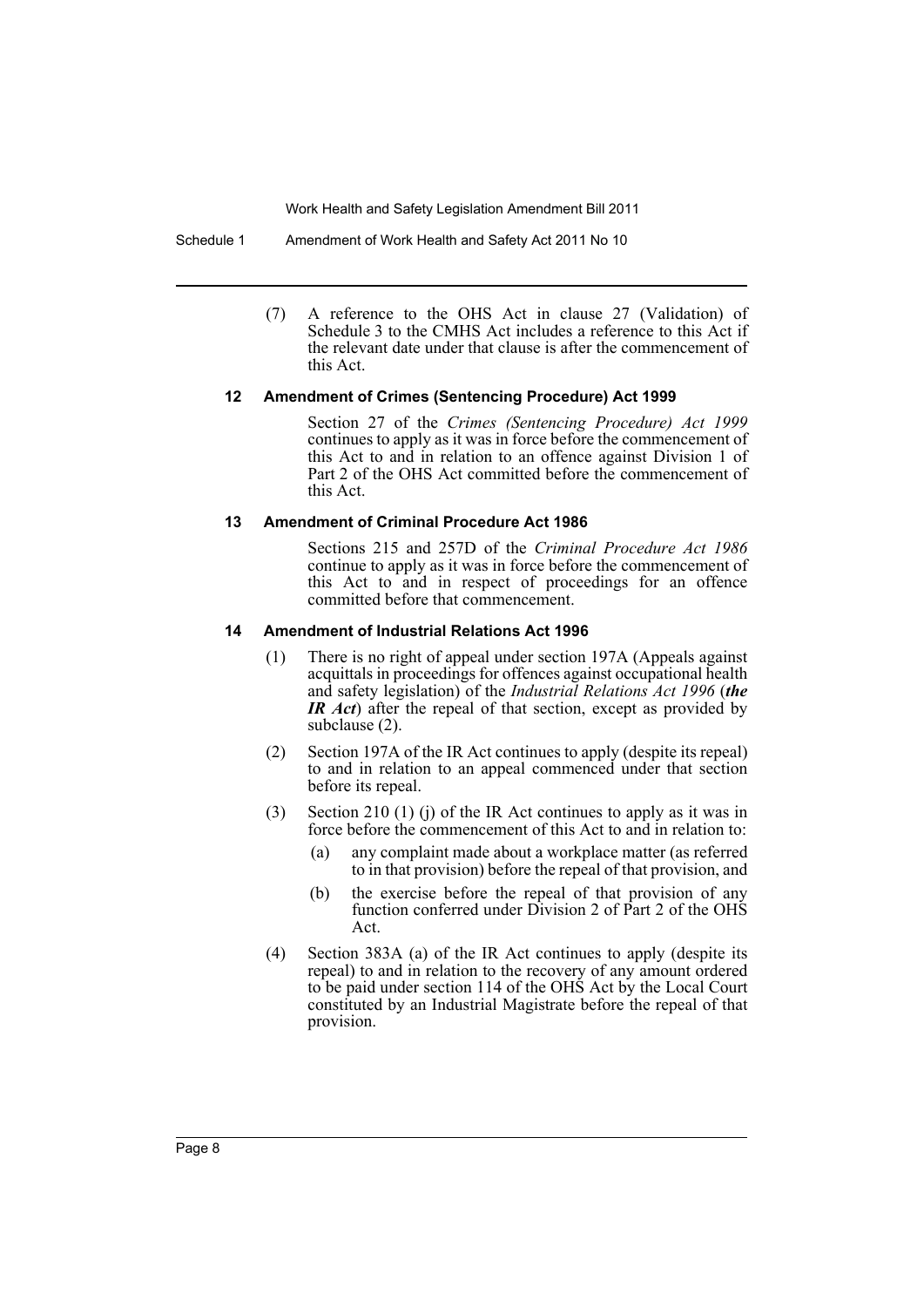Amendment of Work Health and Safety Act 2011 No 10 Schedule 1

#### **15 Amendment of Mine Health and Safety Act 2004**

- (1) Section 8 of the *Mine Health and Safety Act 2004* (*the MHS Act*) extends to matters arising before the commencement of this Act as if a reference in that section to this Act included a reference to the OHS Act.
- (2) A reference to this Act in sections 18, 19 and 20 of the MHS Act includes a reference to the OHS Act in relation to an offence committed before the commencement of this Act.
- (3) A reference to this Act in section 100 of the MHS Act includes a reference to the OHS Act in relation to a serious breach of a provision of the OHS Act or the regulations under that Act that occurs before the commencement of this Act.
- (4) A reference to this Act in section 164 of the MHS Act includes a reference to the OHS Act in relation to a failure that occurs before the commencement of this Act.
- (5) A reference to this Act in section 189 of the MHS Act includes a reference to the OHS Act in relation to a matter or thing done or omitted before the commencement of this Act.

#### **16 Amendment of Mining Act 1992**

A reference to this Act in section 378E of the *Mining Act 1992* includes a reference to the OHS Act in relation to an order or direction given before the commencement of this Act.

#### **17 Amendment of Rail Safety Act 2008**

- (1) Section 138 (1) of the *Rail Safety Act 2008* (*the Act*) continues to apply as it was in force before the commencement of this Act to and in respect of offences committed before the commencement of this Act.
- (2) Section 138 (2) of the Act continues to apply as it was in force before the commencement of this Act to and in respect of improvement or prohibition notices issued before the commencement of this Act.
- (3) Except as otherwise provided by this clause, an amendment made to the Act by the amending Act does not apply to an act or omission that occurs before the commencement of the amendment.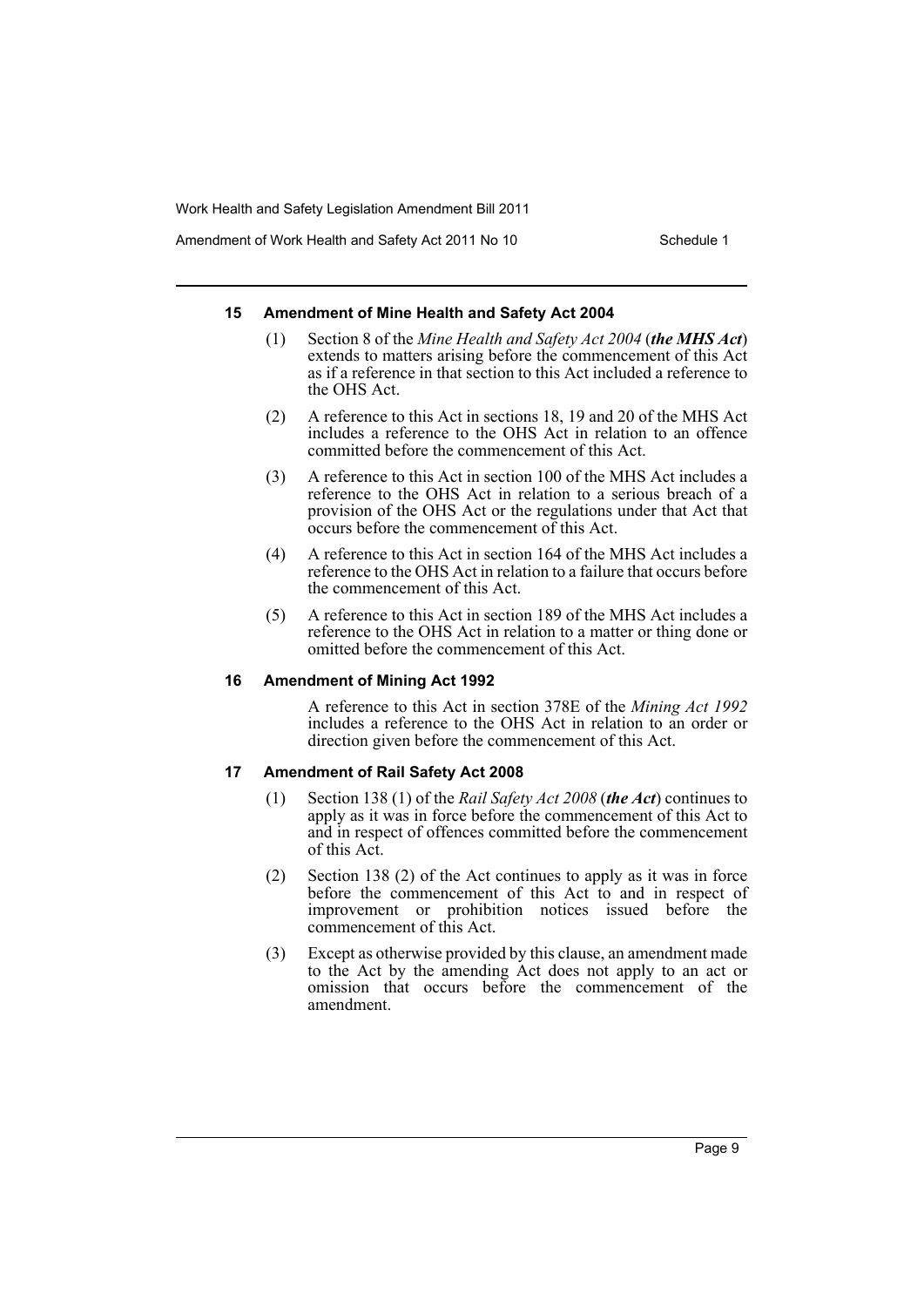Schedule 1 Amendment of Work Health and Safety Act 2011 No 10

#### **18 Amendment of Road Transport (General) Act 2005**

For the purposes of section 244A of the *Road Transport (General) Act 2005*, a person who commits an act or omission that constitutes an offence under an applicable road law and under the OHS Act is not liable to be punished twice in relation to that offence if it was committed before the commencement of this Act.

#### **19 Amendment of Rural Workers Accommodation Act 1969**

For the purposes of section 20 of the *Rural Workers Accommodation Act 1969* (*the Act*), a person who commits an act or omission that constitutes an offence under the Act (or any regulations made under the Act) and under the OHS Act is not liable to be punished twice in relation to that offence if it was committed before the commencement of this Act.

#### **20 Amendment of Workplace Injury Management and Workers Compensation Act 1998**

- (1) A reference in section 245A (Evidence—criminal proceedings under WHS legislation) of the *Workplace Injury Management and Workers Compensation Act 1998* to work health and safety legislation includes (in relation to an offence committed before the commencement of this Act) a reference to occupational health and safety legislation within the meaning of that Act as in force before that commencement.
- (2) For the purposes of the operation of section 254 of the *Workplace Injury Management and Workers Compensation Act 1998* after the commencement of this Act, an injury reported before that commencement by or on behalf of an employer to an inspector under the OHS Act is taken to have been reported to an inspector under this Act.
- (3) The Workers Compensation and Work Health and Safety Council of New South Wales is a continuation of the Workers Compensation and Workplace Occupational Health and Safety Council of New South Wales as constituted under the *Workplace Injury Management and Workers Compensation Act 1998* before the commencement of this Act.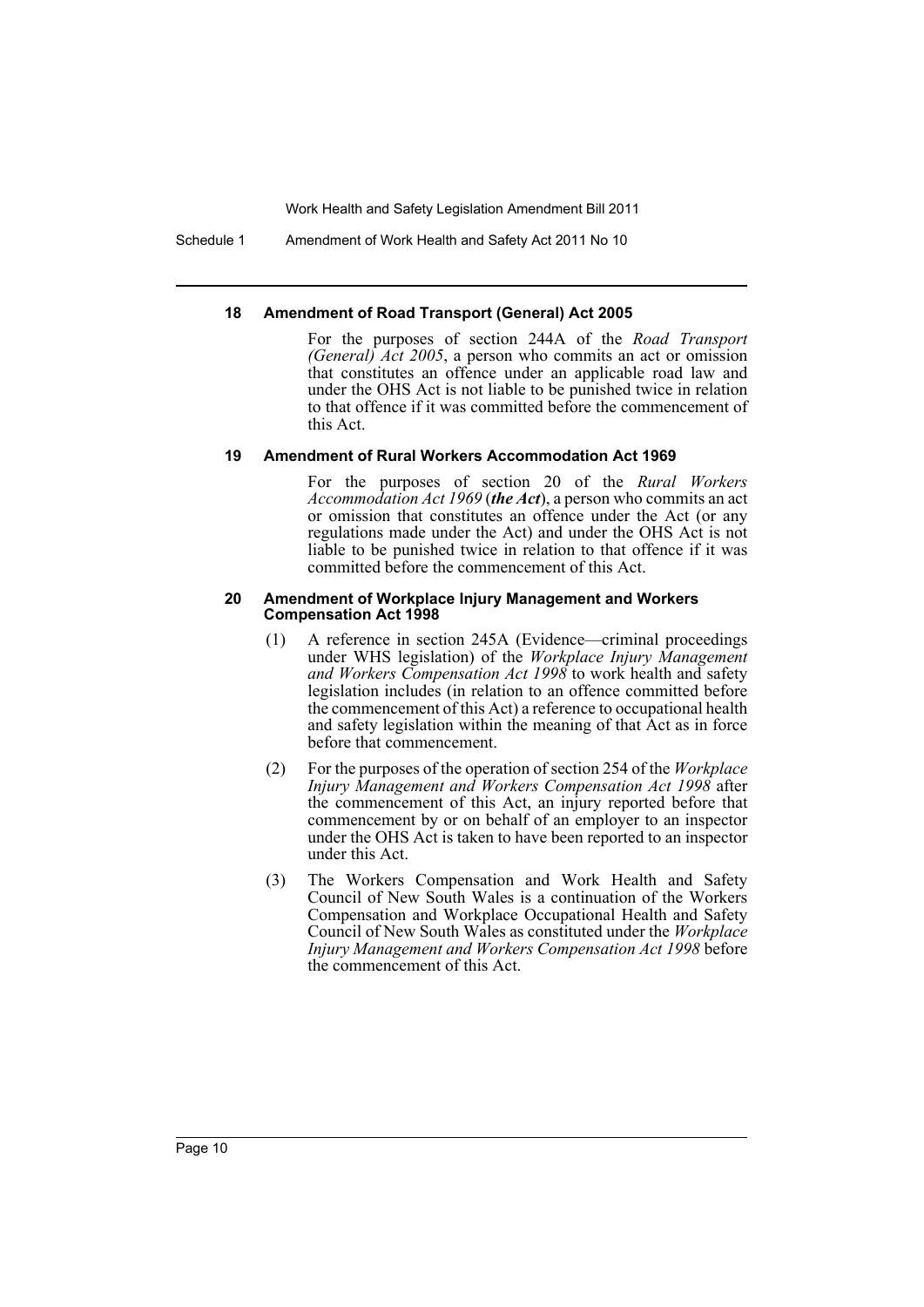Amendment of Mine Health and Safety Act 2004 No 74 Schedule 2

# <span id="page-12-0"></span>**Schedule 2 Amendment of Mine Health and Safety Act 2004 No 74**

#### **[1] Section 3 Definitions**

Omit the definition of *Board* from section 3 (1). Insert instead:

*Board* means the Mining Competence Board constituted by section 112.

# **[2] Section 3 (1), definition of "coal operation"**

Insert in alphabetical order:

*coal operation* has the same meaning as in the *Coal Mine Health and Safety Act 2002*.

#### **[3] Section 9 Act does not apply to coal operations**

Insert ", except as provided by Part 9 (Competence standards)" after "applies".

# **[4] Part 9, Division 2, heading**

Omit the heading. Insert instead:

# **Division 2 Mining Competence Board**

# **[5] Section 112 Mining Competence Board**

Omit section 112 (1). Insert instead:

(1) There is constituted by this Act a body corporate with the corporate name of the Mining Competence Board.

# **[6] Section 114 Membership of Board**

Omit section 114 (1). Insert instead:

- (1) The Board is made up of the following persons appointed by the Minister:
	- (a) the Chairperson of the Board (who is not to be an officer of the Department), and
	- (b) such number of persons as the Minister determines, selected in accordance with the regulations, to represent the interests of employers in the mining and coal mining industries, and
	- (c) such number of persons as the Minister determines, selected in accordance with the regulations, to represent the interests of employees in the mining and coal mining industries, and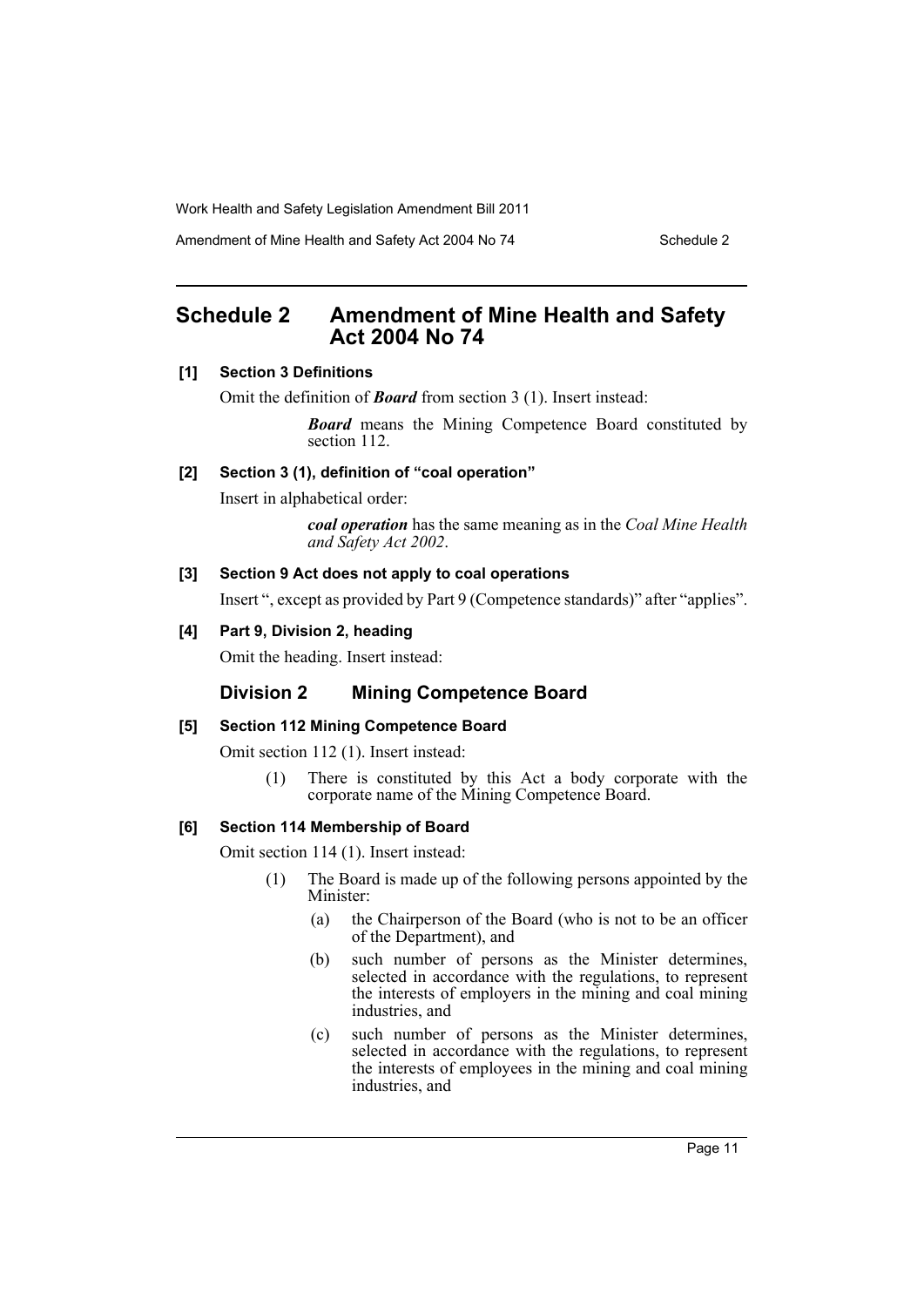Schedule 2 Amendment of Mine Health and Safety Act 2004 No 74

- (d) between 2 and 4 persons who have expertise in the development and assessment of competence of persons performing functions at mines or coal operations, and
- (e) 2 officers of the Department.

# **[7] Section 116 Functions of Board**

Insert "or the *Coal Mine Health and Safety Act 2002*" after "this Act" in section 116 (1).

# **[8] Section 116**

Insert "or coal operations" after "mines" wherever occurring.

# **[9] Section 120 Power to make orders**

Omit "The Minister may make orders" from section 120 (1).

Insert instead "The Minister or the Board may make orders".

# **[10] Section 120 (1) (f)**

Omit "rules". Insert instead "orders".

# **[11] Section 120 (1) (h)**

Omit the paragraph. Insert instead:

(h) the declaration by the Minister that a person's competence is not recognised (but this is not a matter for which an order of the Board can make provision),

# **[12] Section 120 (1A)**

Insert after section 120 (1):

(1A) An order made by the Board has no effect to the extent that it is inconsistent with an order of the Minister under this section.

# **[13] Section 120 (2)**

Insert "by the Minister" after "orders".

# **[14] Schedule 5 Savings, transitional and other provisions**

Insert at the end of clause 1 (1): *Work Health and Safety Legislation Amendment Act 2011*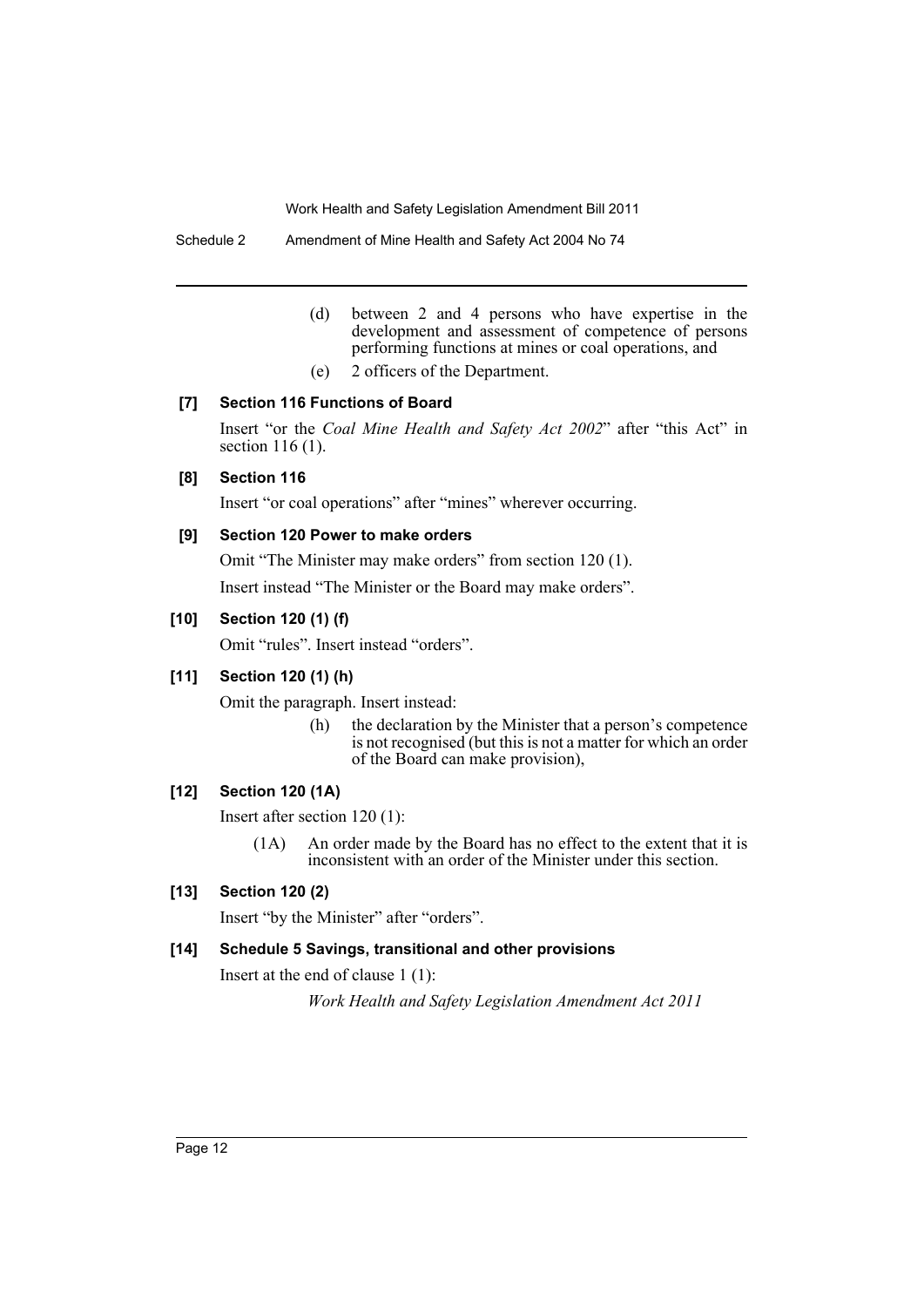Amendment of Mine Health and Safety Act 2004 No 74 Schedule 2

# **[15] Schedule 5**

Insert at the end of the Schedule:

# **Part 3 Provisions consequent on the enactment of Work Health and Safety Legislation Amendment Act 2011**

# **19 Definitions**

In this Part:

*amending Act* means the *Work Health and Safety Legislation Amendment Act 2011*.

*former Board* means the Metalliferous Mines and Extractive Industries Competence Board constituted by section 112 immediately before the new Board commencement.

*new Board* means the Mining Competence Board constituted by section 112 after the new Board commencement.

*new Board commencement* means the commencement of the amendment made by the amending Act to section 112.

# **20 Dissolution of former Board**

- (1) On the new Board commencement, the former Board is dissolved.
- (2) On the dissolution of the former Board, a person who held office as a member of the former Board immediately before its dissolution ceases to hold office as such but is eligible (if otherwise qualified) to be appointed as a member of the new Board.
- (3) A person who ceases to hold office as a member of the former Board because of the operation of this clause is not entitled to be paid any remuneration or compensation because of ceasing to hold that office.

# **21 Appointment of new Board**

For the purpose of facilitating the appointment of members of the new Board to take effect on the new Board commencement, action may be taken under section 114 as amended by the amending Act after the date of assent to that Act and before the new Board commencement.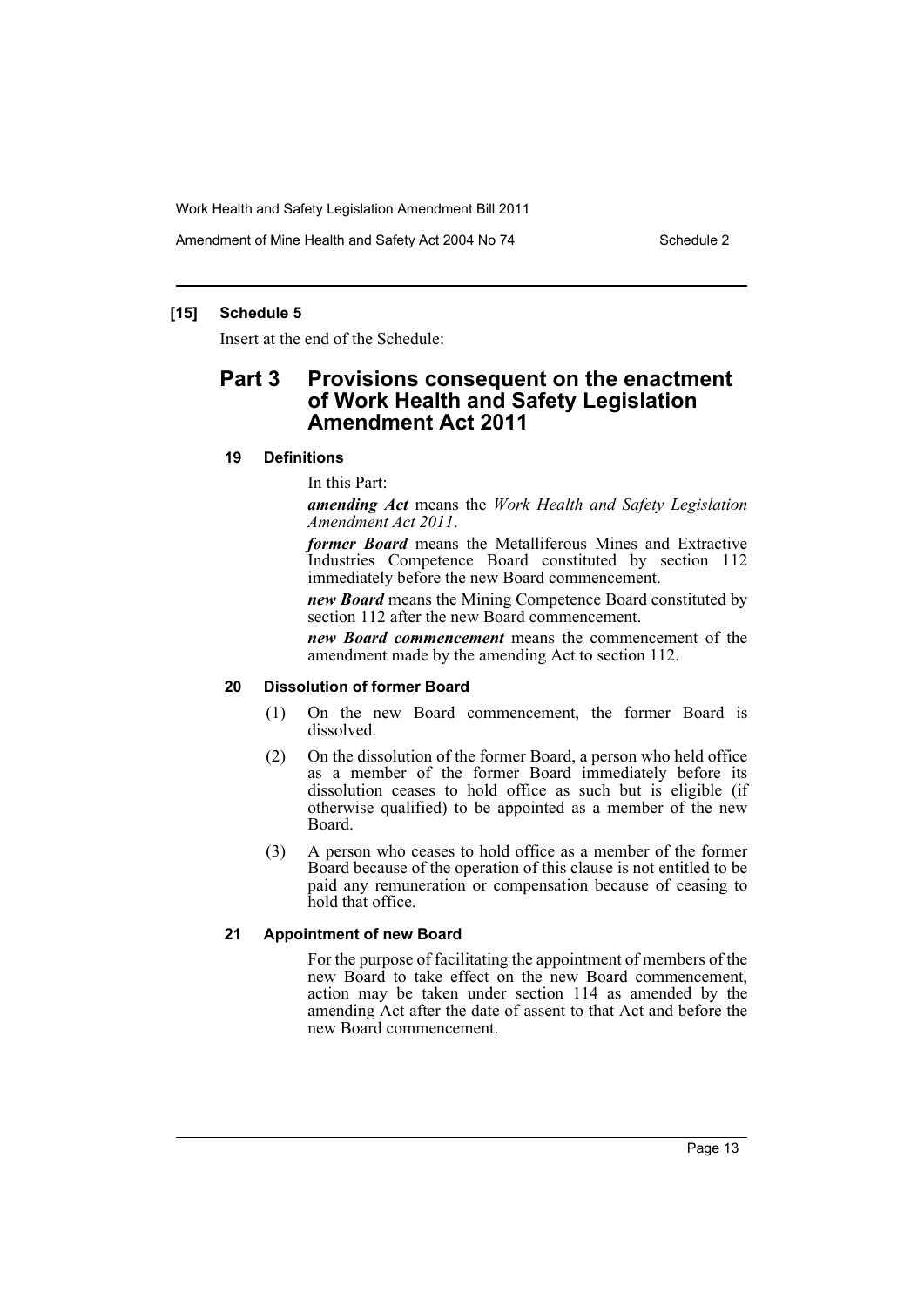Schedule 2 Amendment of Mine Health and Safety Act 2004 No 74

#### **22 Actions of former Board**

- (1) Anything done by the former Board before the new Board commencement that has any force or effect immediately before the new Board commencement is taken to have been done by the new Board.
- (2) This clause extends to but is not limited to the following things done by the former Board:
	- (a) an assessment of competence,
	- (b) the conduct of an examination,
	- (c) the grant, suspension or cancellation of, or the imposition of conditions on, a certificate of competence or exemption,
	- (d) any approval given or appointment or recommendation made by the former Board.

#### **23 Delegations to former Board**

Any delegation to the former Board by the Minister that is in force under section 182 immediately before the new Board commencement is taken to be a delegation to the new Board.

#### **24 Annual report of former Board**

The first annual report of the new Board under section 117 after the new Board commencement is to include a report of the activities of the former Board during the preceding year.

#### **25 Protection from liability**

A reference in section 189 to a member of the Board includes a reference to a member of the former Board in relation to a matter or thing done or omitted to be done before the new Board commencement.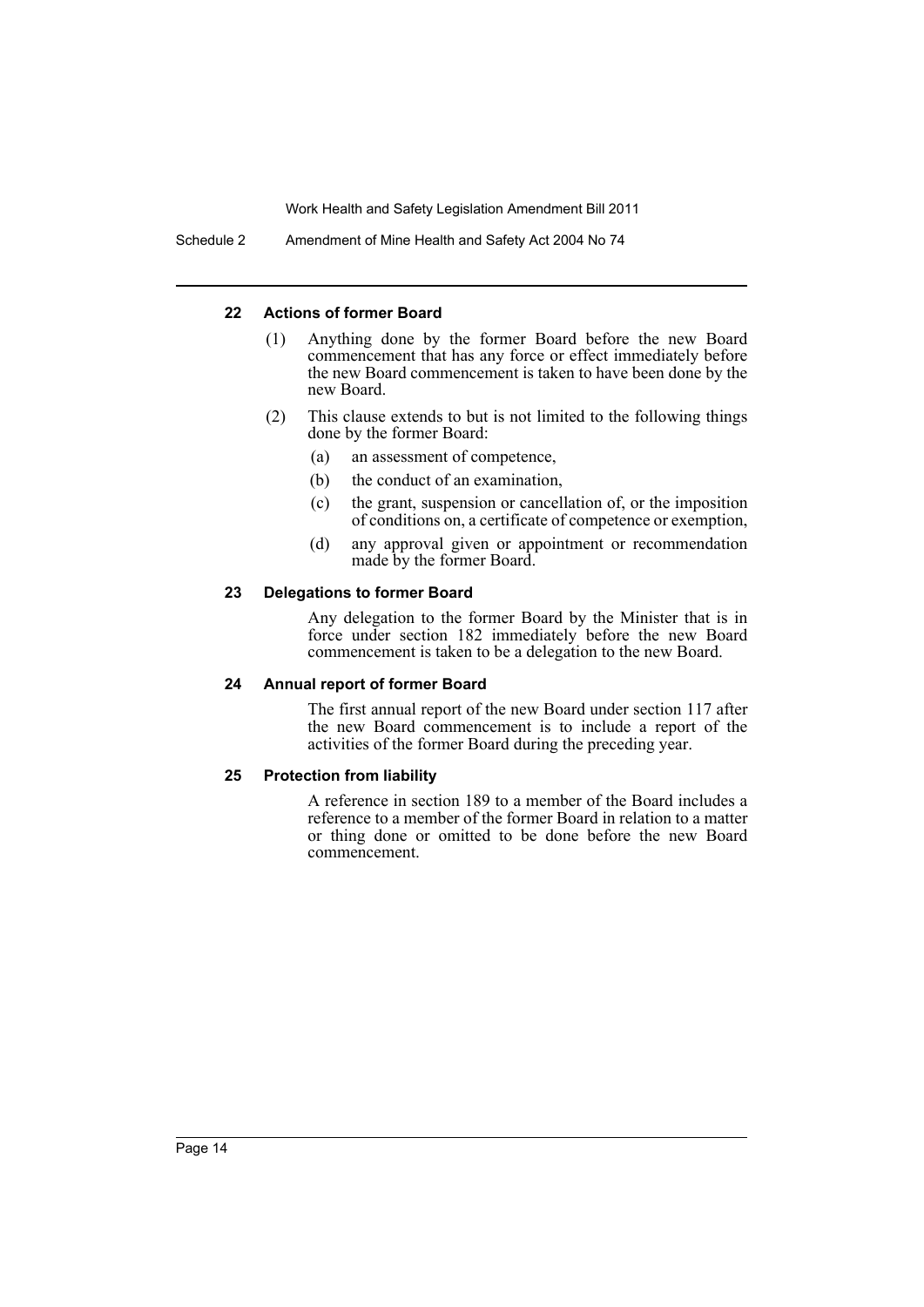Amendment of Coal Mine Health and Safety Act 2002 No 129 Schedule 3

# <span id="page-16-0"></span>**Schedule 3 Amendment of Coal Mine Health and Safety Act 2002 No 129**

# **[1] Section 3 Definitions**

Omit the definition of *Board*. Insert instead:

*Board* means the Mining Competence Board constituted by section 112 of the *Mine Health and Safety Act 2004*.

- **[2] Part 9, Division 2 Coal Competence Board** Omit the Division.
- **[3] Section 135 Annual report**

Omit the section.

#### **[4] Schedule 3 Savings, transitional and other provisions**

Insert at the end of clause 1 (1):

*Work Health and Safety Legislation Amendment Act 2011*, but only to the extent that it amends this Act

# **[5] Schedule 3**

Insert at the end of the Schedule:

# **Part 4 Provisions consequent on the enactment of Work Health and Safety Legislation Amendment Act 2011**

#### **28 Definitions**

In this Part:

*amending Act* means the *Work Health and Safety Legislation Amendment Act 2011*.

*former Board* means the Coal Competence Board constituted by section 130 immediately before the repeal of that section by the amending Act.

*new Board* means the Mining Competence Board constituted by section 112 of the *Mine Health and Safety Act 2004* after the commencement of the amendment made by the amending Act to section 112 of the *Mine Health and Safety Act 2004*.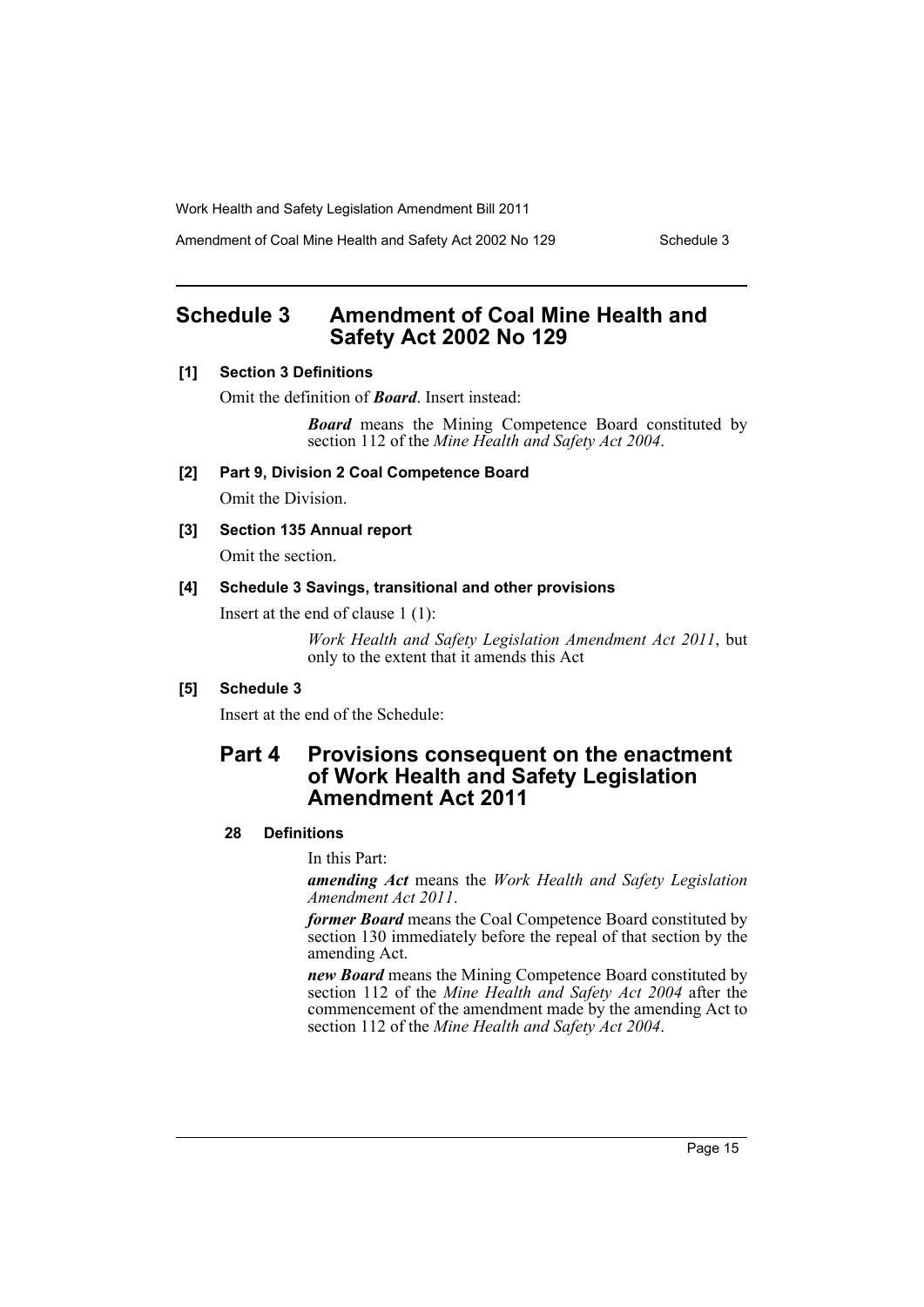Schedule 3 Amendment of Coal Mine Health and Safety Act 2002 No 129

#### **29 Dissolution of former Board**

- (1) The former Board is dissolved on the repeal of section 130 by the amending Act.
- (2) On the dissolution of the former Board, a person who held office as a member of the former Board immediately before its dissolution ceases to hold office as such but is eligible (if otherwise qualified) to be appointed as a member of the new Board.
- (3) A person who ceases to hold office as a member of the former Board because of the operation of this clause is not entitled to be paid any remuneration or compensation because of ceasing to hold that office.

#### **30 Actions of former Board**

- (1) Anything done by the former Board before its dissolution that has any force or effect immediately before the former Board's dissolution is taken to have been done by the new Board.
- (2) This clause extends to but is not limited to the following things done by the former Board:
	- (a) an assessment of competence,
	- (b) the conduct of an examination,
	- (c) the grant, suspension or cancellation of, or the imposition of conditions on, a certificate of competence or exemption,
	- (d) any approval given or appointment or recommendation made by the former Board.

# **31 Delegations to former Board**

Any delegation to the former Board by the Minister that is in force under section 212 immediately before the dissolution of the former Board is taken to be a delegation to the new Board.

# **32 Annual report of former Board**

The first annual report of the new Board under section 117 of the *Mine Health and Safety Act 2004* after the dissolution of the former Board is to include a report of the activities of the former Board during the preceding year.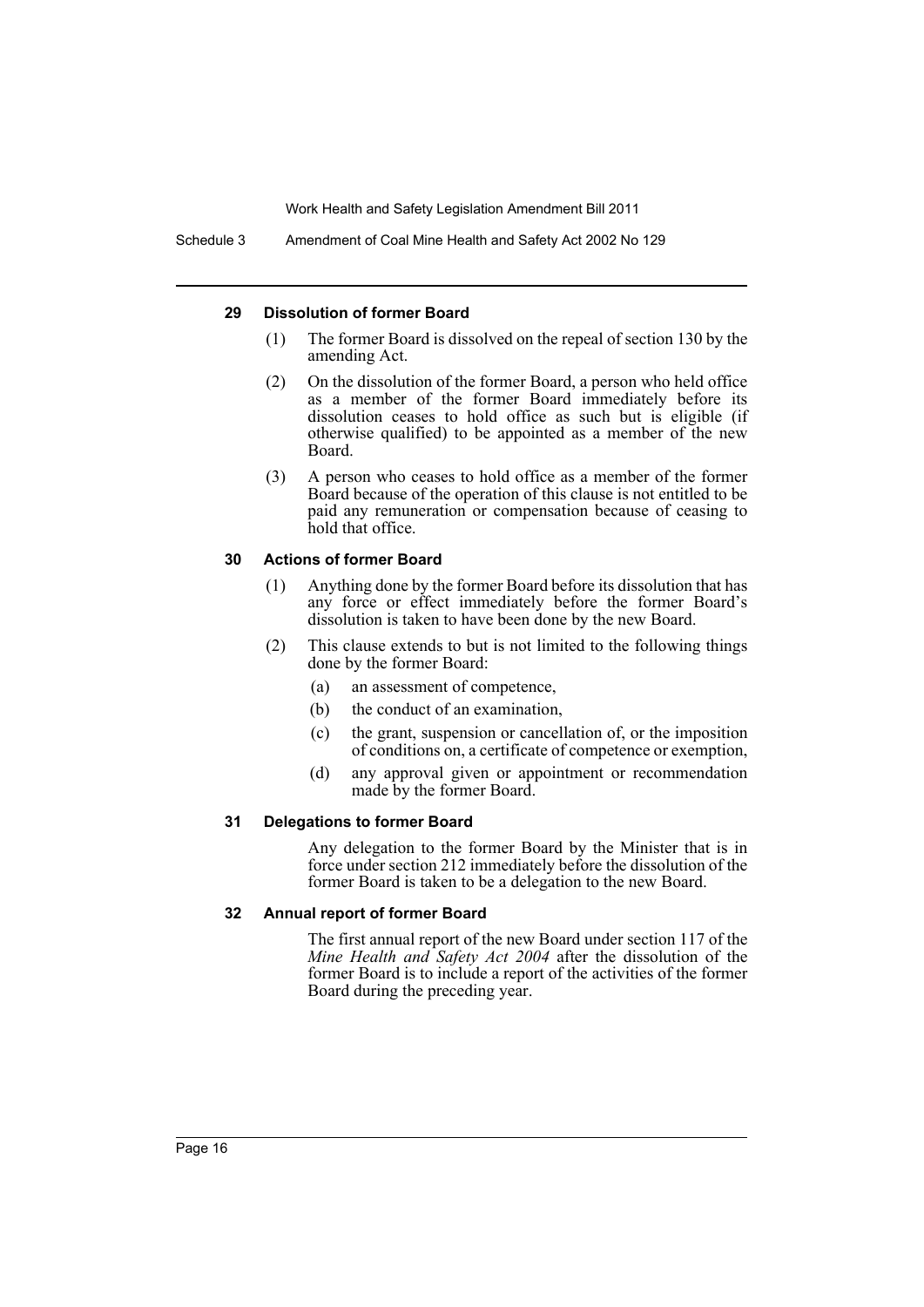Amendment of Coal Mine Health and Safety Act 2002 No 129 Schedule 3

#### **33 Protection from liability**

A reference in section 220 to a member of the Board includes a reference to a member of the former Board in relation to a matter or thing done or omitted to be done before the dissolution of the former Board.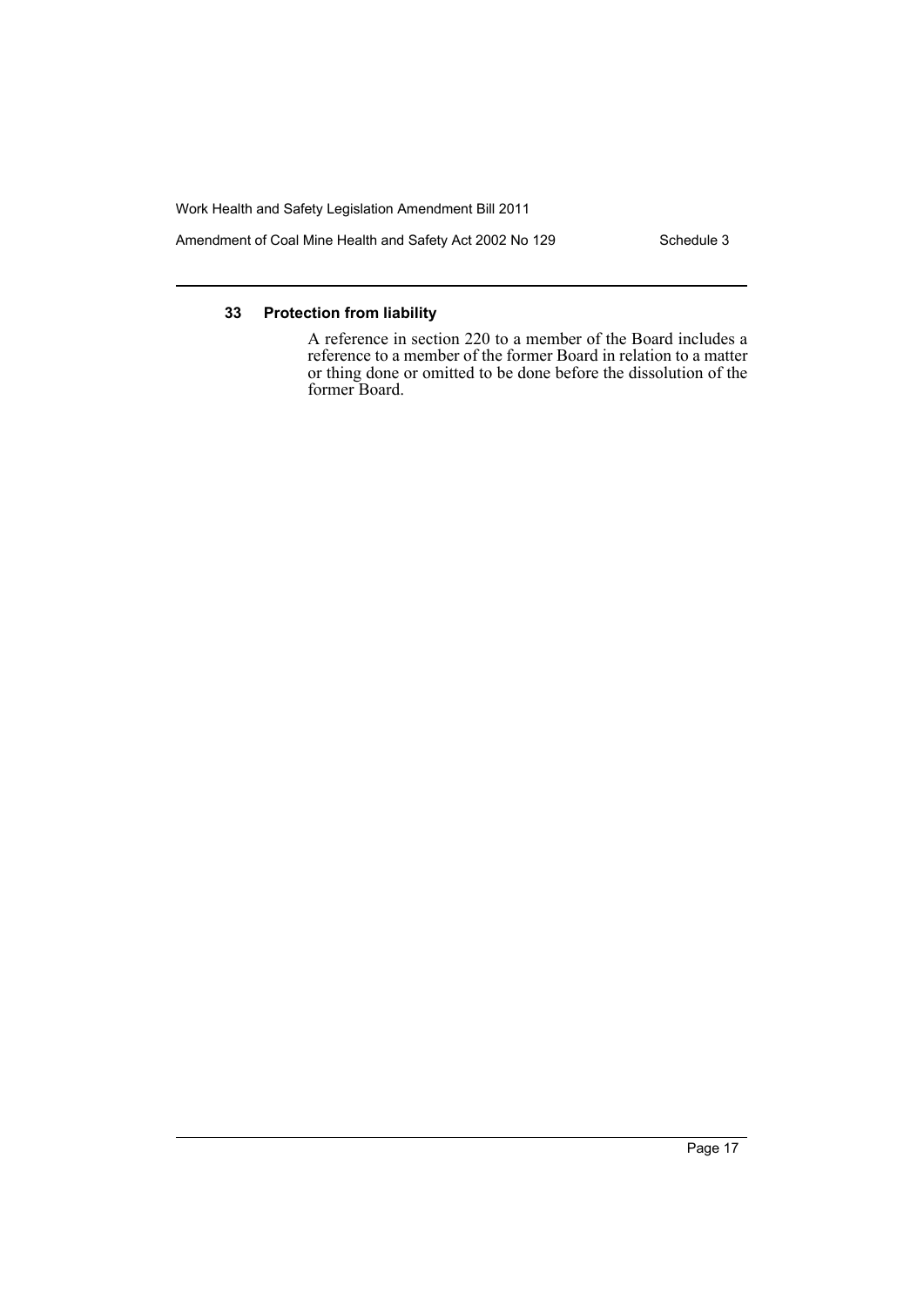Schedule 4 Consequential amendment of Acts

# <span id="page-19-0"></span>**Schedule 4 Consequential amendment of Acts**

# **4.1 Coal Industry Act 2001 No 107**

#### **[1] Section 10 General functions**

Omit "occupational" from section 10 (1) (a). Insert instead "work".

**[2] Section 17 Discretionary functions—non-rescue services for mines and others**

Omit "occupational" from section 17 (a). Insert instead "work".

# **[3] Section 24 Workers compensation funds**

Omit "occupational" from section 24 (1) (c). Insert instead "work".

# **4.2 Coal Mine Health and Safety Act 2002 No 129**

#### **[1] Section 3 Definitions**

Insert after paragraph (b) of the definition of *previous offender*: (b1) the *Work Health and Safety Act 2011*, or

#### **[2] Section 8 Application of Act**

Omit "*Occupational Health and Safety Act 2000*" from section 8 (4). Insert instead "*Work Health and Safety Act 2011*".

#### **[3] Section 8A Act does not apply to certain mines or places (as inserted by Schedule 1 [11] to the Coal Mine Health and Safety Amendment Act 2010)**

Omit "*Occupational Health and Safety Act 2000*" from section 8A (2). Insert instead "*Work Health and Safety Act 2011*".

# **[4] Section 8B Decisions on jurisdictional questions (as inserted by Schedule 1 [11] to the Coal Mine Health and Safety Amendment Act 2010)**

Omit "*Occupational Health and Safety Act 2000*" wherever occurring in section 8B $(3)$  and  $(7)$ .

Insert instead "*Work Health and Safety Act 2011*".

# **[5] Section 10 Objects of Act**

Omit "*Occupational Health and Safety Act 2000*" from section 10 (a). Insert instead "*Work Health and Safety Act 2011*".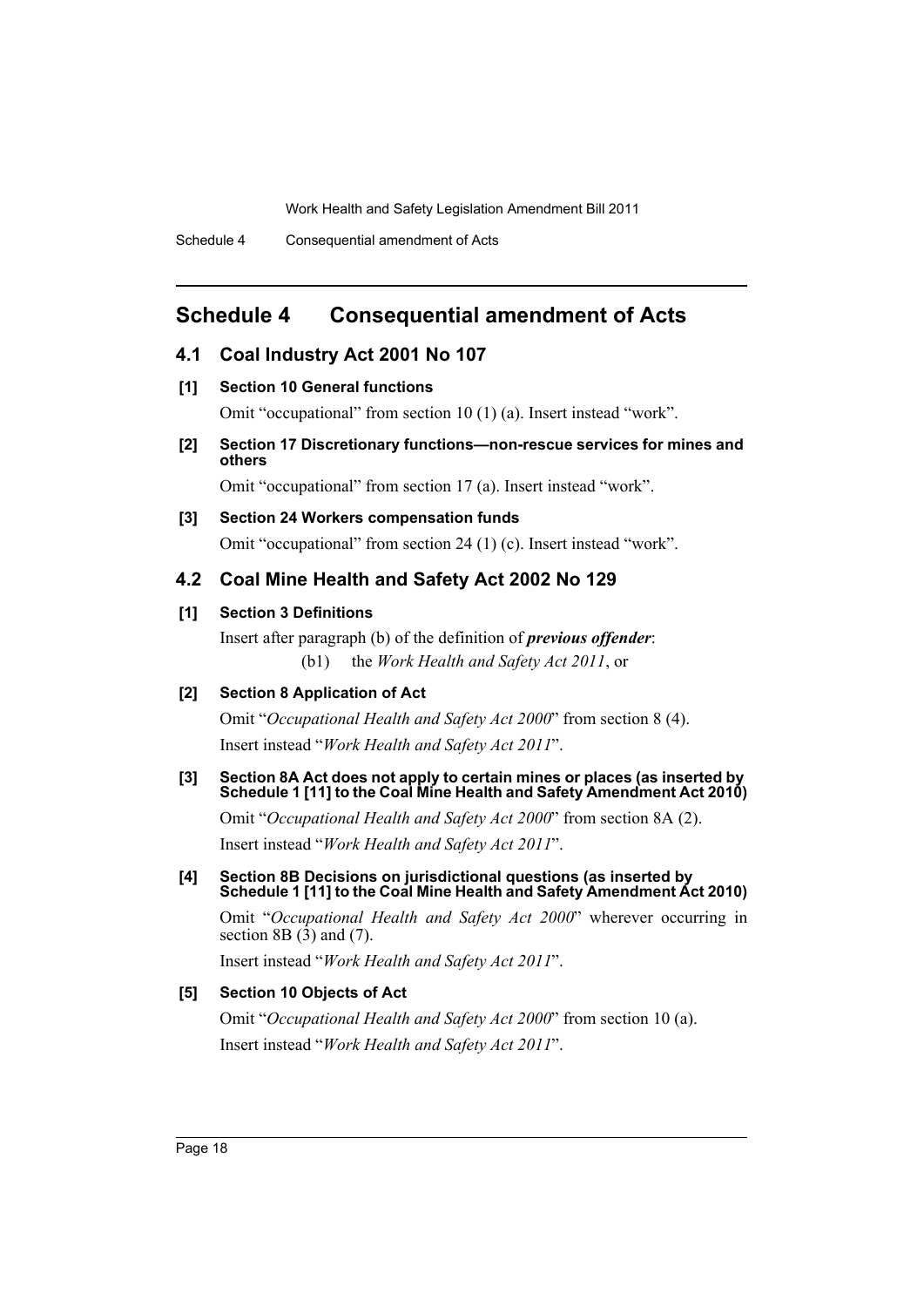Consequential amendment of Acts Schedule 4 and Schedule 4

#### **[6] Part 4**

Omit the Part. Insert instead:

# **Part 4 Application of Work Health and Safety Act 2011**

**Note.** The *Work Health and Safety Act 2011* is the main Act that deals with the health, safety and welfare of persons at work. This Part explains how this Act fits in with the *Work Health and Safety Act 2011*. Basically, this Act creates additional protections, rights and obligations necessary because of the special risks associated with coal operations. This Part makes it clear that this Act provides for an increase in the standard of protection of persons at work at coal operations and does not result in less protection than the *Work Health and Safety Act 2011* would otherwise provide.

#### **11 Act to be read in conjunction with WHS Act**

This Act is to be read in conjunction with the *Work Health and Safety Act 2011*.

#### **12 Act adds to protection provided by WHS Act**

(1) If a provision of the *Work Health and Safety Act 2011* or the regulations made under that Act applies to coal operations, that provision continues to apply, and must be observed, in addition to this Act or the regulations made under this Act.

**Note.** For example, Part 2 of the *Work Health and Safety Act 2011* imposes duties relating to health, safety and welfare at coal operations. So does Part 5 of this Act. The provisions of this Act apply in addition to those of the WHS Act and do not remove any WHS protections, rights or obligations.

(2) Without limiting subsection (1) or any other provision of this Act, the failure by an operator to comply with a provision of this Act or the regulations does not affect any liability of any other person under this Act or the regulations or under the *Work Health and Safety Act 2011* or the regulations under that Act.

#### **13 WHS Act prevails**

(1) The provisions of the *Work Health and Safety Act 2011* and the regulations under that Act prevail, to the extent of any inconsistency, over the provisions of this Act and the regulations under this Act.

**Note.** For example, if a provision of this Act deals with a certain matter and a provision of the *Work Health and Safety Act 2011* deals with the same matter and it is not possible to comply with both provisions, then a person must comply with the *Work Health and Safety Act 2011* and not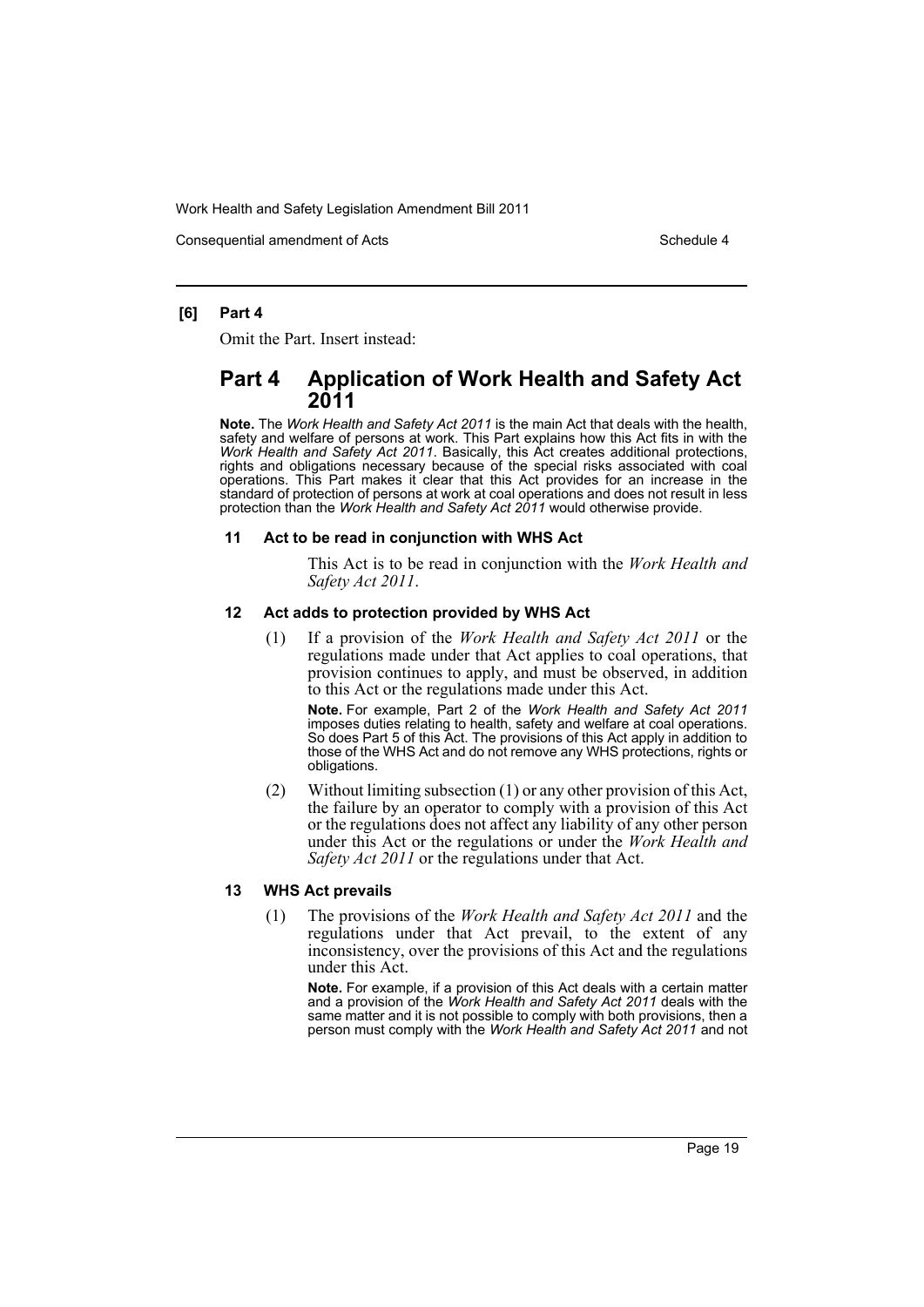with this Act. If provisions of both Acts deal with the same matter but it is possible to comply with both provisions, then a person must comply with both Acts.

(2) This section is subject to section 122.

#### **14 Compliance with this Act is no defence to prosecution under WHS Act**

Compliance with this Act or the regulations, or with any requirement imposed under this Act or the regulations, is not in itself a defence in any proceedings for an offence against the *Work Health and Safety Act 2011* or the regulations under that Act.

#### **15 Evidence of contraventions of this Act and WHS Act**

Evidence of a relevant contravention of this Act or the regulations is admissible in any proceedings for an offence against the *Work Health and Safety Act 2011* or the regulations under that Act.

#### **16 No double jeopardy**

Where an act or omission constitutes an offence:

- (a) under this Act or the regulations, and
- (b) under the *Work Health and Safety Act 2011* or the regulations under that Act,

the offender is not liable to be punished twice in relation to the offence.

#### **[7] Part 5 Duties relating to health, safety and welfare at coal operations**

Omit the note to Part 5. Insert instead:

**Note.** Part 2 of the *Work Health and Safety Act 2011* imposes duties relating to health, safety and welfare at work. Those duties apply to work at coal operations.

This Part imposes extra duties.

#### **[8] Part 5, Division 1, note**

Omit the note.

# **[9] Part 5, Division 2, note**

Omit the note.

#### **[10] Section 42 Duties of operator regarding contractors**

Omit "occupational" from section 42 (1) (b). Insert instead "work".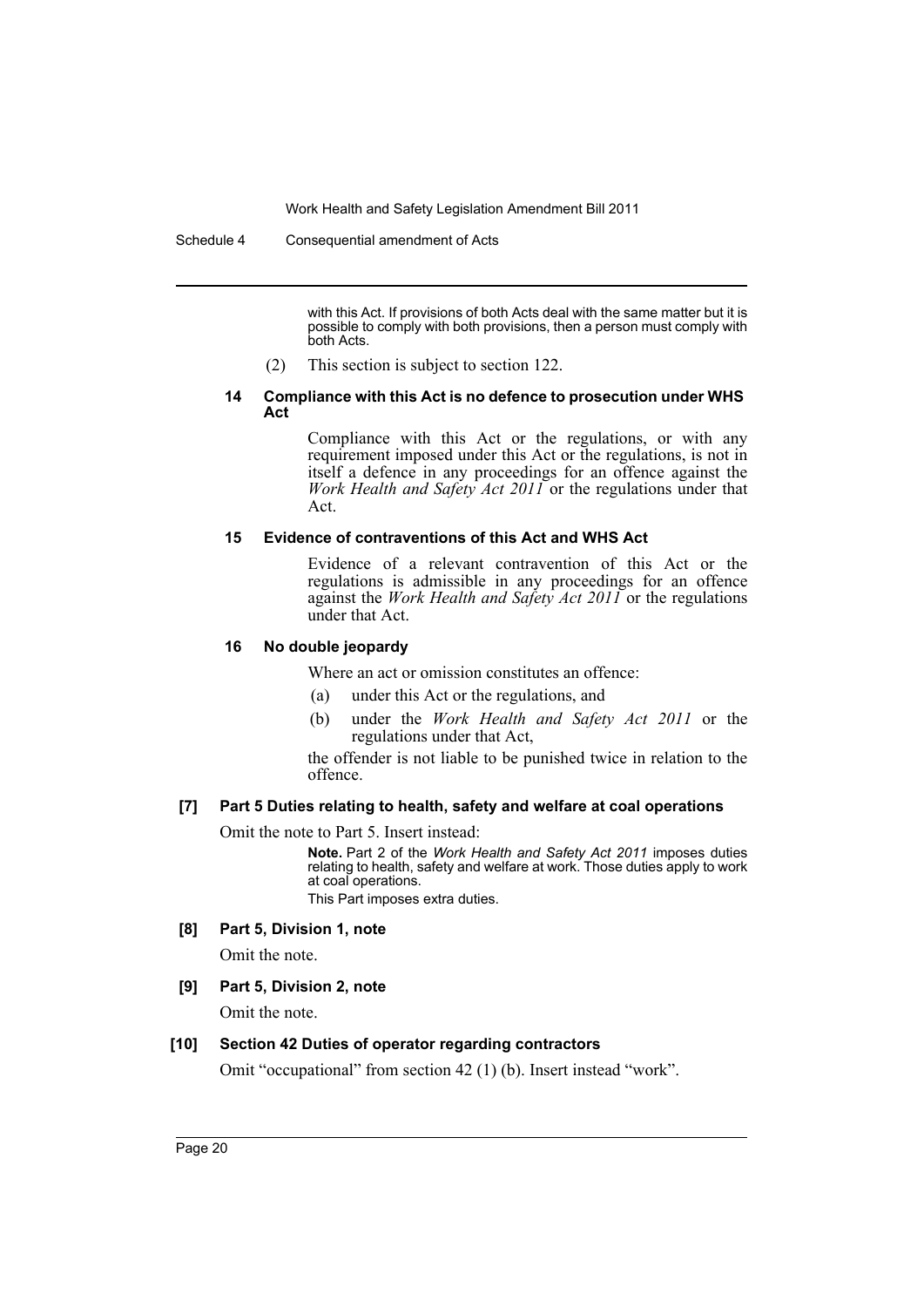Consequential amendment of Acts Schedule 4 and Schedule 4

- **[11] Section 42 (3) (a) (ii), (3) (b) (ii), (3) (c) and (4)** Omit "*Occupational Health and Safety Act 2000*" wherever occurring. Insert instead "*Work Health and Safety Act 2011*".
- **[12] Part 5, Division 3, note** Omit the note.
- **[13] Section 61 Unlawful dismissal or other victimisation of employee** Omit the note to the section.
- **[14] Part 5, Division 4, note** Omit the note.
- **[15] Section 63 Duties of manager of mining engineering** Omit "*Occupational Health and Safety Act 2000*" from section 63 (3). Insert instead "*Work Health and Safety Act 2011*".
- **[16] Section 64 Duties of manager of electrical engineering** Omit "*Occupational Health and Safety Act 2000*" from section 64 (3). Insert instead "*Work Health and Safety Act 2011*".
- **[17] Section 65 Duties of manager of mechanical engineering** Omit "*Occupational Health and Safety Act 2000*" from section 65 (3). Insert instead "*Work Health and Safety Act 2011*".
- **[18] Section 67 Those in management positions must inform operator of non-compliance**

Omit "*Occupational Health and Safety Act 2000*" wherever occurring. Insert instead "*Work Health and Safety Act 2011*".

- **[19] Section 70 Supervisor must inform operator of non-compliance** Omit "*Occupational Health and Safety Act 2000*" wherever occurring. Insert instead "*Work Health and Safety Act 2011*".
- **[20] Part 5, Division 6, note** Omit the note.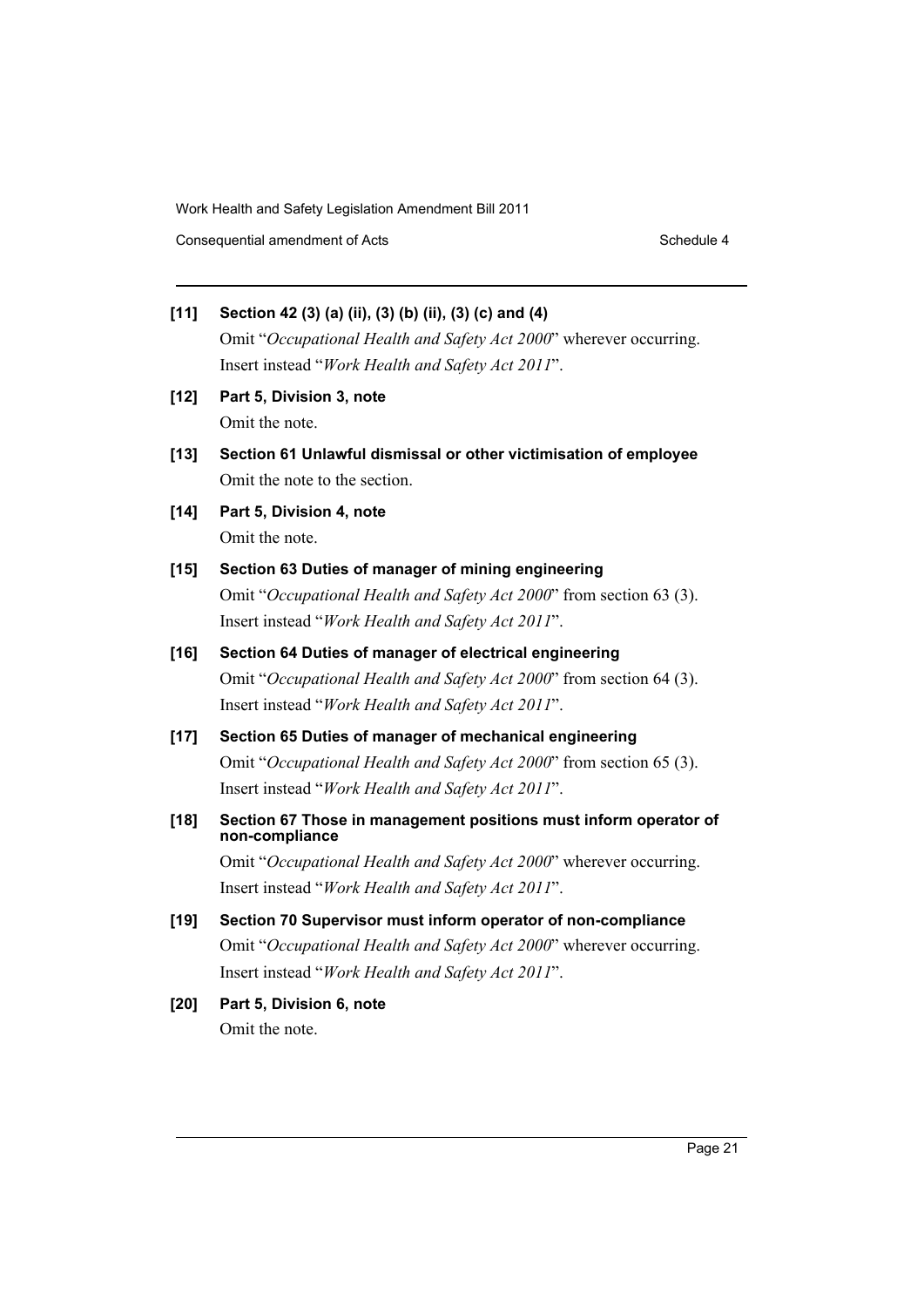Schedule 4 Consequential amendment of Acts

#### **[21] Section 75 Contractor must prepare and implement WHS management plan**

Omit "occupational" wherever occurring. Insert instead "work".

# **[22] Section 76 Contractor's duties regarding subcontractors** Omit "occupational" wherever occurring in section 76 (1) (b), (3) and (4). Insert instead "work".

#### **[23] Section 118 Minister to make stop work orders**

Omit "*Occupational Health and Safety Act 2000*" from section 118 (1) (a). Insert instead "*Work Health and Safety Act 2011*".

#### **[24] Section 122 Stop work order prevails over other instruments**

Omit "An investigation notice" from section 122 (1). Insert instead "A non-disturbance notice".

# **[25] Section 122 (1)**

Omit "*Occupational Health and Safety Act 2000*". Insert instead "*Work Health and Safety Act 2011*".

# **[26] Section 145 Appointment of government officials**

Omit "*Occupational Health and Safety Act 2000*" from section 145 (2) (as substituted by Schedule 1 [19] to the *Coal Mine Health and Safety Amendment Act 2010*).

Insert instead "*Work Health and Safety Act 2011*".

# **[27] Section 145 (3)**

Omit "section 48 of the *Occupational Health and Safety Act 2000*".

Insert instead "section 157 of the *Work Health and Safety Act 2011*".

#### **[28] Part 10 Oversight of coal operations**

Omit the note to Subdivision 3 of Division 2. Insert instead:

**Note.** Section 156A of the *Work Health and Safety Act 2011* provides that a person appointed as a government official under this Act is deemed to have been appointed as an inspector for the purposes of the WHS Act and has the powers of an inspector under that Act in relation to coal workplaces.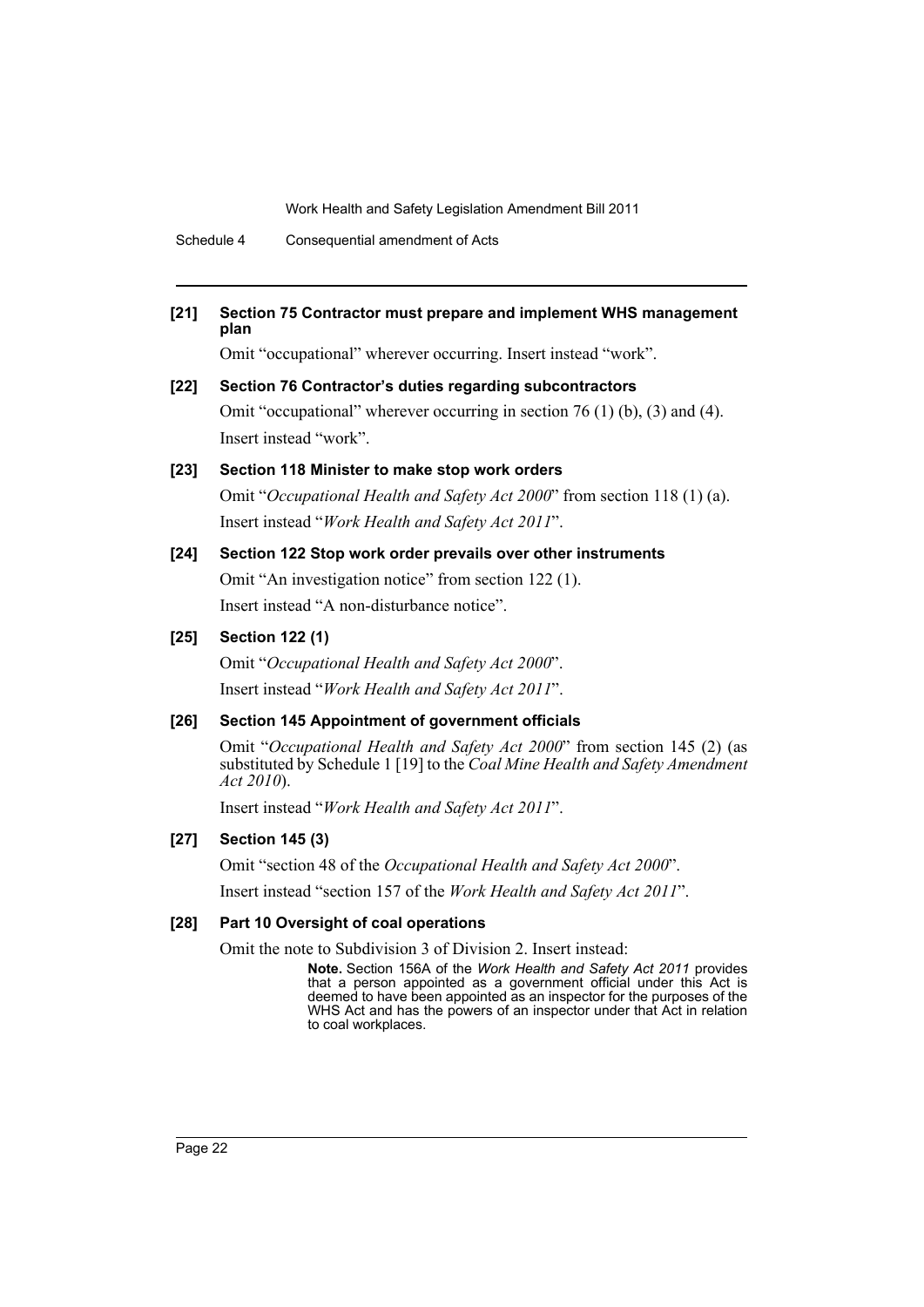Consequential amendment of Acts Schedule 4 and Schedule 4

#### **[29] Section 155 Power of entry at any time**

Omit "Despite Part 5 of the *Occupational Health and Safety Act 2000*". Insert instead "Despite Part 9 of the *Work Health and Safety Act 2011*".

#### **[30] Section 164 Functions of site check inspectors**

Omit "*Occupational Health and Safety Act 2000*" from section 164 (e). Insert instead "*Work Health and Safety Act 2011*".

# **[31] Section 165 Training of site check inspectors**

Omit "occupational" from section 165 (1). Insert instead "work".

# **[32] Section 167 Duties of operators in relation to site check inspectors**

Omit "OHS committee (established under the *Occupational Health and Safety Act 2000*)" from section 167 (c).

Insert instead "health and safety committee (established under the *Work Health and Safety Act 2011*)".

#### **[33] Section 168 Duties of contractors in relation to site check inspectors**

Omit "OHS committee (established under the *Occupational Health and Safety Act 2000*)" from section 168 (c).

Insert instead "health and safety committee (established under the *Work Health and Safety Act 2011*)".

# **[34] Part 10, Division 3, Subdivision 3, note**

Omit the note.

# **[35] Section 173 Appointment of industry check inspectors**

Omit section 173 (1) (b). Insert instead:

(b) is an authorised industrial officer within the meaning of Part 7 (Entry and inspection by officers of industrial organisations) of Chapter 5 of the *Industrial Relations Act 1996*, and

# **[36] Section 175 Powers of industry check inspectors to suspend operations**

Omit "*Occupational Health and Safety Act 2000*" from section 175 (1) (a). Insert instead "*Work Health and Safety Act 2011*".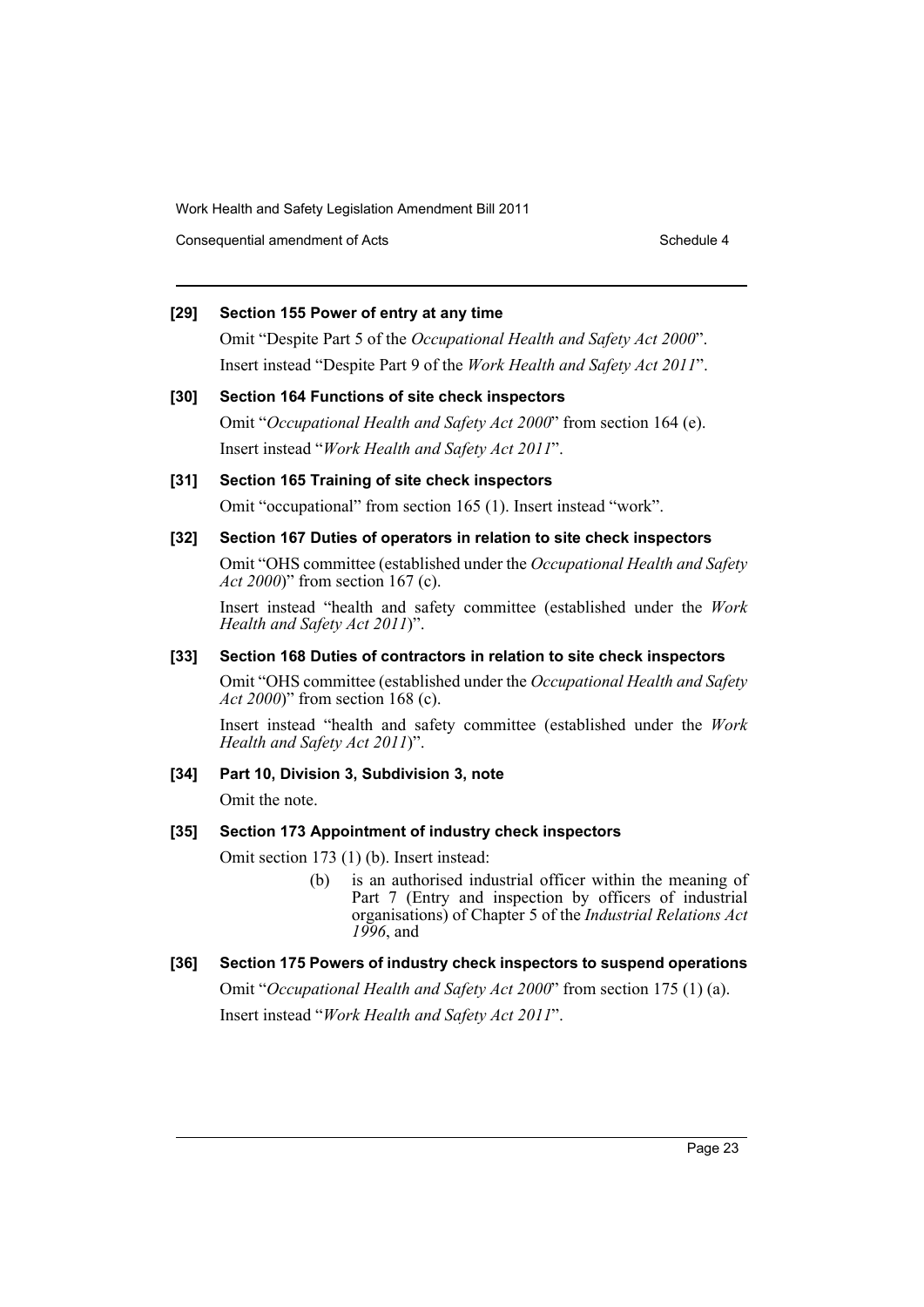Schedule 4 Consequential amendment of Acts

#### **[37] Section 179 Inspections by check inspectors**

Omit "*Occupational Health and Safety Act 2000*" from section 179 (b). Insert instead "*Work Health and Safety Act 2011*".

#### **[38] Section 185**

Omit the section. Insert instead:

# **185 Purpose of industry codes of practice**

The purpose of a coal mining industry code of practice is to provide practical guidance to operators and others who have duties under Part 5 of this Act or Part 2 of the *Work Health and Safety Act 2011* in relation to work health, safety and welfare at coal operations.

#### **[39] Section 191 Use of codes**

Omit "*Occupational Health and Safety Act 2000*" from section 191 (1).

Insert instead "*Work Health and Safety Act 2011*".

#### **[40] Section 202 Regulations relating to consultation**

Omit "OHS committee for the coal operation (established under the *Occupational Health and Safety Act 2000*)" from section 202 (1).

Insert instead "health and safety committee for the coal operation (established under the *Work Health and Safety Act 2011*)".

# **[41] Part 13 Miscellaneous**

Omit the note to Division 1. Insert instead:

**Note.** Section 229A of the *Work Health and Safety Act 2011* provides for offences under this Act and the regulations to be prosecuted under that Act.

# **[42] Section 220 Protection from liability**

Omit "*Occupational Health and Safety Act 2000*" from section 220 (1). Insert instead "*Work Health and Safety Act 2011*".

# **4.3 Coal Mine Health and Safety Amendment Act 2010 No 23**

# **[1] Schedule 1 Amendment of Coal Mine Health and Safety Act 2002 No 129**

Omit "*Occupational Health and Safety Act 2000*" from proposed section 8A  $(2)$  in Schedule 1 [11].

Insert instead "*Work Health and Safety Act 2011*".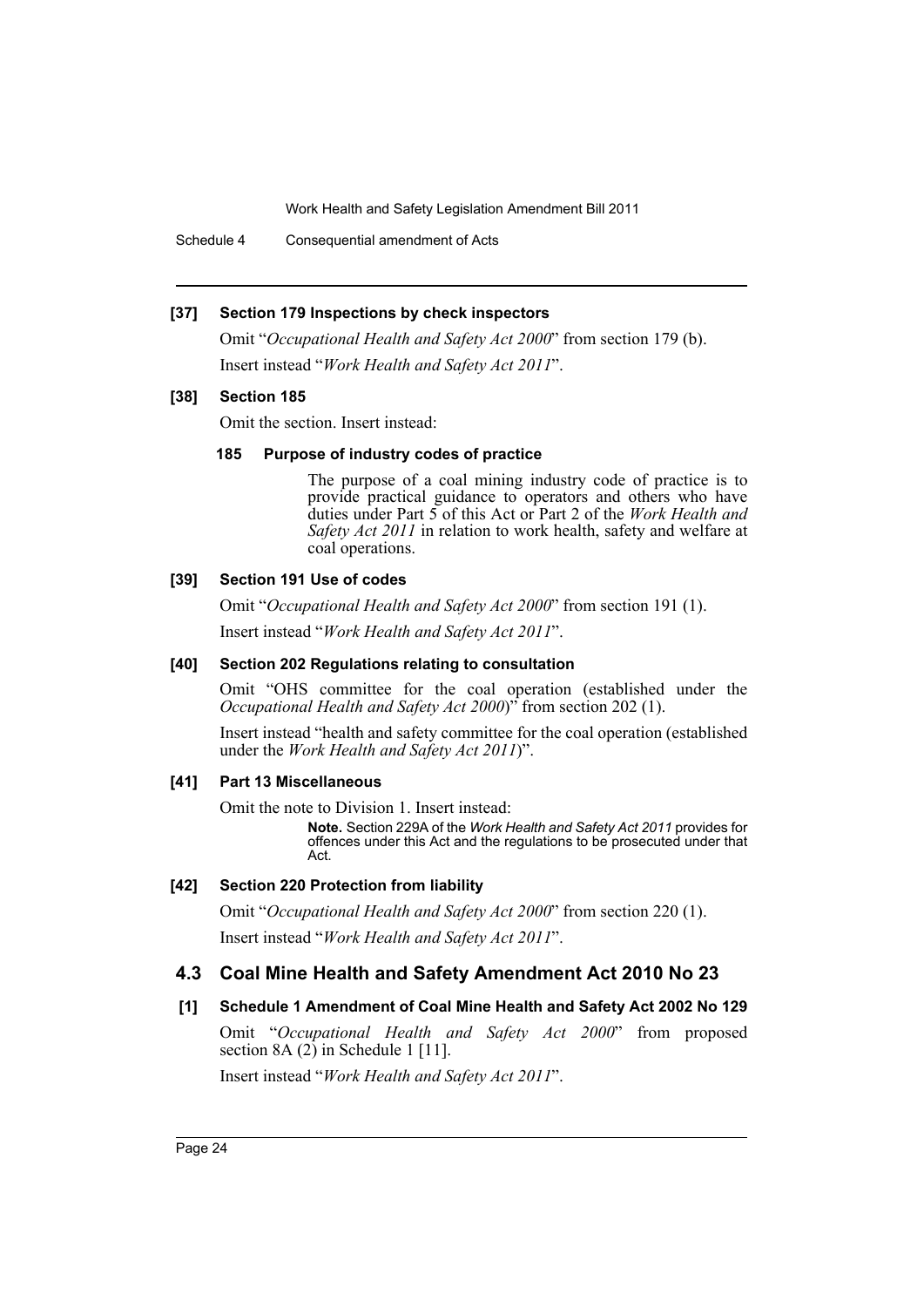Consequential amendment of Acts Schedule 4

# **[2] Schedule 1 [11]**

Omit "*Occupational Health and Safety Act 2000*" wherever occurring in proposed section 8B (3) and (7).

Insert instead "*Work Health and Safety Act 2011*".

# **[3] Schedule 1 [19]**

Omit "*Occupational Health and Safety Act 2000*" from proposed section 145 $(2)$ .

Insert instead "*Work Health and Safety Act 2011*".

# **[4] Schedule 3 Amendment of other Acts and instruments**

Omit "*Occupational Health and Safety Act 2000*" wherever occurring in proposed section 8 (3) and (7) in Schedule 3.6 [1].

Insert instead "*Work Health and Safety Act 2011*".

# **[5] Schedule 3.6 [2]**

Omit "*Occupational Health and Safety Act 2000*" from proposed section 127 $(2)$ .

Insert instead "*Work Health and Safety Act 2011*".

# **4.4 Crimes (Sentencing Procedure) Act 1999 No 92**

# **[1] Section 27 Application of Division**

Omit "this Division applies only if the offence is being dealt with on indictment" from section 27 (2).

Insert instead "this Division applies only if the offence is being dealt with on indictment in the Supreme Court or on indictment or summarily in the District Court".

# **[2] Section 27 (2A) (a)**

Omit "Division 1 of Part 2 of the *Occupational Health and Safety Act 2000*". Insert instead "Division 5 of Part 2 of the *Work Health and Safety Act 2011*".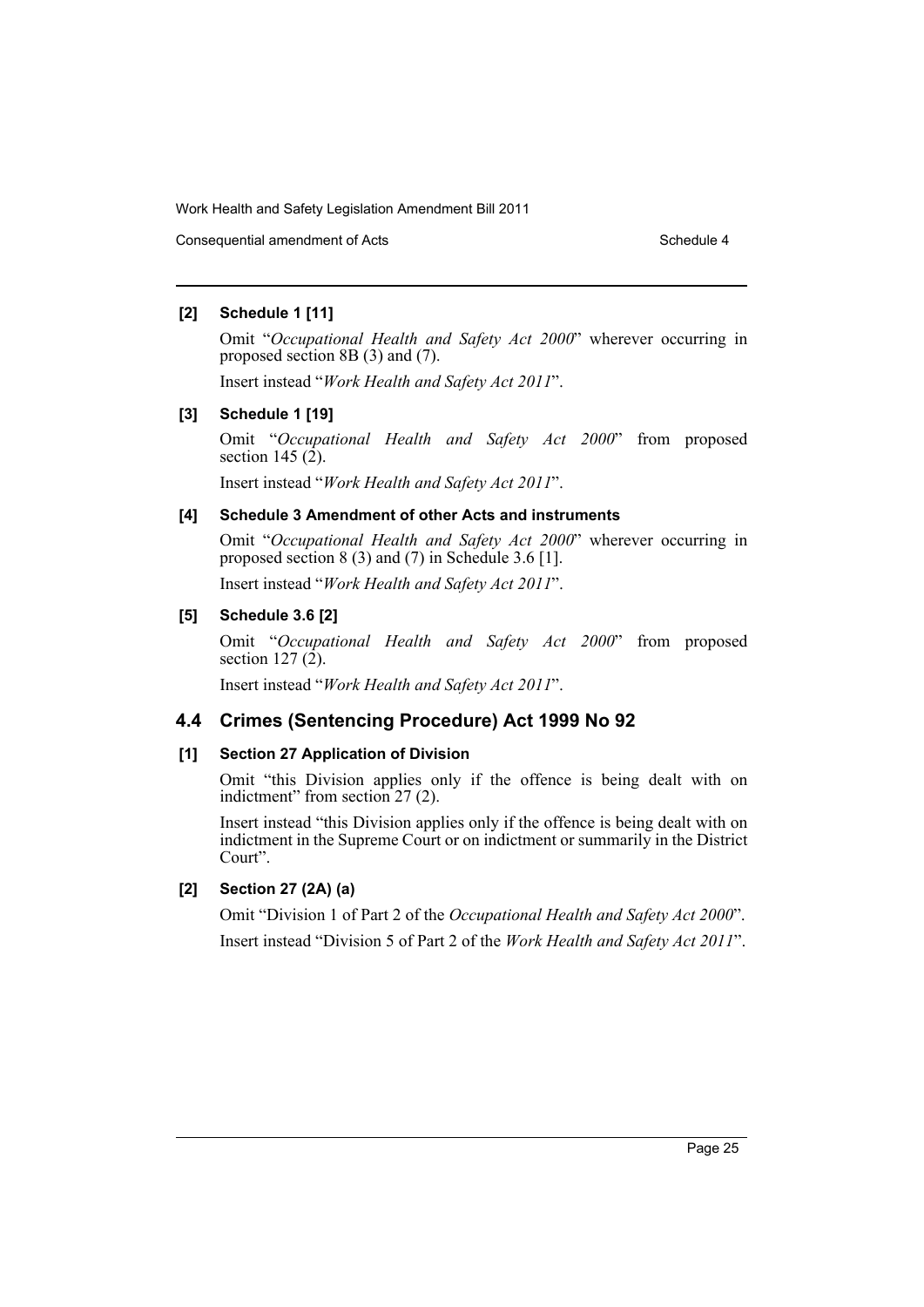# **4.5 Criminal Appeal Act 1912 No 16**

#### **[1] Section 5AA Appeal in criminal cases dealt with by Supreme Court or District Court in their summary jurisdiction**

Insert after section 5AA (6):

(7) This section applies to and in respect of the District Court in its summary jurisdiction in the same way as it applies to and in respect of the Supreme Court in its summary jurisdiction.

#### **[2] Section 5AE Point of law stated during summary proceedings**

Insert ", the District Court in its summary jurisdiction" after "Land and Environment Court in its summary jurisdiction" in section 5AE (1).

#### **[3] Section 5C Appeal against quashing of an indictment**

Insert "or District Court" after "or the Supreme Court".

# **4.6 Criminal Procedure Act 1986 No 209**

# **[1] Section 170 Application**

Insert after section 170 (3) (c):

(c1) proceedings before the District Court,

# **[2] Section 215 When costs may be awarded to prosecutor**

Omit section 215 (1B). Instead instead:

(1B) Subsection (1A) does not apply in relation to proceedings for an offence against the *Work Health and Safety Act 2011* or the regulations under that Act.

#### **[3] Section 257D Limit on award of professional costs against a prosecutor acting in a public capacity**

Omit section 257D (2) (b). Insert instead:

(b) does not apply in relation to proceedings for an offence against the *Work Health and Safety Act 2011* or the regulations under that Act.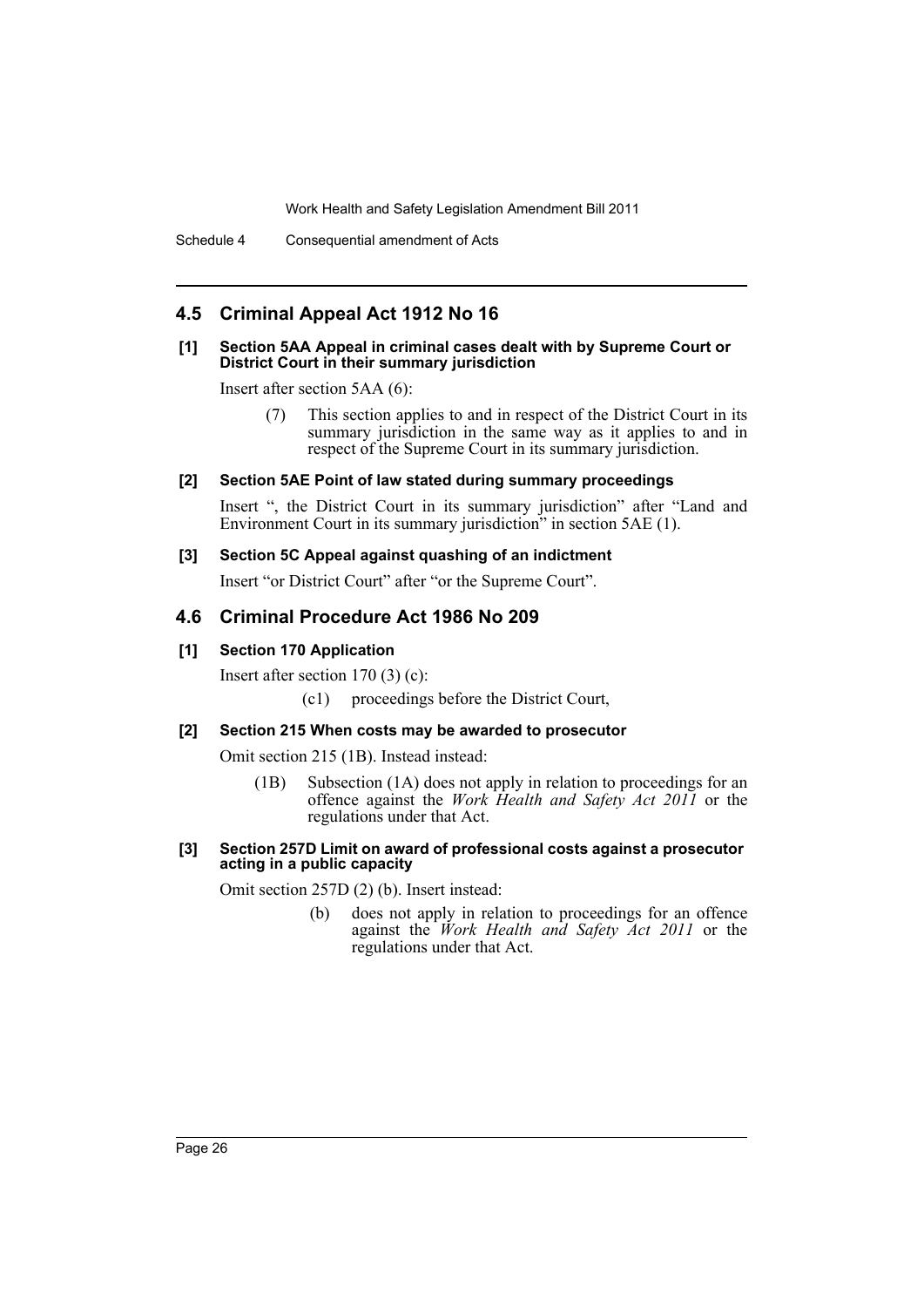Consequential amendment of Acts Schedule 4 and Schedule 4

# **4.7 Dangerous Goods (Road and Rail Transport) Act 2008 No 95**

#### **Section 22**

Omit the section. Insert instead:

- **22 General powers of authorised officers appointed by WorkCover: application of Part 9 of Work Health and Safety Act 2011**
	- (1) An authorised officer appointed by WorkCover has and may exercise the functions of an inspector under Part 9 of the *Work Health and Safety Act 2011* (the *WHS Act*) for the following purposes:
		- (a) for determining whether there has been compliance with or a contravention of this Act and the regulations,
		- (b) for obtaining information or records for purposes connected with the administration of this Act and the regulations,
		- (c) generally for administering this Act and the regulations.
	- (2) The provisions of Part 9 of the WHS Act apply to and in respect of this Act as if those provisions were part of this Act, subject to the following modifications:
		- (a) references in those provisions to an inspector were references to an authorised officer appointed by WorkCover as a Competent Authority under this Act,
		- (b) references in those provisions to "this Act" were references to this Act,
		- (c) references in those provisions to the regulator were references to WorkCover as a Competent Authority.
	- (3) For the avoidance of doubt, a prosecution of a person for an offence against a provision of Part 9 of the WHS Act (as applying under this section) is to be taken as if the offence were an offence against this Act.
	- (4) The functions that an authorised officer has under Part 9 of the WHS Act are, for the purposes of any provision of this Act, taken to be functions under this Act.
	- (5) If an authorised officer has functions in relation to a matter under both Part 9 of the WHS Act (as applying under this section) and under any other provision of this Act, the fact that there is a restriction on the exercise of a function under this Act does not of itself operate to restrict the exercise by an authorised officer of any similar or the same function under Part 9 of the WHS Act.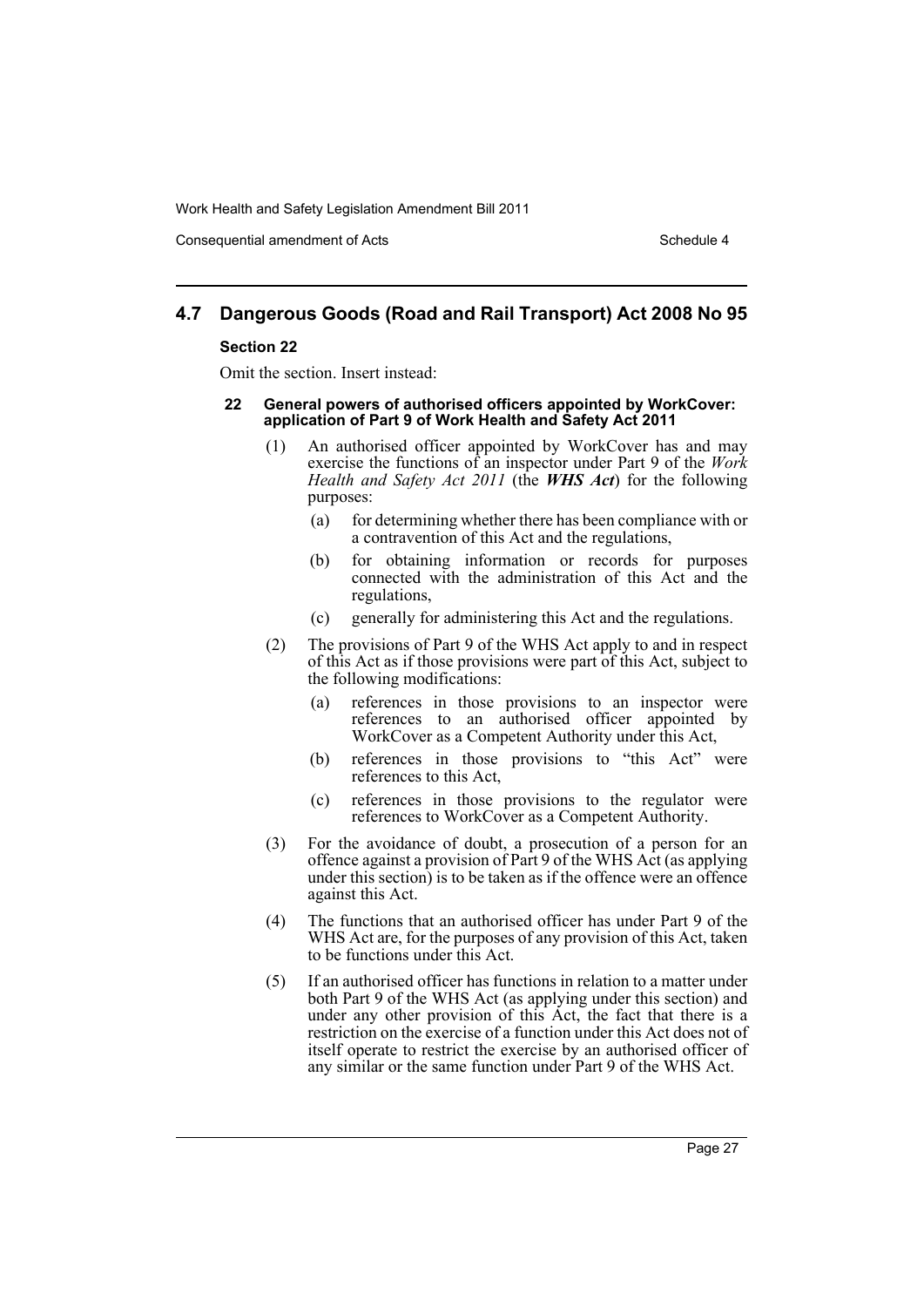Schedule 4 Consequential amendment of Acts

# **4.8 Electricity (Consumer Safety) Act 2004 No 4**

#### **Section 38 Arrangements with other public authorities regarding investigable electrical incidents**

Omit "*Occupational Health and Safety Act 2000*" from section 38 (1) (a). Insert instead "*Work Health and Safety Act 2011*".

# **4.9 Explosives Act 2003 No 39**

# **[1] Section 27**

Omit the section. Insert instead:

#### **27 Extension of certain provisions of Work Health and Safety Act 2011 relating to inspectors and the enforcement of this Act**

- (1) Part 9 (Securing compliance), other than section 187, of the *Work Health and Safety Act 2011* applies to inspectors (within the meaning of this Act) for the purposes of the administration of this Act and the regulations.
- (2) For the purpose of the application of those provisions:
	- (a) a reference in the *Work Health and Safety Act 2011* to "this Act or the regulations" is taken to be a reference to this Act or the regulations under this Act, and
	- (b) a reference in the *Work Health and Safety Act 2011* to a workplace is taken to be a reference to premises in which the handling of explosives, explosive precursors or dangerous goods to which section 31 of this Act applies is occurring, and
	- (c) a reference in the *Work Health and Safety Act 2011* to an inspector (within the meaning of that Act) is taken to be a reference to an inspector (within the meaning of this Act).

# **[2] Section 31 Regulations relating to dangerous goods**

Omit "section 135A of the *Occupational Health and Safety Act 2000*" from section 31 (1).

Insert instead "Schedule 1 to the *Work Health and Safety Act 2011*".

# **[3] Section 31 (1)**

Omit "that section". Insert instead "that Schedule".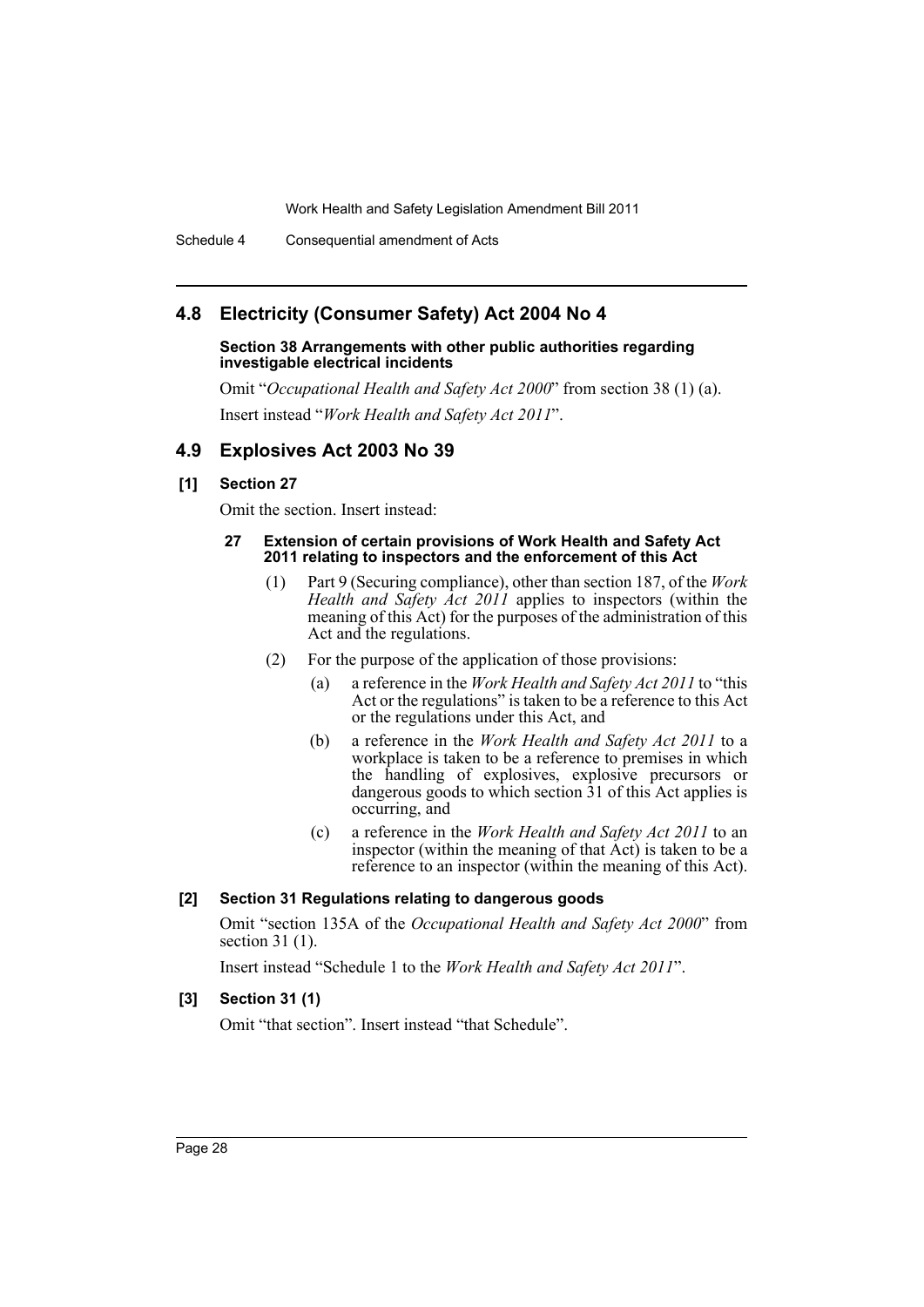Consequential amendment of Acts Schedule 4 and Schedule 4

# **4.10 Greyhound Racing Act 2009 No 19**

**[1] Section 20 Suspension or cancellation of registration of greyhound racing clubs and trial tracks on commercial grounds**

Omit "occupational" from section 20 (3). Insert instead "work".

**[2] Section 21 Disciplinary and work health and safety action may be taken by GRNSW**

Omit "occupational" from section 21 (3). Insert instead "work".

# **4.11 Harness Racing Act 2009 No 20**

**[1] Section 20 Suspension or cancellation of registration of harness racing clubs on commercial grounds**

Omit "occupational" from section 20 (3). Insert instead "work".

**[2] Section 21 Disciplinary and work health and safety action may be taken by HRNSW**

Omit "occupational" from section 21 (3). Insert instead "work".

# **4.12 Health Services Act 1997 No 154**

#### **Section 116E Obligations of declared affiliated health organisations under certain legislation**

Omit section 116E (1). Insert instead:

(1) For the purposes of the *Work Health and Safety Act 2011*, a declared affiliated health organisation has, in respect of the staff employed in the NSW Health Service to enable the organisation to exercise its functions, the functions and liabilities of the person conducting the business or undertaking conducted by a recognised establishment or recognised service of the organisation.

# **4.13 Homebush Motor Racing (Sydney 400) Act 2008 No 106**

# **Section 17 Authorisation to carry out works**

Omit "*Occupational Health and Safety Act 2000*" from section 17 (8) (a). Insert instead "*Work Health and Safety Act 2011*".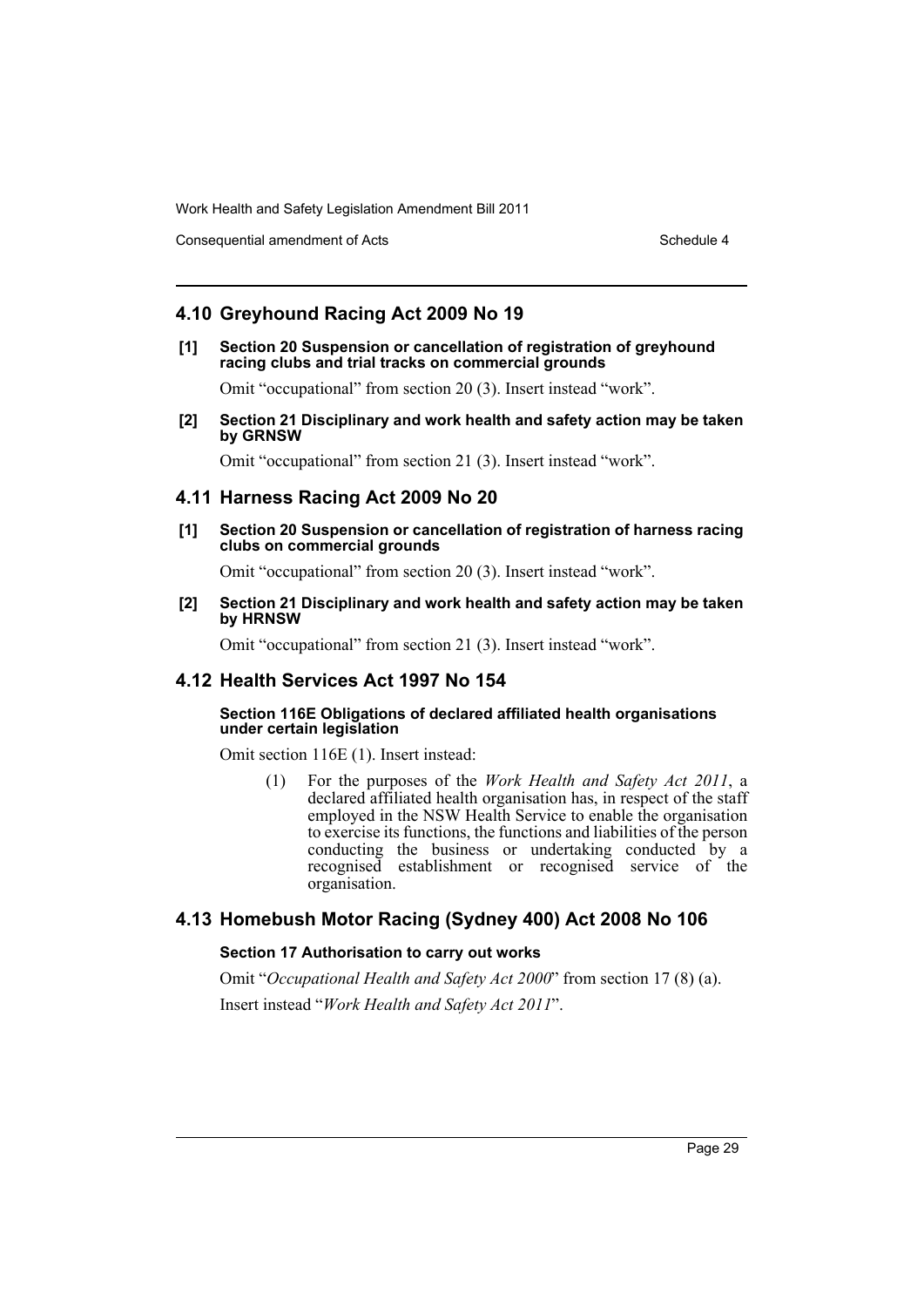Schedule 4 Consequential amendment of Acts

# **4.14 Industrial Relations Act 1996 No 17**

#### **[1] Section 70 Transfer to a safe job**

Omit "*Occupational Health and Safety Act 2000*" from section 70 (1). Insert instead "*Work Health and Safety Act 2011*".

#### **[2] Section 185 Rules of Commission**

Insert after section 185 (2) (d):

(d1) authorising any function of the Commission under the *Work Health and Safety Act 2011* to be exercised by the Industrial Registrar, or

#### **[3] Section 197 Appeals from Local Court**

Insert at the end of section 197 $(1)$  $(c)$ :

, or

- (d) a civil penalty imposed under Division 7 of Part 13 of the *Work Health and Safety Act 2011* by the Local Court for a contravention of a WHS civil penalty provision or the dismissal by the Local Court of proceedings for such a civil penalty.
- **[4] Section 197A Appeals against acquittals in proceedings for offences against occupational health and safety legislation**

Omit the section.

# **[5] Section 210 Freedom from victimisation**

Omit section 210 (1) (j). Insert instead:

- (j) makes a complaint about a workplace matter that the person considers is not safe or a risk to health, or exercises functions under Part 5 (Consultation, representation and participation) of the *Work Health and Safety Act 2011*, or
- **[6] Section 382 Jurisdiction of Chief and other Industrial Magistrates**

Omit "*Occupational Health and Safety Act 2000*" from section 382 (1). Insert instead "*Work Health and Safety Act 2011*".

**[7] Section 383A Recovery of amount ordered to be paid by Industrial Magistrate under other legislation**

Omit section 383A (a).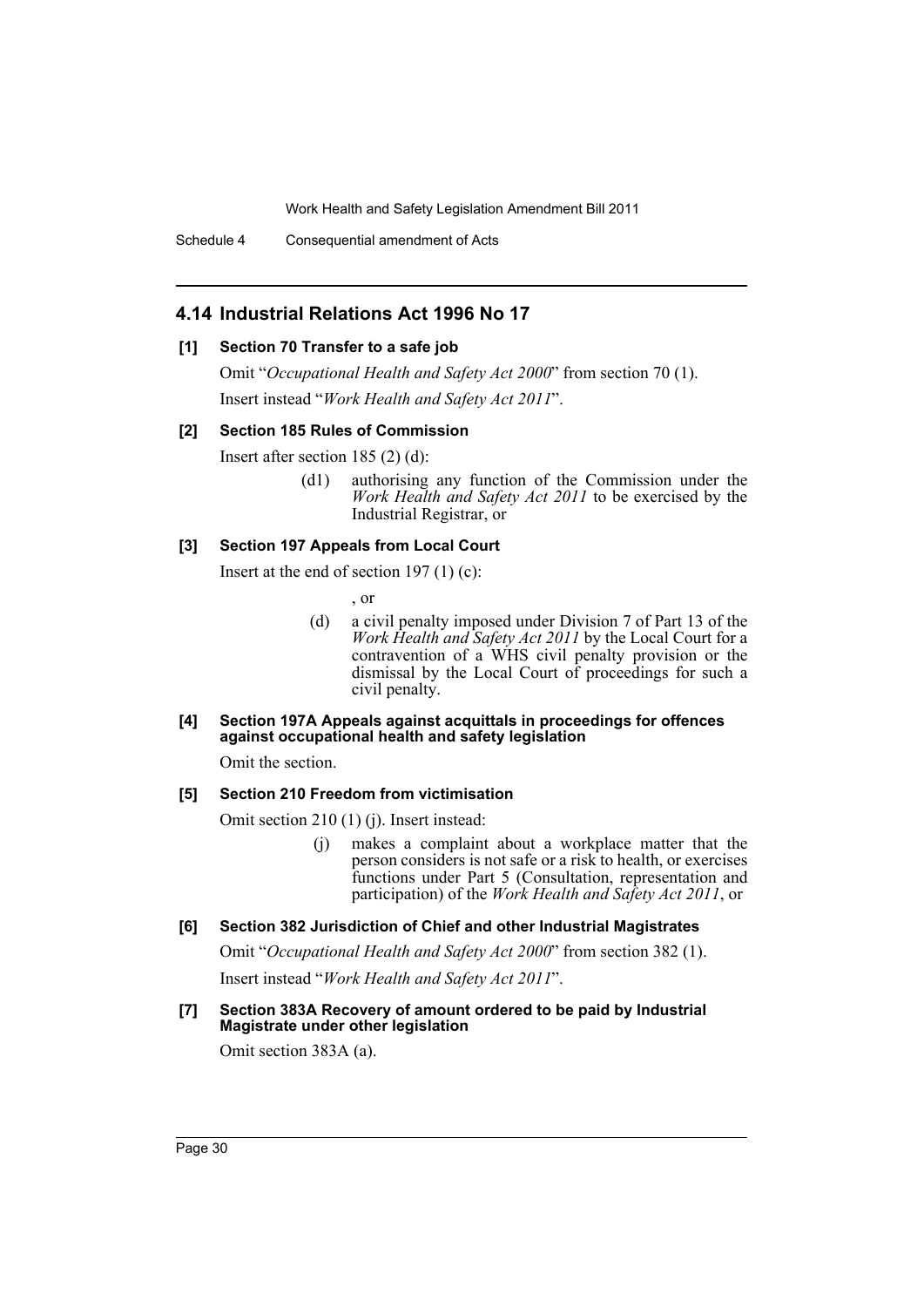Consequential amendment of Acts Schedule 4 and Schedule 4

# **[8] Section 396 Penalty notices**

Omit "*Occupational Health and Safety Act 2000*" from section 396 (9). Insert instead "*Work Health and Safety Act 2011*".

# **4.15 Industrial Relations Amendment (Jurisdiction of Industrial Relations Commission) Act 2009 No 32**

- **[1] Schedule 1 Amendment of Industrial Relations Act 1996 No 17** Omit Schedule 1 [5].
- **[2] Schedule 2 Amendment of other legislation** Omit Schedule 2.15.

# **4.16 Law Enforcement (Powers and Responsibilities) Act 2002 No 103**

# **Schedule 2 Search warrants under other Acts**

Omit "*Occupational Health and Safety Act 2000*, section 58".

Insert in alphabetical order:

*Work Health and Safety Act 2011*, section 167

# **4.17 Licensing and Registration (Uniform Procedures) Act 2002 No 28**

# **Schedules 1, 2 and 3A**

Omit the matter relating to the *Occupational Health and Safety Regulation 2001* wherever occurring.

# **4.18 Local Government Act 1993 No 30**

# **Dictionary**

Omit the definition of *amusement device*. Insert instead:

*amusement device* means an amusement device that is high risk plant within the meaning of clause 6 of Schedule 1 to the *Work Health and Safety Act 2011*, and includes any other device that is declared by the regulations to be an amusement device for the purposes of this Act.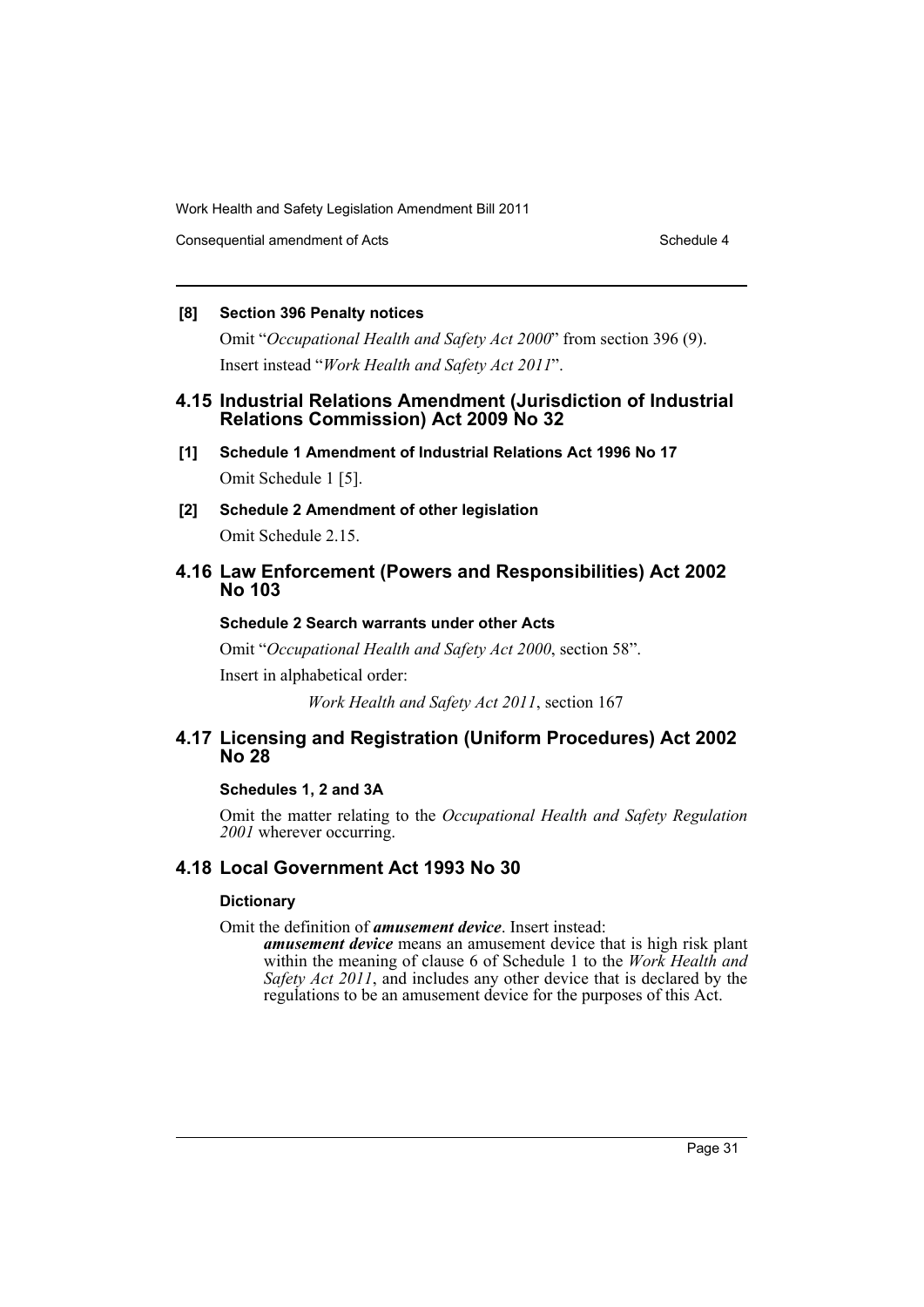Schedule 4 Consequential amendment of Acts

# **4.19 Mine Health and Safety Act 2004 No 74**

# **[1] Section 3 Definitions**

Omit the definition of *authorised representative* from section 3 (1).

Insert instead:

*authorised representative*, in relation to an industrial organisation of employees, means a person who is an authorised industrial officer within the meaning of Part 7 (Entry and inspection by officers of industrial organisations) of Chapter 5 of the *Industrial Relations Act 1996* in relation to that industrial organisation of employees.

# **[2] Section 3 (1), definition of "previous offender"**

Insert after paragraph (d) of the definition: (d1) the *Work Health and Safety Act 2011*, or

# **[3] Section 7 Act does not apply to certain mines or places**

Omit "*Occupational Health and Safety Act 2000*" from section 7 (2). Insert instead "*Work Health and Safety Act 2011*".

# **[4] Section 8 Decision on question of whether this Act applies**

Omit "*Occupational Health and Safety Act 2000*" wherever occurring. Insert instead "*Work Health and Safety Act 2011*".

# **[5] Section 14 Objects of Act**

Omit "*Occupational Health and Safety Act 2000*" from section 14 (a). Insert instead "*Work Health and Safety Act 2011*".

# **[6] Part 4**

Omit the Part. Insert instead:

# **Part 4 Application of Work Health and Safety Act 2011**

**Note.** The *Work Health and Safety Act 2011* is the main Act that deals with the health, safety and welfare of persons at work. This Part explains how this Act fits in with the *Work Health and Safety Act 2011*. Basically, this Act creates additional protections, rights and obligations necessary because of the special risks associated with mines. This Part makes it clear that this Act provides for an increase in the standard of protection of persons at work at mines and does not result in less protection than the *Work Health and Safety Act 2011* would otherwise provide.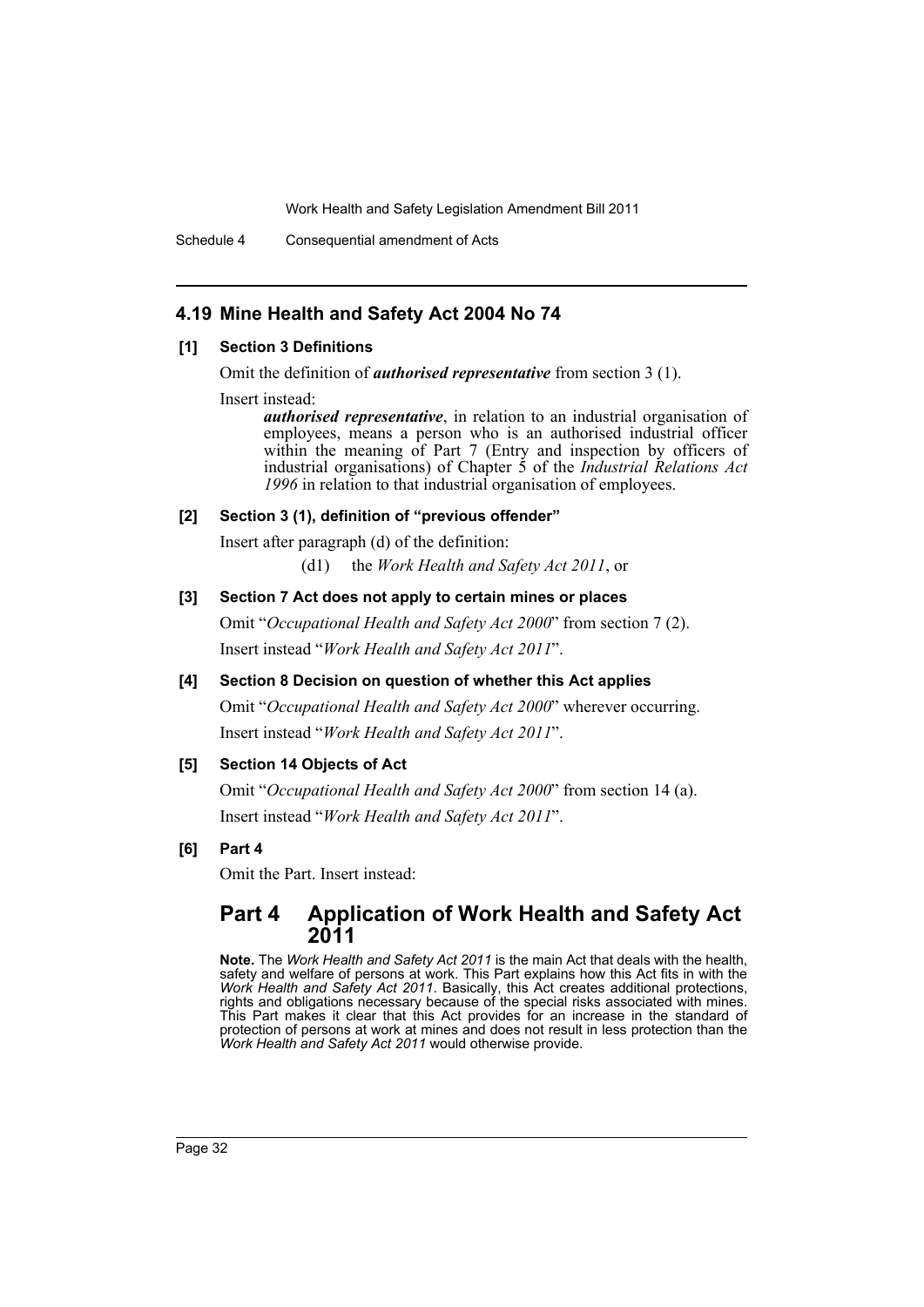Consequential amendment of Acts Schedule 4 and Schedule 4

#### **15 Act to be read in conjunction with WHS Act**

This Act is to be read in conjunction with the *Work Health and Safety Act 2011*.

#### **16 Act adds to protection provided by WHS Act**

(1) If a provision of the *Work Health and Safety Act 2011* or the regulations under that Act applies to mines or other places to which this Act applies, that provision continues to apply, and must be observed, in addition to this Act or the regulations under this Act.

**Note.** For example, Part 2 of the *Work Health and Safety Act 2011* imposes duties relating to health, safety and welfare at mines. So does Part 5 of this Act. The provisions of this Act apply in addition to those of the WHS Act and do not remove any WHS protections, rights or obligations.

(2) Without limiting subsection (1) or any other provision of this Act, the failure by an operator to comply with a provision of this Act or the regulations does not affect any liability of any other person under this Act or the regulations or under the *Work Health and Safety Act 2011* or the regulations under that Act.

#### **17 WHS Act prevails**

(1) The provisions of the *Work Health and Safety Act 2011* and the regulations under that Act prevail, to the extent of any inconsistency, over the provisions of this Act and the regulations under this Act.

**Note.** For example, if a provision of this Act deals with a certain matter and a provision of the *Work Health and Safety Act 2011* deals with the same matter and it is not possible to comply with both provisions, then a person must comply with the *Work Health and Safety Act 2011* and not with this Act. If provisions of both Acts deal with the same matter but it is possible to comply with both provisions, then a person must comply with both Acts.

(2) This section is subject to section 104.

#### **18 Compliance with this Act is no defence to prosecution under WHS Act**

Compliance with this Act or the regulations, or with any requirement imposed under this Act or the regulations, is not in itself a defence in any proceedings for an offence against the *Work Health and Safety Act 2011* or the regulations under that Act.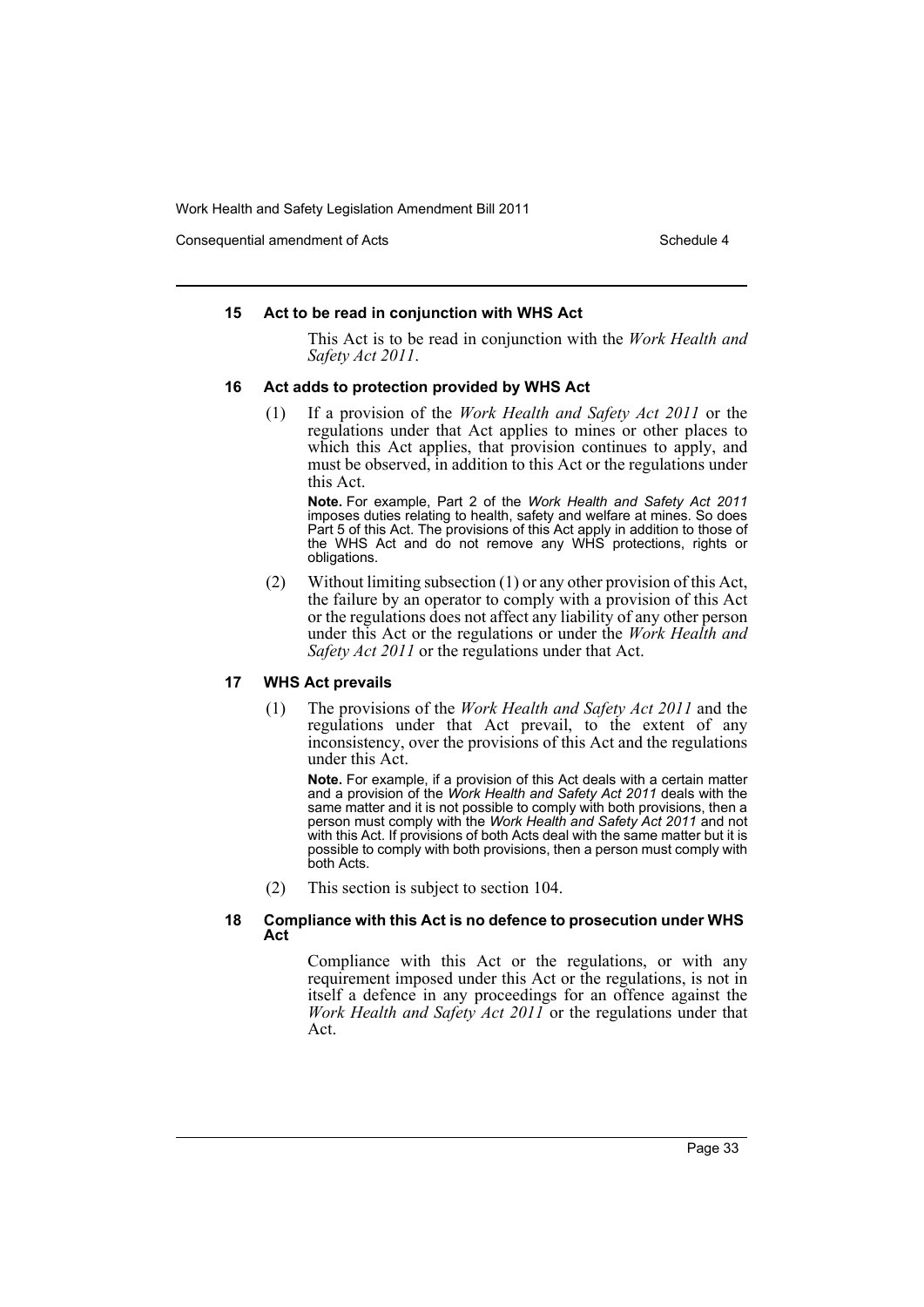Schedule 4 Consequential amendment of Acts

#### **19 Evidence of contraventions of this Act and WHS Act**

Evidence of a relevant contravention of this Act or the regulations is admissible in any proceedings for an offence against the *Work Health and Safety Act 2011* or the regulations under that Act.

#### **20 No double jeopardy**

Where an act or omission constitutes an offence:

- (a) under this Act or the regulations, and
- (b) under the *Work Health and Safety Act 2011* or the regulations under that Act,

the offender is not liable to be punished twice in relation to the offence.

#### **[7] Part 5 Duties relating to health, safety and welfare at mines**

Omit the note to Part 5. Insert instead:

**Note.** Part 2 of the *Work Health and Safety Act 2011* imposes duties relating to health, safety and welfare at work. Those duties apply to work at mines.

This Part imposes extra duties.

#### **[8] Part 5, Division 1, note**

Omit the note.

#### **[9] Part 5, Division 2, note**

Omit the note.

#### **[10] Section 40 Duties of operator regarding contractors**

Omit "*Occupational Health and Safety Act 2000*" wherever occurring in section 40 (1) (a)–(c) and (2).

Insert instead "*Work Health and Safety Act 2011*".

# **[11] Section 40 (1) (e)**

Omit "occupational". Insert instead "work".

# **[12] Part 5, Division 3, note**

Omit the note.

# **[13] Section 52 Unlawful dismissal or other victimisation of employee**

Omit the note to the section.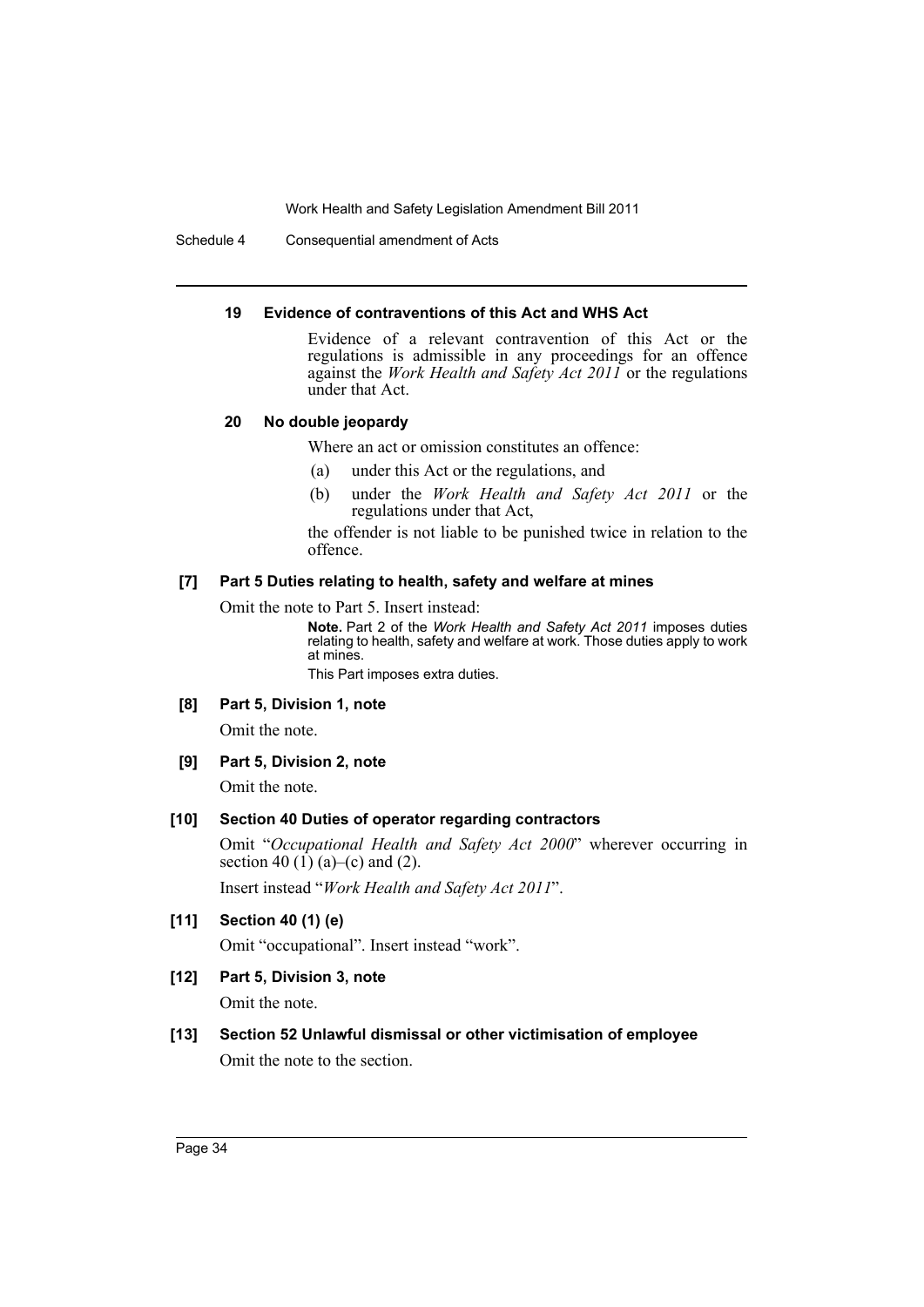Consequential amendment of Acts Schedule 4 and Schedule 4

# **[14] Part 5, Division 4, note**

Omit the note.

#### **[15] Section 55 Persons in management positions must inform operator of non-compliance**

Omit "*Occupational Health and Safety Act 2000*" wherever occurring. Insert instead "*Work Health and Safety Act 2011*".

# **[16] Section 59 Supervisor must inform operator of non-compliance**

Omit "*Occupational Health and Safety Act 2000*" wherever occurring. Insert instead "*Work Health and Safety Act 2011*".

**[17] Part 5, Division 6, note**

Omit the note.

# **[18] Section 63 Contractor's safety management plan**

Omit "occupational" from section 63 (2). Insert instead "work".

# **[19] Section 100 Minister may make stop work order** Omit "*Occupational Health and Safety Act 2000*" from section 100 (1) (b). Insert instead "*Work Health and Safety Act 2011*".

# **[20] Section 104 Stop work order prevails over other instruments**

Omit "An investigation notice" from section 104 (1). Insert instead "A non-disturbance notice".

# **[21] Section 104 (1)**

Omit "*Occupational Health and Safety Act 2000*". Insert instead "*Work Health and Safety Act 2011*".

# **[22] Section 127 Appointment of government officials**

Omit "*Occupational Health and Safety Act 2000*" from section 127 (2) (as substituted by Schedule 3.6 [2] to the *Coal Mine Health and Safety Amendment Act 2010*).

Insert instead "*Work Health and Safety Act 2011*".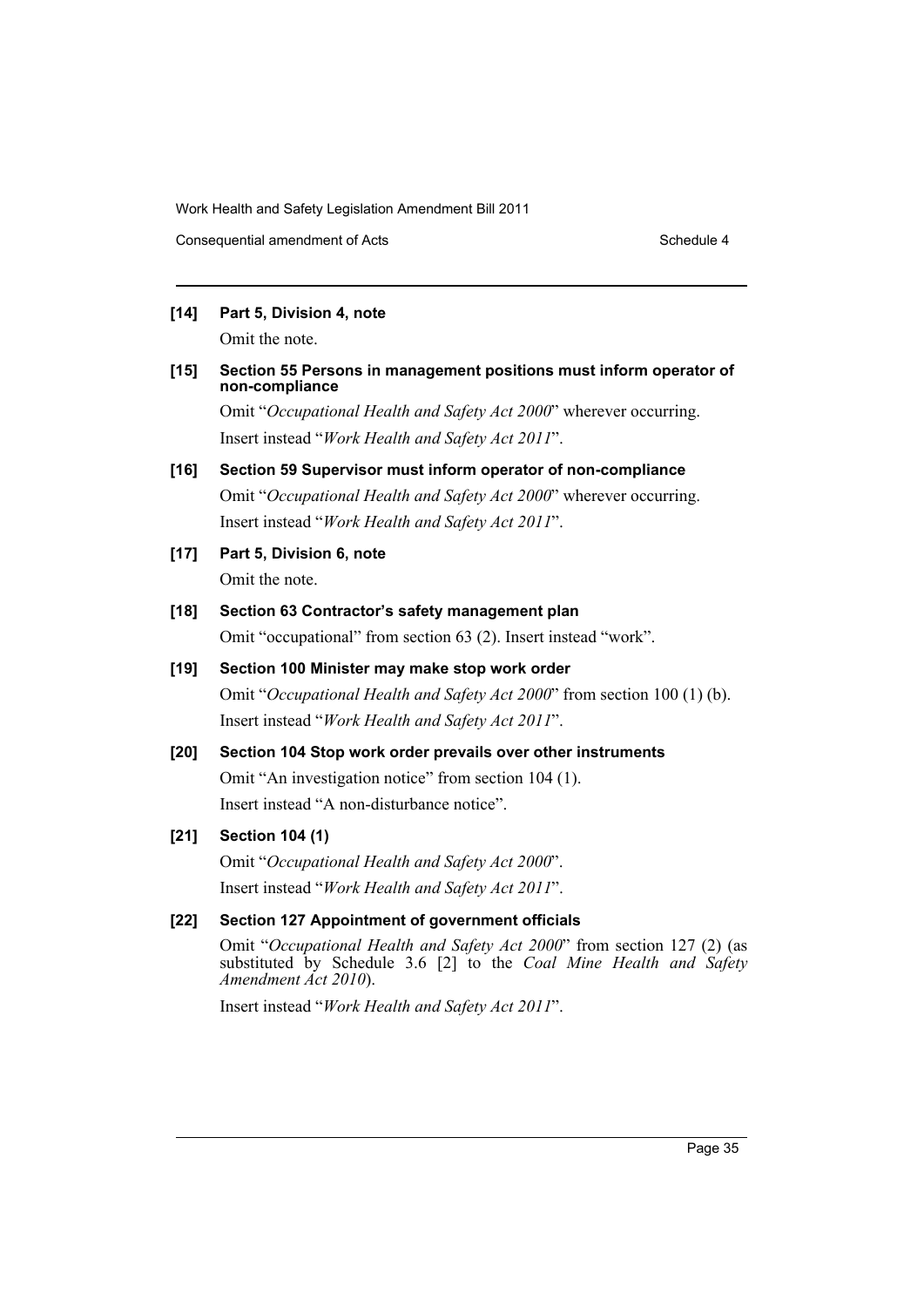Schedule 4 Consequential amendment of Acts

#### **[23] Section 127 (3)**

Omit "section 48 of the *Occupational Health and Safety Act 2000*". Insert instead "section 157 of the *Work Health and Safety Act 2011*".

#### **[24] Part 10 Oversight of mines**

Omit the note to Subdivision 3 of Division 2. Insert instead:

**Note.** Section 156A of the *Work Health and Safety Act 2011* provides that a person appointed as a government official under this Act is deemed to have been appointed as an inspector for the purposes of the WHS Act and has the powers of an inspector under that Act in relation to mining workplaces.

#### **[25] Section 135 Power of entry at any time**

Omit "Despite Part 5 of the *Occupational Health and Safety Act 2000*". Insert instead "Despite Part 9 of the *Work Health and Safety Act 2011*".

# **[26] Section 136 Power to cross land**

Omit "*Occupational Health and Safety Act 2000*" from section 136 (1). Insert instead "*Work Health and Safety Act 2011*".

- **[27] Part 10, Division 3, notes** Omit the notes.
- **[28] Section 144 Functions of site check inspectors** Omit section 144 (d).

# **[29] Section 144 (e) and (f)**

Omit "occupational" wherever occurring. Insert instead "work".

# **[30] Section 144 (k)**

Omit "*Occupational Health and Safety Act 2000*". Insert instead "*Work Health and Safety Act 2011*".

# **[31] Section 145 Training of site check inspectors**

Omit "occupational" from section 145 (1). Insert instead "work".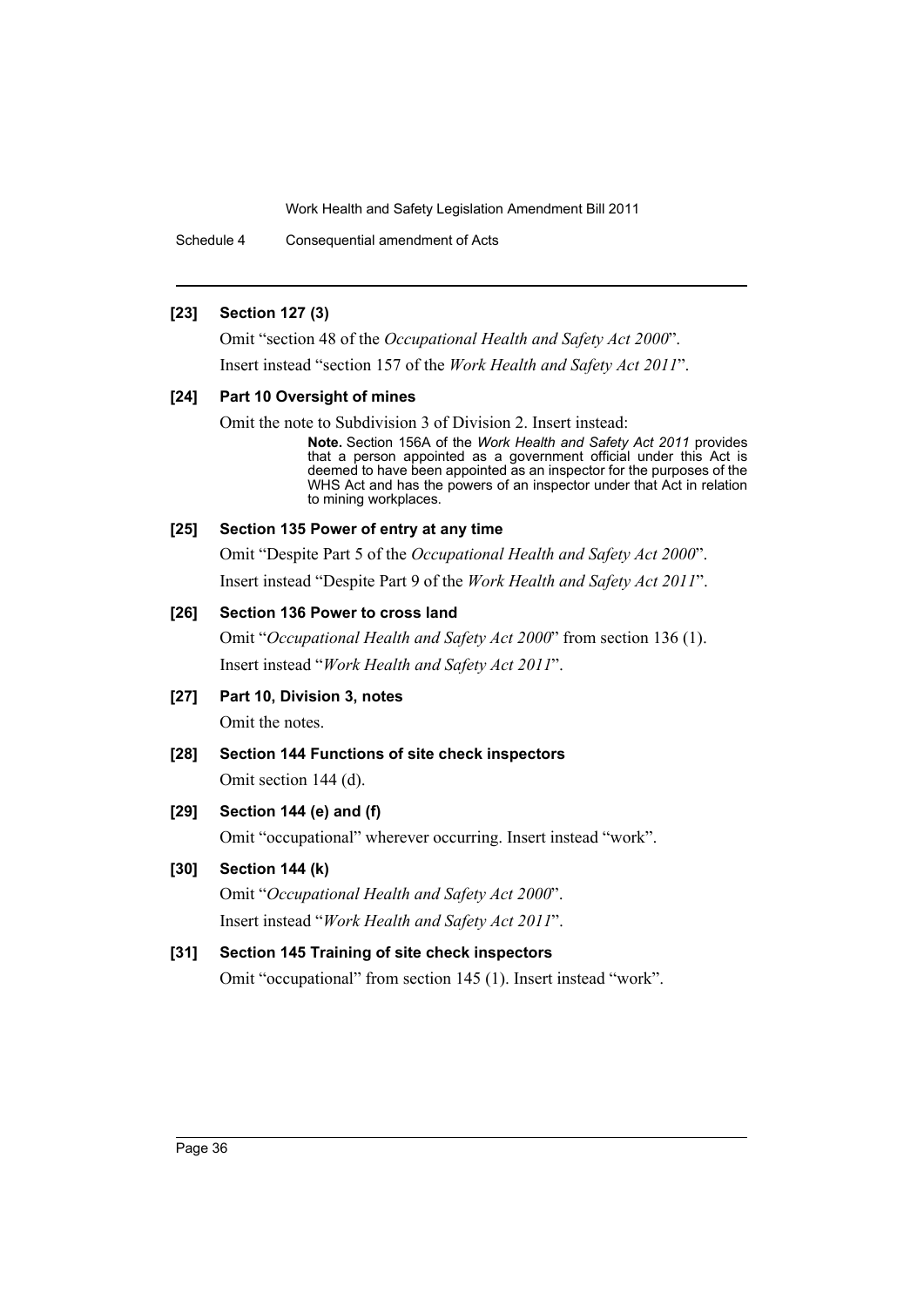Consequential amendment of Acts Schedule 4

#### **[32] Section 146 Duties of operators in relation to site check inspectors**

Omit "OHS committee under the *Occupational Health and Safety Act 2000*" from section 146 (c).

Insert instead "health and safety committee (established under the *Work Health and Safety Act 2011*)".

#### **[33] Section 146, note**

Omit the note.

#### **[34] Section 147 Duties of contractors in relation to site check inspectors**

Omit "OHS committee (established under the *Occupational Health and Safety Act 2000*)" from section 147 (c).

Insert instead "health and safety committee (established under the *Work Health and Safety Act 2011*)".

# **[35] Section 147, note**

Omit the note.

# **[36] Section 150 Inspections by site check inspectors**

Omit "*Occupational Health and Safety Act 2000*" from section 150 (b). Insert instead "*Work Health and Safety Act 2011*".

# **[37] Section 153 Power to cross land**

Omit "or the *Occupational Health and Safety Act 2000*" from section 153 (1).

#### **[38] Section 158**

Omit the section. Insert instead:

#### **158 Purpose of industry codes of practice**

The purpose of a mining industry code of practice is to provide practical guidance to operators and others who have duties under Part 5 of this Act or Part 2 of the *Work Health and Safety Act 2011* in relation to work health, safety and welfare at mines.

# **[39] Section 164 Use of codes**

Omit "*Occupational Health and Safety Act 2000*" from section 164 (1). Insert instead "*Work Health and Safety Act 2011*".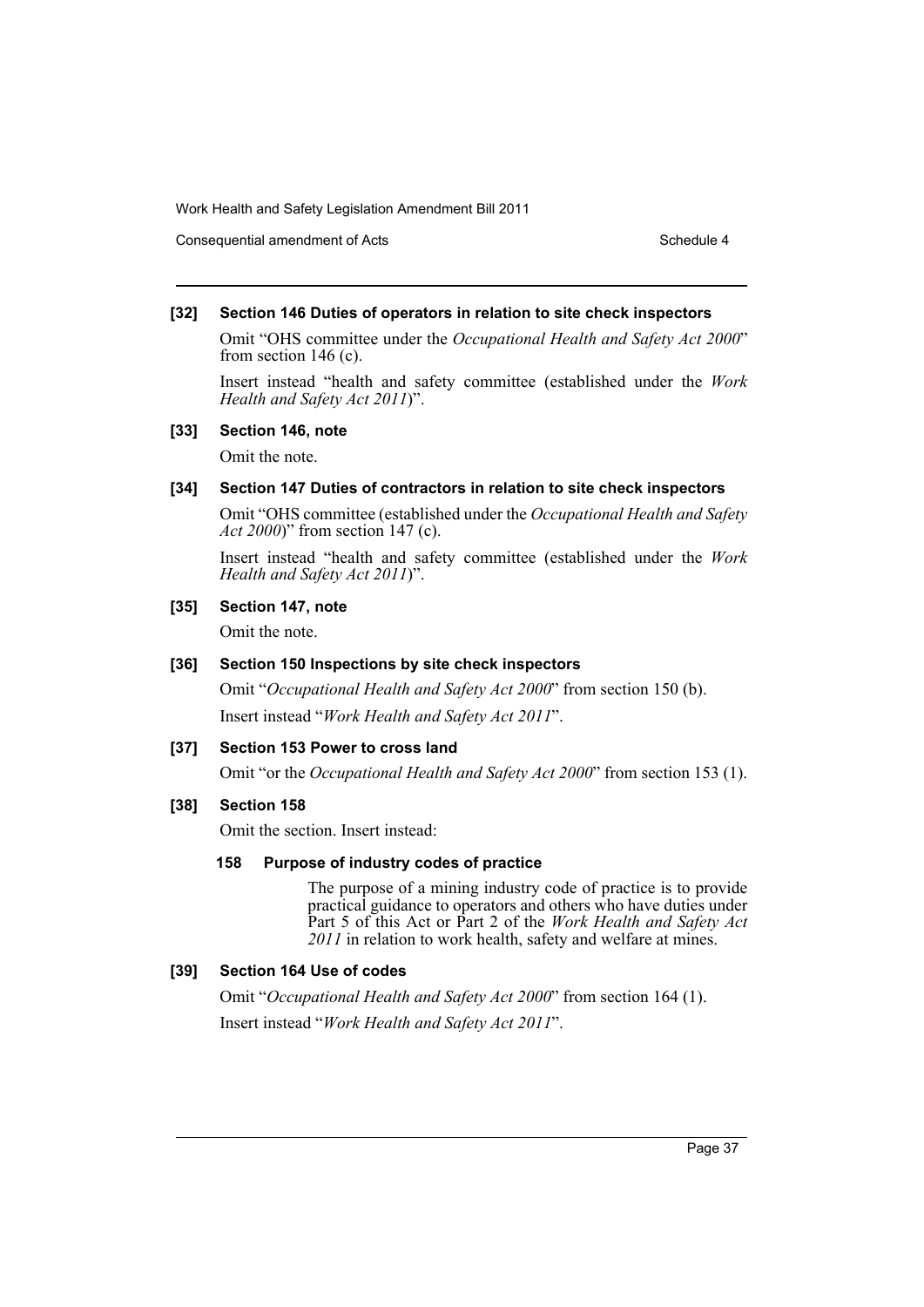Schedule 4 Consequential amendment of Acts

#### **[40] Section 173 Regulations relating to consultation**

Omit "OHS committee for the mine (established under the *Occupational Health and Safety Act 2000*)" from section 173 (1).

Insert instead "health and safety committee for the mine (established under the *Work Health and Safety Act 2011*)".

#### **[41] Part 13 Miscellaneous**

Omit the note to Division 1. Insert instead:

**Note.** Section 229A of the *Work Health and Safety Act 2011* provides for offences under this Act and the regulations to be prosecuted under that Act.

#### **[42] Section 189 Protection from liability**

Omit "*Occupational Health and Safety Act 2000*" from section 189 (1). Insert instead "*Work Health and Safety Act 2011*".

# **4.20 Mine Safety (Cost Recovery) Act 2005 No 116**

# **Section 3 Definitions**

Omit "*Occupational Health and Safety Act 2000*" from paragraph (b) of the definition of *mine safety legislation* in section 3 (1).

Insert instead "*Work Health and Safety Act 2011*".

# **4.21 Mining Act 1992 No 29**

# **[1] Section 341 Establishment of Mine Safety Advisory Council**

Omit "occupational" wherever occurring in section 341 (2). Insert instead "work".

# **[2] Section 365 Disclosure of information**

Omit "occupational" from section 365 (1) (g). Insert instead "work".

# **[3] Section 378E Defences**

Omit "*Occupational Health and Safety Act 2000*" from the definition of *mine safety legislation* in section 378E (4).

Insert instead "*Work Health and Safety Act 2011*".

# **[4] Dictionary**

Omit the definition of *occupational health and safety legislation*.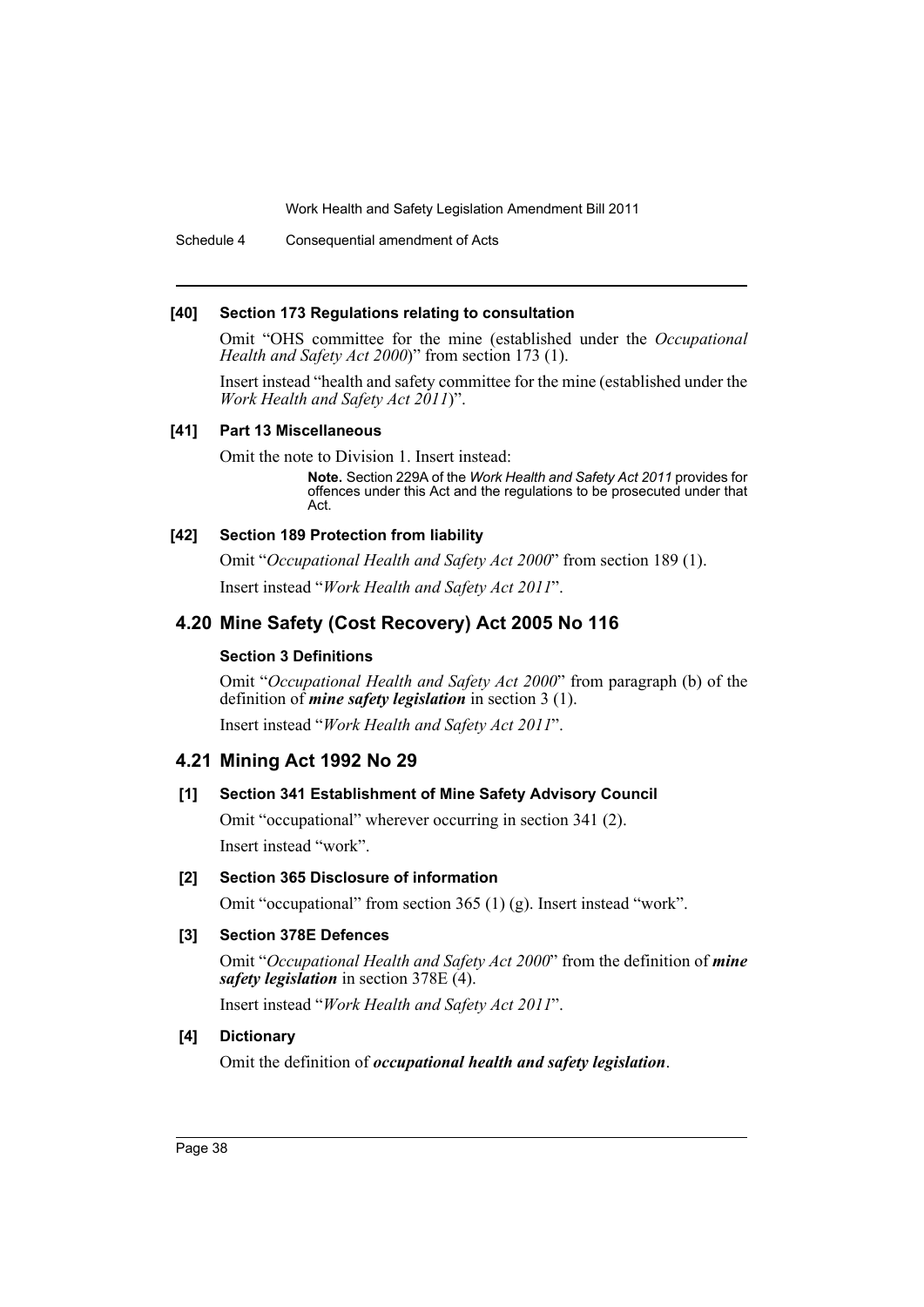Consequential amendment of Acts Schedule 4

# **[5] Dictionary**

Insert in alphabetical order:

#### *work health and safety legislation* means:

- (a) the *Occupational Health and Safety Act 1983* and the regulations made under that Act, and
- (b) the *Occupational Health and Safety Act 2000* and the regulations made under that Act, and
- (c) the *Work Health and Safety Act 2011* and the regulations made under that Act, and
- (d) the *Coal Mines Regulation Act 1982* and the regulations and any rules made under that Act, and
- (e) the *Coal Mine Health and Safety Act 2002* and the regulations made under that Act, and
- (f) the *Mine Health and Safety Act 2004* and the regulations made under that Act, and
- (g) the *Mines Inspection Act 1901* and the regulations and any rules made under that Act.

# **4.22 Petroleum (Onshore) Act 1991 No 84**

# **Section 128 Work practices**

Omit "*Occupational Health and Safety Act 2000*" from section 128 (1). Insert instead "*Work Health and Safety Act 2011*".

# **4.23 Radiation Control Act 1990 No 13**

# **[1] Section 29 Radiation Advisory Council**

Omit "occupational" from section 29 (2) (h). Insert instead "work".

# **[2] Section 38 Consultation and co-operation between Ministers**

Omit "*Occupational Health and Safety Act 2000*" from section 38 (a) (iii). Insert instead "*Work Health and Safety Act 2011*".

# **4.24 Rail Safety Act 2008 No 97**

# **[1] Section 4 Interpretation**

Omit the definition of *occupational health and safety legislation* from section  $4(1)$ .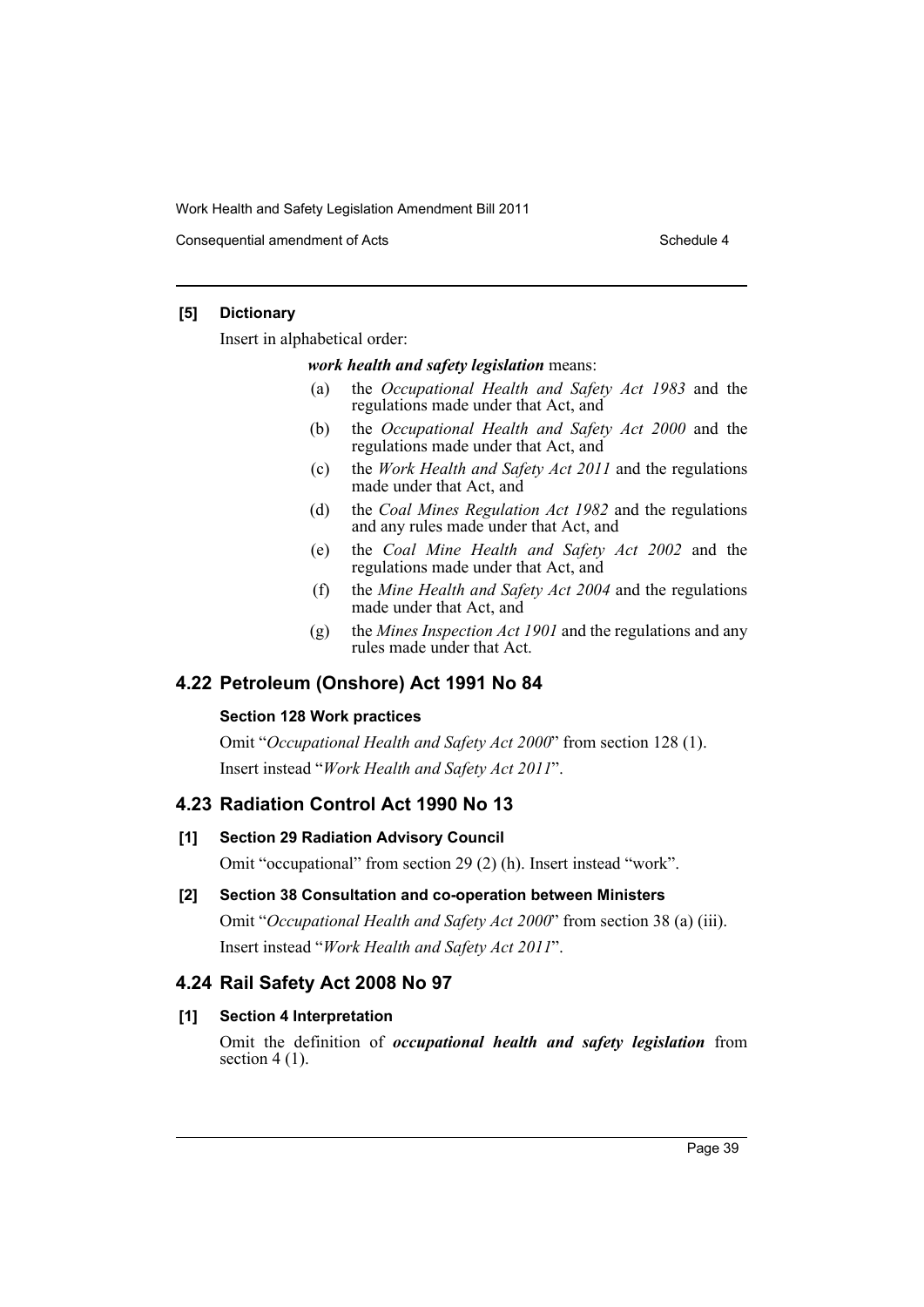Schedule 4 Consequential amendment of Acts

# **[2] Section 4 (1), definition of "work health and safety legislation"**

Insert in alphabetical order:

# *work health and safety legislation* means the following Acts and any regulations made under those Acts:

- (a) the *Work Health and Safety Act 2011*,
- (b) the *Coal Mine Health and Safety Act 2002*,
- (c) the *Mine Health and Safety Act 2004*.

#### **[3] Sections 6 and 6A**

Omit section 6. Insert instead:

#### **6 Management of risks**

- A duty imposed on a person to ensure safety requires the person:
- (a) to eliminate risks to safety, so far as is reasonably practicable, and
- (b) if it is not reasonably practicable to eliminate risks to safety, to minimise those risks so far as is reasonably practicable.

#### **6A What is "reasonably practicable" in ensuring safety**

In this Act, *reasonably practicable*, in relation to a duty to ensure safety, means that which is, or was at a particular time, reasonably able to be done in relation to ensuring safety, taking into account and weighing up all relevant matters including:

- (a) the likelihood of the risk concerned occurring, and
- (b) the degree of harm that might result from the risk, and
- (c) what the person concerned knows, or ought reasonably to know, about:
	- (i) the risk, and
	- (ii) ways of eliminating or minimising the risk, and
- (d) the availability and suitability of ways to eliminate or minimise the risk, and
- (e) after assessing the extent of the risk and the available ways of eliminating or minimising the risk, the cost associated with available ways of eliminating or minimising the risk, including whether the cost is grossly disproportionate to the risk.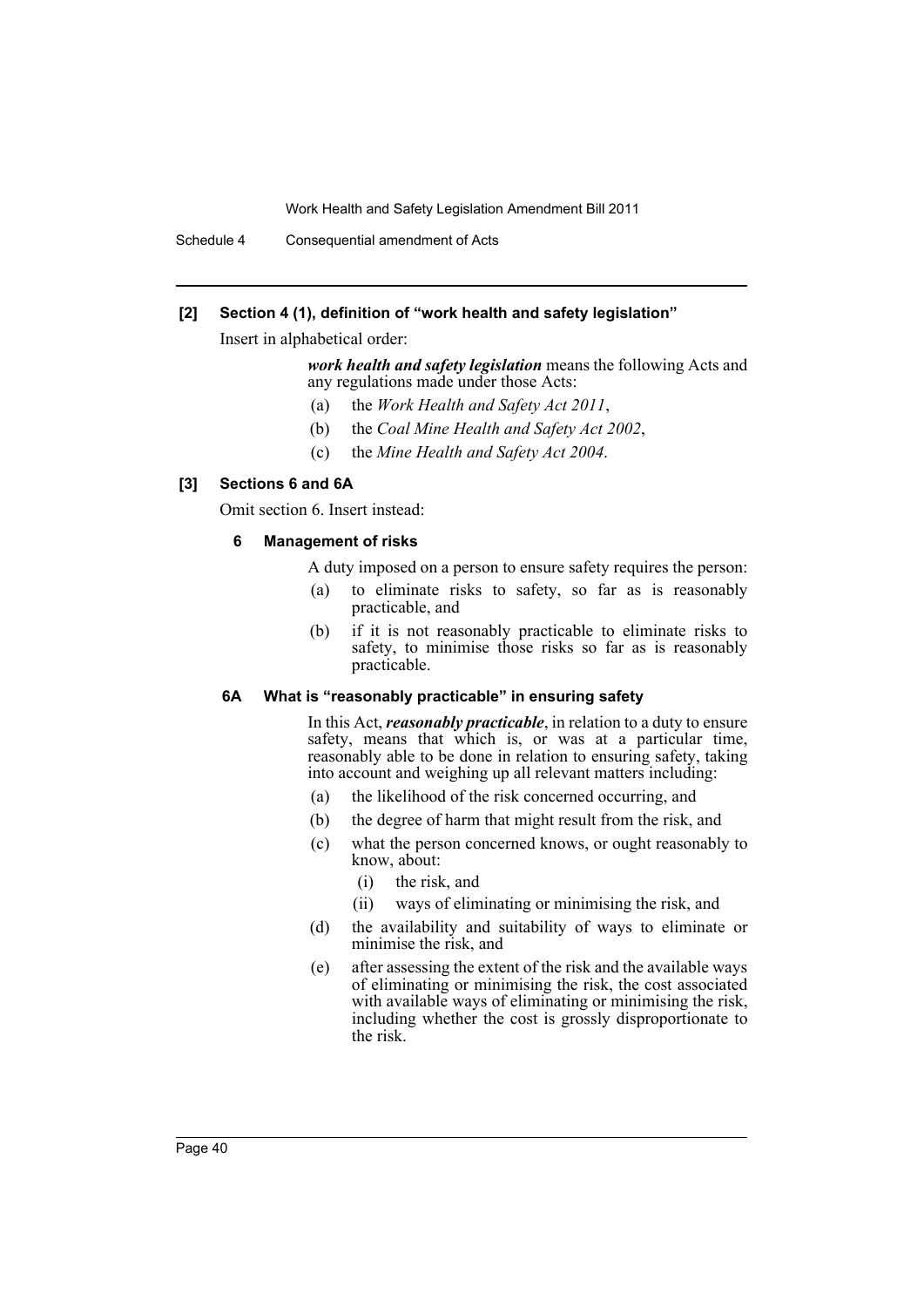Consequential amendment of Acts Schedule 4 and Schedule 4

# **[4] Section 10 Duties of rail safety workers**

Omit "occupational" wherever occurring in the note to the section. Insert instead "work".

#### **[5] Section 11 Onus of proving limits of what is reasonably practicable under this Division**

Omit the section.

# **[6] Section 12 Safety management system**

Omit section 12 (3) (c). Insert instead:

(c) health and safety representatives under the *Work Health and Safety Act 2011* who represent persons with whom the rail transport operator is required to consult under this section, and

# **[7] Section 64 Confidential reporting of safety information by rail safety workers**

Omit "section 23 of the *Occupational Health and Safety Act 2000*" from the note to the section.

Insert instead "section 104 of the *Work Health and Safety Act 2011*".

# **[8] Section 135 Multiple contraventions of general duties**

Insert "or section 136" after "Part 2" in section 135 (1).

# **[9] Section 136**

Omit the section. Insert instead:

# **136 Duty of officers**

(1) If a corporation has a duty or obligation under Part 2, an officer of the corporation must exercise due diligence to ensure that the corporation complies with that duty or obligation.

Maximum penalty: the same maximum penalty that is applicable to a failure by an individual to comply with the duty or obligation.

- (2) In this section, *due diligence* includes taking reasonable steps:
	- (a) to acquire and keep up-to-date knowledge of rail safety matters, and
	- (b) to gain an understanding of the nature of the rail operations of the corporation and generally of the risks associated with those operations, and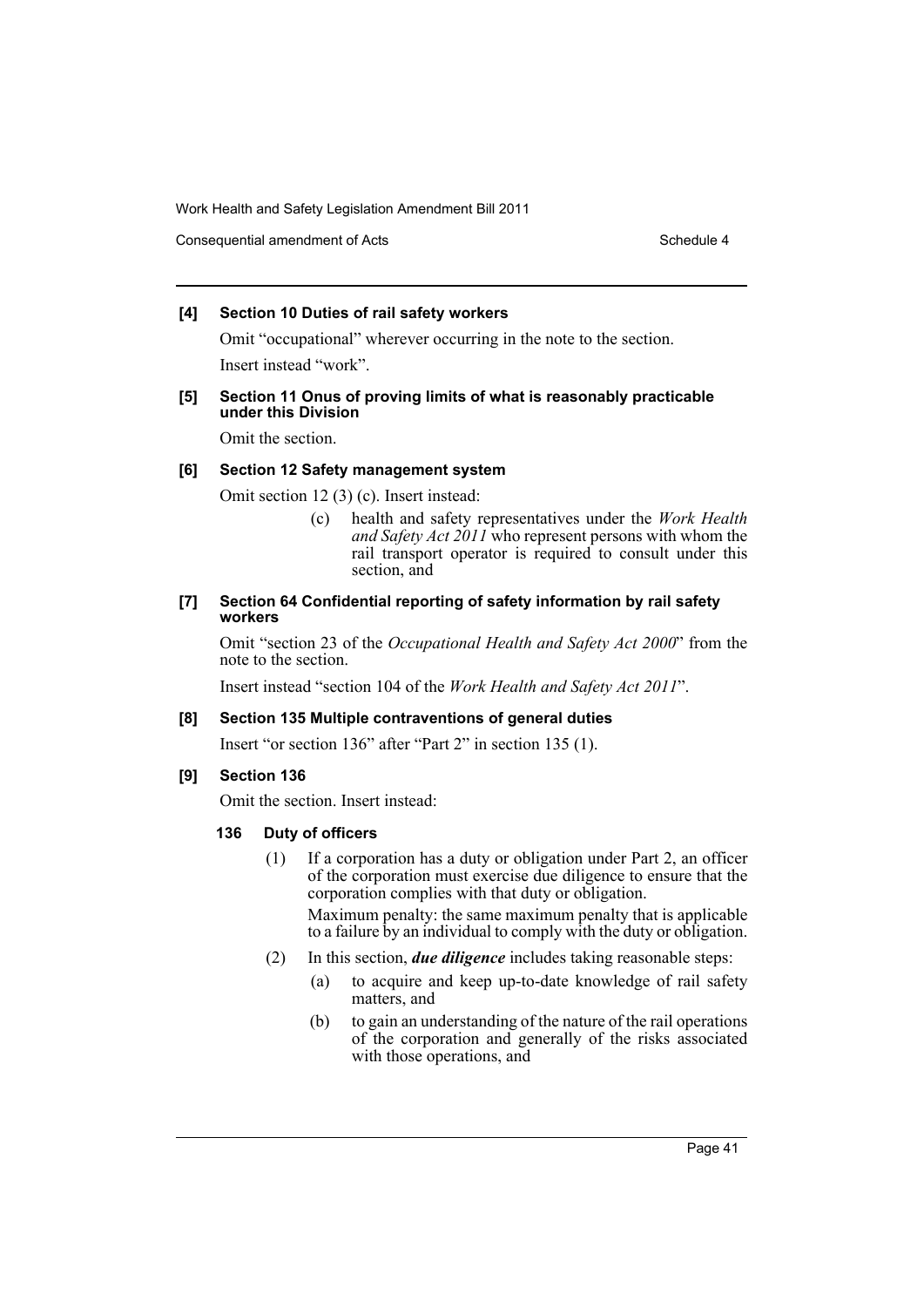- (c) to ensure that the corporation has available for use, and uses, appropriate resources and processes to eliminate or minimise risks to safety from the rail operations of the corporation, and
- (d) to ensure that the corporation has appropriate processes for receiving and considering information regarding incidents and risks and responding in a timely way to that information, and
- (e) to ensure that the corporation has, and implements, processes for complying with any duty or obligation of the corporation under Part 2, and
- (f) to verify the provision and use of the resources and processes referred to in paragraphs (c)–(e).
- (3) A person may be proceeded against and convicted of an offence under subsection  $(1)$  whether or not the corporation has been proceeded against or has been convicted of an offence in relation to the duty or obligation.
- (4) An officer of a corporation who is a volunteer does not commit an offence under this section.
- (5) In this section:

*corporation* means any body corporate (including a body corporate representing the Crown).

*officer* means an officer within the meaning of section 9 of the *Corporations Act 2001* of the Commonwealth, but does not include a Minister of the Crown acting in that capacity, an elected member of a local authority acting in that capacity or a partner in a partnership.

*volunteer* means a person who is acting on a voluntary basis (irrespective of whether the person receives out-of-pocket expenses).

#### **[10] Section 138**

Omit the section. Insert instead:

#### **138 Proceedings against the Crown and public authorities**

(1) Divisions 5 and 6 of Part 13 of the *Work Health and Safety Act* 2011 apply to offences against this Act or the regulations, and to proceedings for offences, in the same way as they apply to offences against that Act or the regulations under that Act.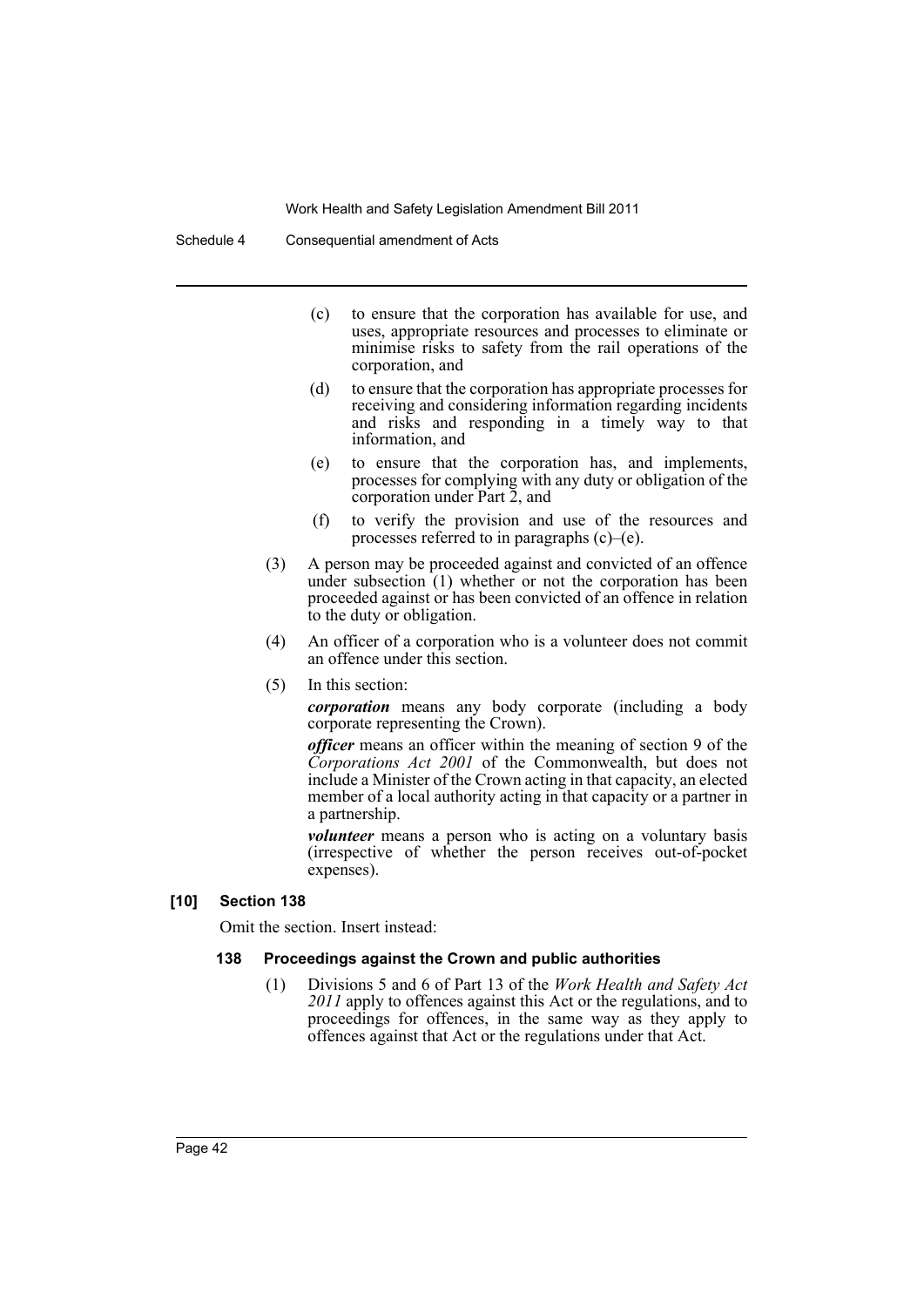Consequential amendment of Acts Schedule 4 and Schedule 4

(2) Section 248 of the *Work Health and Safety Act 2011* applies to improvement or prohibition notices under this Act in the same way as it applies to improvement or prohibition notices under that Act.

#### **[11] Section 175 Application of work health and safety legislation**

Omit "occupational" wherever occurring. Insert instead "work".

# **4.25 Road Transport (General) Act 2005 No 11**

#### **Section 244A**

Omit the section. Insert instead:

# **244A Application of work health and safety legislation**

- (1) The provisions of an applicable road law do not preclude, or otherwise affect, the operation of the work health and safety legislation.
- (2) If the effect of complying with a requirement of an applicable road law would be to cause a person to contravene a provision of the work health and safety legislation, the person is not required to comply with the requirement of the applicable road law.
- (3) Where an act or omission constitutes an offence under an applicable road law and:
	- (a) under the work health and safety legislation, or
	- (b) under the *Dangerous Goods (Road and Rail Transport) Act 2008*,

the offender is not liable to be punished twice in relation to the offence.

(4) In this section:

*work health and safety legislation* means the following Acts and any regulations made under those Acts:

- (a) the *Work Health and Safety Act 2011*,
- (b) the *Coal Mine Health and Safety Act 2002*,
- (c) the *Mine Health and Safety Act 2004*.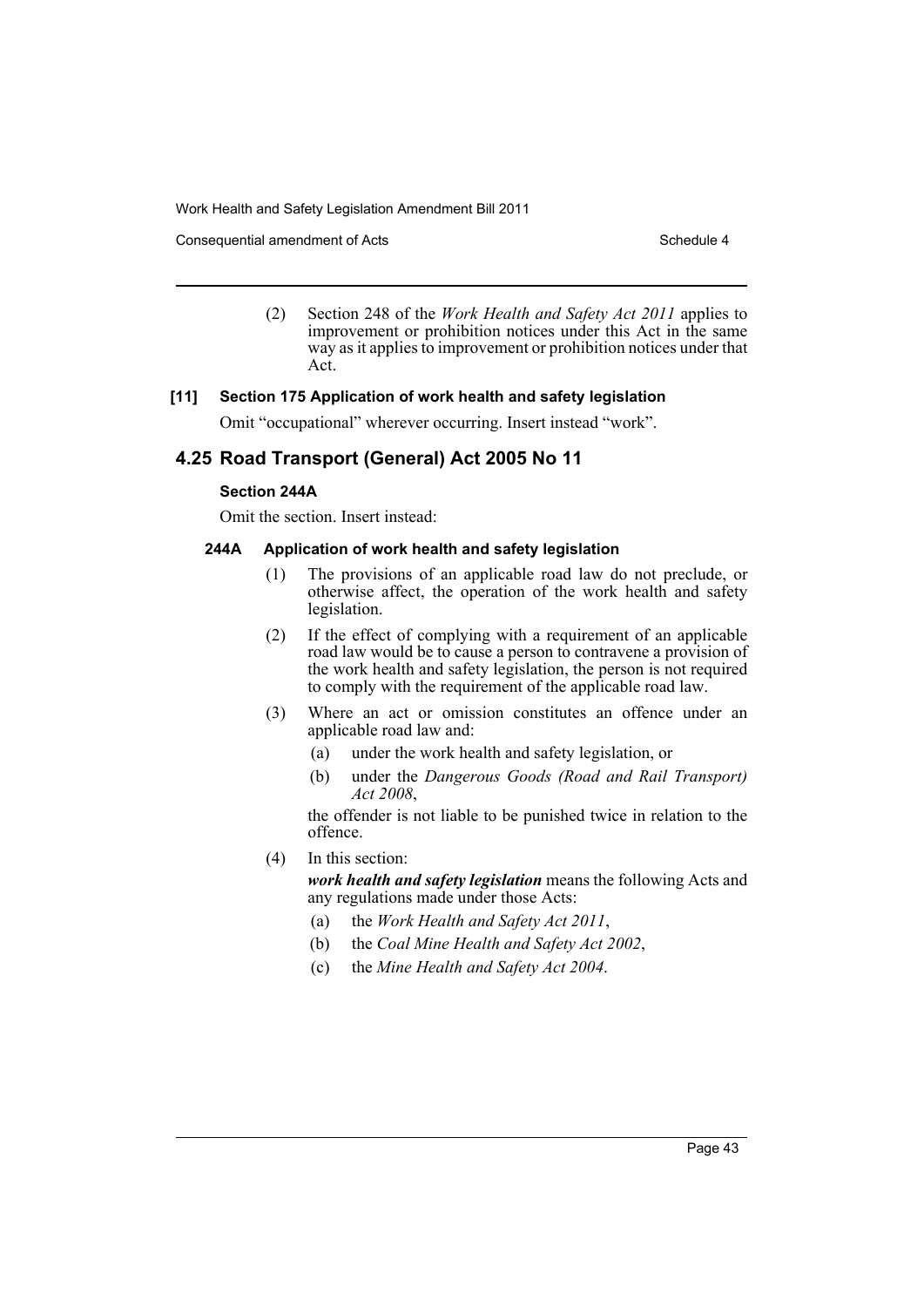# **4.26 Road Transport (Safety and Traffic Management) Act 1999 No 20**

#### **Section 59 Definitions**

Omit "*Occupational Health and Safety Act 2000*" from the definition of *prescribed officer* in section 59 (1).

Insert instead "*Work Health and Safety Act 2011*".

#### **4.27 Rural Workers Accommodation Act 1969 No 34**

#### **[1] Part 4**

Omit the Part. Insert instead:

# **Part 4 Application of Work Health and Safety Act 2011**

#### **16 Act adds to protection provided by WHS Act**

If a provision of the *Work Health and Safety Act 2011* or the regulations under that Act applies to rural premises to which this Act applies, that provision continues to apply, and must be observed, in addition to this Act or the regulations under this Act.

#### **17 WHS Act prevails**

The provisions of the *Work Health and Safety Act 2011* and the regulations under that Act prevail, to the extent of any inconsistency, over the provisions of this Act (other than section 6) and the regulations under this Act.

#### **18 Compliance with this Act is no defence to prosecution under WHS Act**

Compliance with this Act or the regulations, or with any requirement imposed under this Act or the regulations, is not in itself a defence in any proceedings for an offence against the *Work Health and Safety Act 2011* or the regulations under that Act.

#### **19 Relationship between duties under this Act and WHS Act**

Evidence of a relevant contravention of this Act or the regulations is admissible in any proceedings for an offence against the *Work Health and Safety Act 2011* or the regulations under that Act.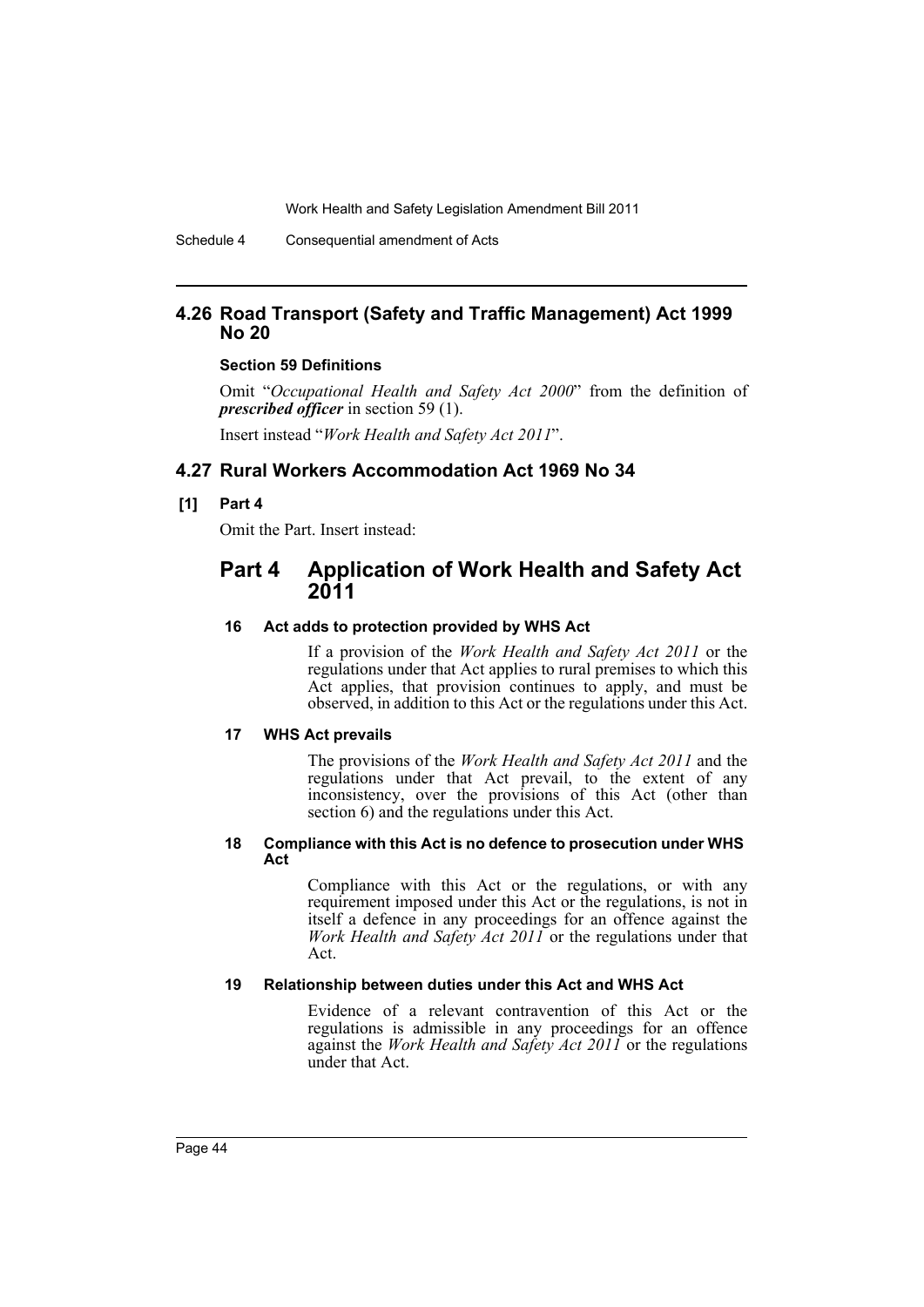Consequential amendment of Acts Schedule 4 and Schedule 4

#### **20 No double jeopardy**

Where an act or omission constitutes an offence:

- (a) under this Act or the regulations, and
- (b) under the *Work Health and Safety Act 2011* or the regulations under that Act,

the offender is not liable to be punished twice in relation to the offence.

#### **[2] Section 21**

Omit the section. Insert instead:

#### **21 Application of Work Health and Safety Act 2011**

- (1) Parts 3, 9, 10 and 13, and section 271, of the *Work Health and Safety Act 2011* (the *applied provisions*) and any regulations under those provisions extend to this Act and its enforcement.
- (2) Accordingly, for that purpose a reference in the applied provisions to that Act or those regulations includes a reference to this Act and the regulations under this Act.
- (3) For the purposes of this section:
	- (a) premises that are used for accommodation provided for a rural worker for the purposes of this Act are taken to be a workplace, and
	- (b) in relation to such premises, the reference to the person with management or control of the place in section 170 of the *Work Health and Safety Act 2011* is taken to be a reference to the rural worker resident in premises.
- (4) The regulations may make other provisions modifying the applied provisions for the purposes of this section.

# **4.28 Smoke-free Environment Act 2000 No 69**

#### **Section 12 Premises containing exempt areas to comply with certain requirements**

Omit "*Occupational Health and Safety Act 2000*" from section 12 (3). Insert instead "*Work Health and Safety Act 2011*".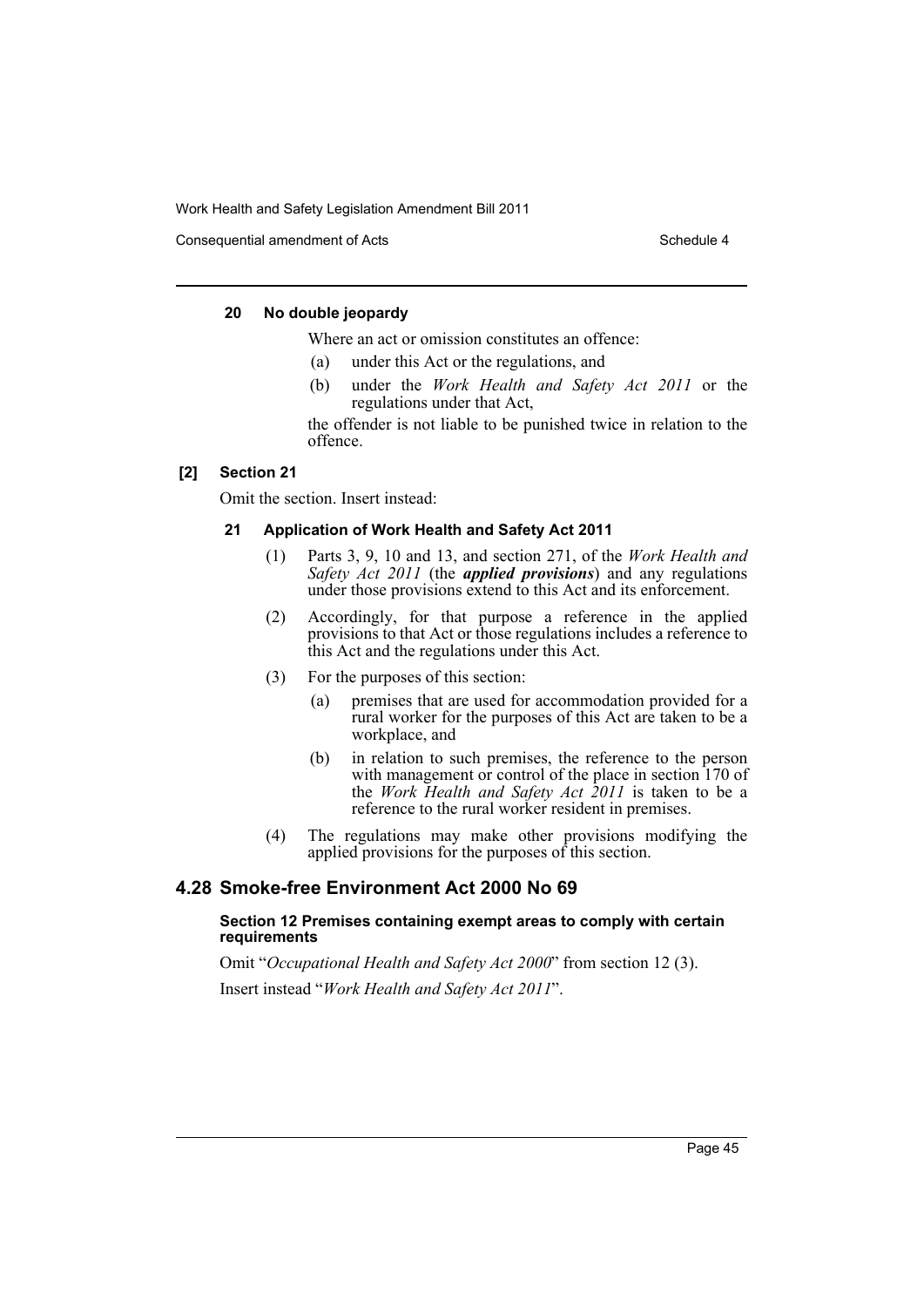# **4.29 Transport Administration Act 1988 No 109**

**[1] Section 88Y Obligations and rights under Work Health and Safety Act 2011**

Omit "*Occupational Health and Safety Act 2000*" wherever occurring. Insert instead "*Work Health and Safety Act 2011*".

**[2] Section 88Y (3), definition of "employer liability legislation"** Omit paragraph (b) of the definition.

# **4.30 Uranium Mining and Nuclear Facilities (Prohibitions) Act 1986 No 194**

# **Section 6 Act to prevail over other Acts and laws**

Omit section 6 (2) (b). Insert instead:

(b) the *Work Health and Safety Act 2011*.

# **4.31 Workplace Injury Management and Workers Compensation Act 1998 No 86**

# **[1] Section 4 Definitions**

Omit the definition of *Council* from section 4 (1). Insert instead:

*Council* means the Workers Compensation and Work Health and Safety Council of New South Wales constituted under this Act.

# **[2] Section 4 (1), definition of "occupational health and safety legislation"** Omit the definition.

# **[3] Section 4 (1)**

Insert in alphabetical order:

*work health and safety legislation* means:

- (a) the *Work Health and Safety Act 2011* and the instruments under that Act, or
- (b) any other Act or instrument (or part) prescribed by the regulations under this Act.

# **[4] Section 22 General functions of Authority**

Omit "occupational" wherever occurring. Insert instead "work".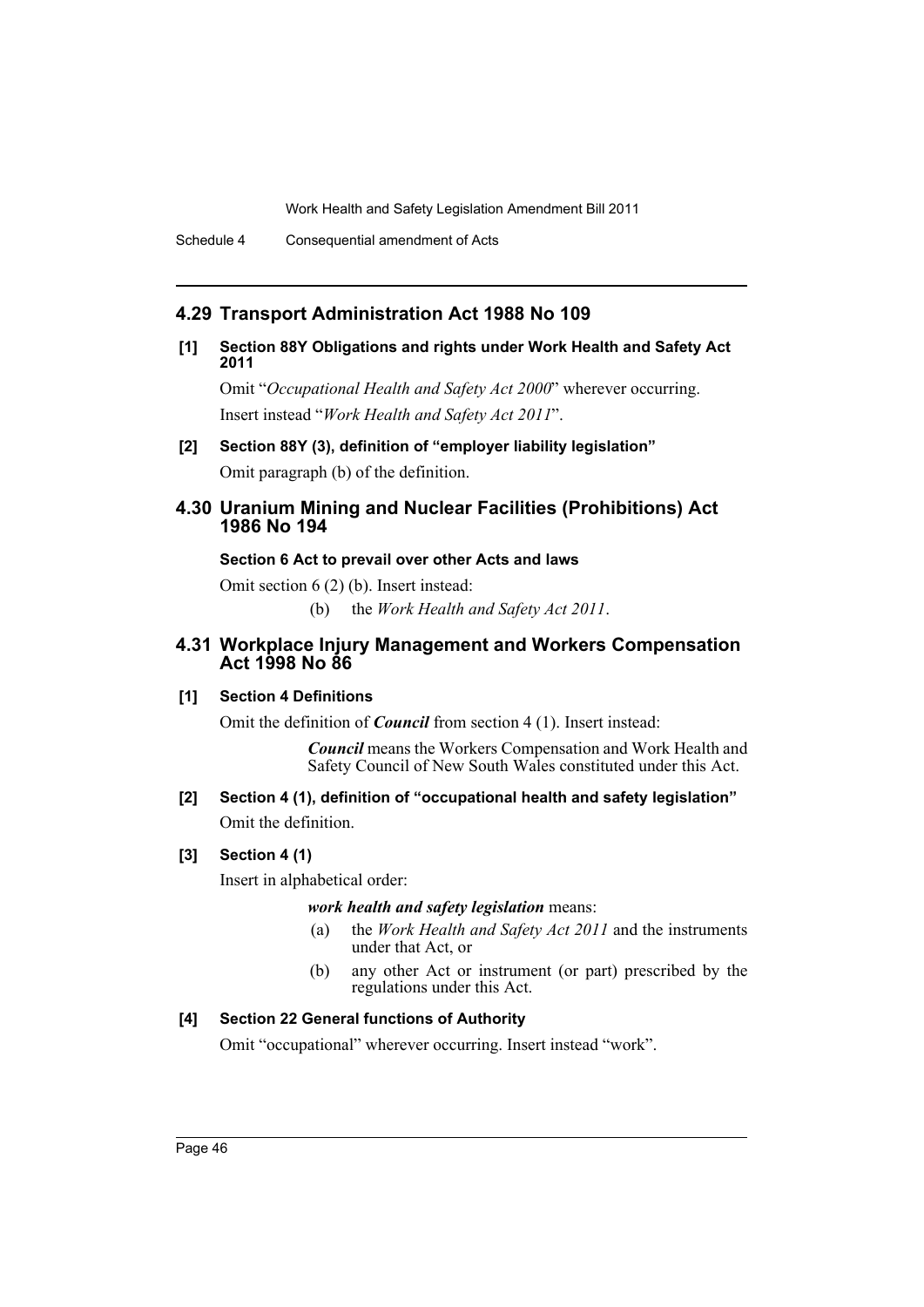Consequential amendment of Acts Schedule 4

# **[5] Section 23 Specific functions**

Omit "occupational" wherever occurring. Insert instead "work".

- **[6] Section 23 (1) (e)** Omit the paragraph.
- **[7] Section 23 (1) (i)** Omit the third dot point.

# **[8] Chapter 2, Part 4, heading**

Omit the heading. Insert instead:

# **Part 4 Workers Compensation and Work Health and Safety Council of New South Wales**

**[9] Section 28 Constitution of Council** Omit "Workplace Occupational". Insert instead "Work". **[10] Section 29 Membership and procedure of Council** Omit "occupational" from section 29 (1) (i). Insert instead "work". **[11] Section 30 Functions of Council** Omit "occupational" wherever occurring. Insert instead "work". **[12] Section 32 Industry Reference Groups**

Omit "occupational" from section 32 (3) (b). Insert instead "work".

# **[13] Section 230A Premium Discount Schemes**

Omit "occupational" wherever occurring. Insert instead "work".

- **[14] Section 245A Evidence—criminal proceedings under WHS legislation** Omit "occupational" wherever occurring. Insert instead "work".
- **[15] Section 254 Notice of injury must be given to employer** Omit "*Occupational Health and Safety Act 2000*" from section 254 (4) (b). Insert instead "*Work Health and Safety Act 2011*".